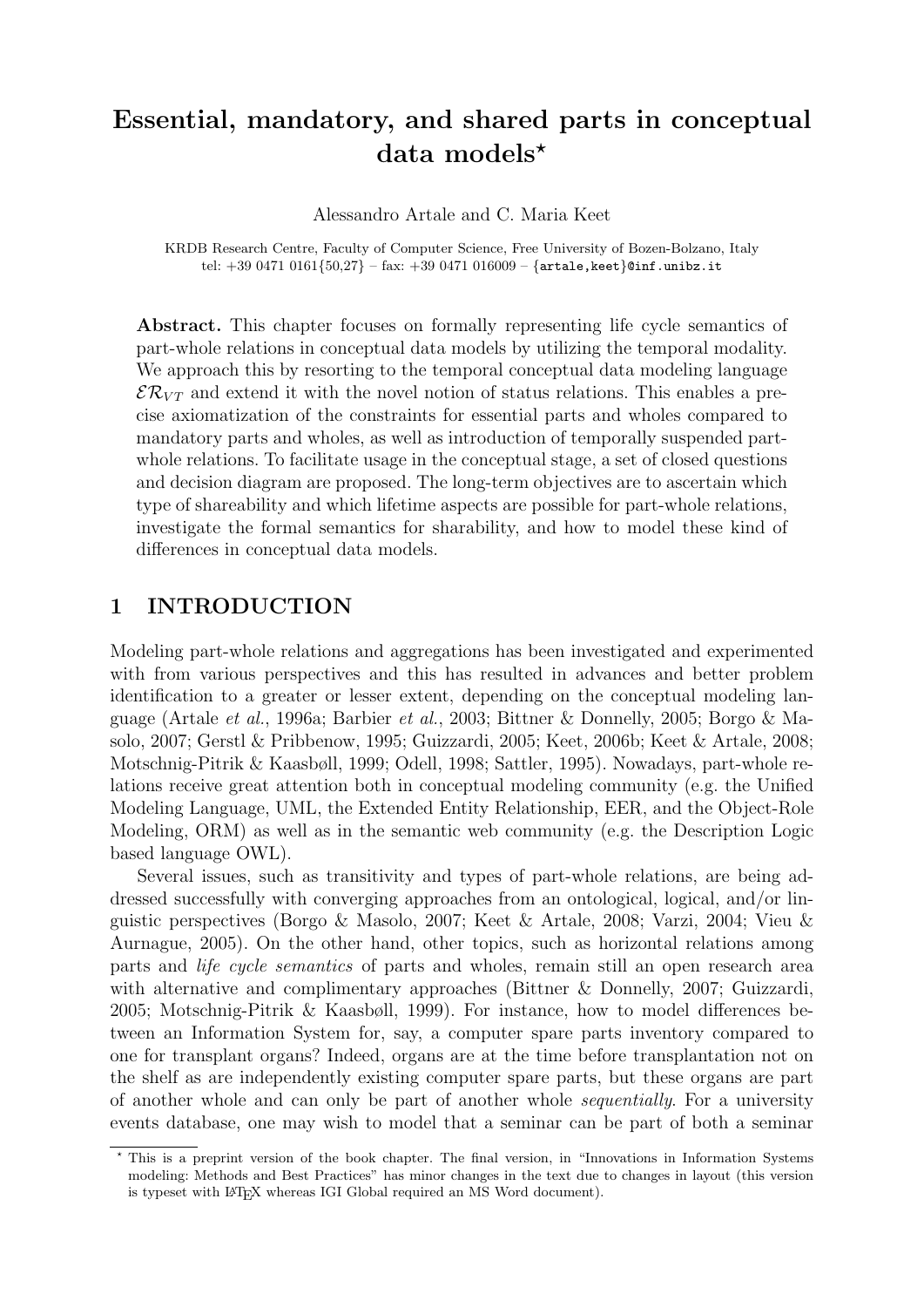series and a course, concurrently. Another long-standing issue is how to represent essential versus mandatory parts and wholes (Artale et al., 1996a). The solution proposed in Guizzardi (2005) as an extension to UML class diagrams is not easily transferable to other modelling/representation languages.

In this chapter we study representation problems related to the notion of *sharability* between parts and wholes. In particular, we are interested in representing that parts (i) cannot be shared by more than one whole; (ii) cannot exist without being part of the whole; (iii) can swap wholes in different ways. Clearly, these rich variations in shareability of parts cannot be represented in any of the common, industry-grade, UML class diagram, EER, or ORM CASE tools. In order to reach such a goal, we take a first step by aiming to answer these main questions:

- Which type of shareability and which lifetime aspects are possible?
- What is the formal semantics for sharability?
- How to model these kind of differences in a conceptual data model?

To address these questions, we merge and extend advances in representing part-whole relations as in UML class diagrams with formal conceptual data modeling for temporal databases (temporal EER) and ORM's usability features. The various shareability constraints are reworded into a set of modeling guidelines in the form of closed questions and a decision diagram to enable easy navigation to the appropriate sharability case so as to facilitate its eventual integration in generic modeling methodologies.

Concerning the formalization of the sharability notion and the relationships between the lifespans of the involved entities, we use the temporally extended Description Logic  $DLR_{US}$  (Artale *et al.*, 2002). Indeed, while DLs have been proved useful in capturing the semantics of various conceptual data models and to provide a way to apply automatic reasoning services over them (Artale et al., 2007a; Berardi et al., 2005; Calvanese et al., 1998b, 1999; Franconi & Ng, 2000; Keet, 2007), temporal DLs have been applied to the same extent for temporal conceptual models (Artale & Franconi, 1999; Artale et al., 2003, 2002, 2007b). The formalization we present here is based on the original notion of status relations that captures the evolution of a relation during its life cycle. Furthermore, a set of  $DLR_{US}$  axioms are provided and proved to be correct with respect to the semantic we provide for each particular sharability relation.

The remainder of the chapter is organised as follows. We start with some background in section 2, where we review the state of the art of representing part-whole relations in the four main conceptual modeling languages, being UML class diagrams, EER, ORM, and Description Logic languages. The problems regarding shareability of parts are summarised in section 2.4 and the basic preliminaries of the temporal  $DLR_{US}$  and  $\mathcal{ER}_{VT}$ languages are given in section 3. Our main contribution is temporalising part-whole relations to give a clear and unambiguous foundation to notions such as essential part and concurrent/sequentially shared part (section 4). Modeling guidelines will be presented in section 5 so as to transform the theory into usable material. Last, we look ahead by highlighting some future trends (section 6) and close with conclusions (section 7).

# 2 PART-WHOLE RELATIONS IN CONCEPTUAL MODELING LANGUAGES

Part-whole relations have been investigated from different starting points and with different aims. At one end of the spectrum we have philosophy with a sub-discipline called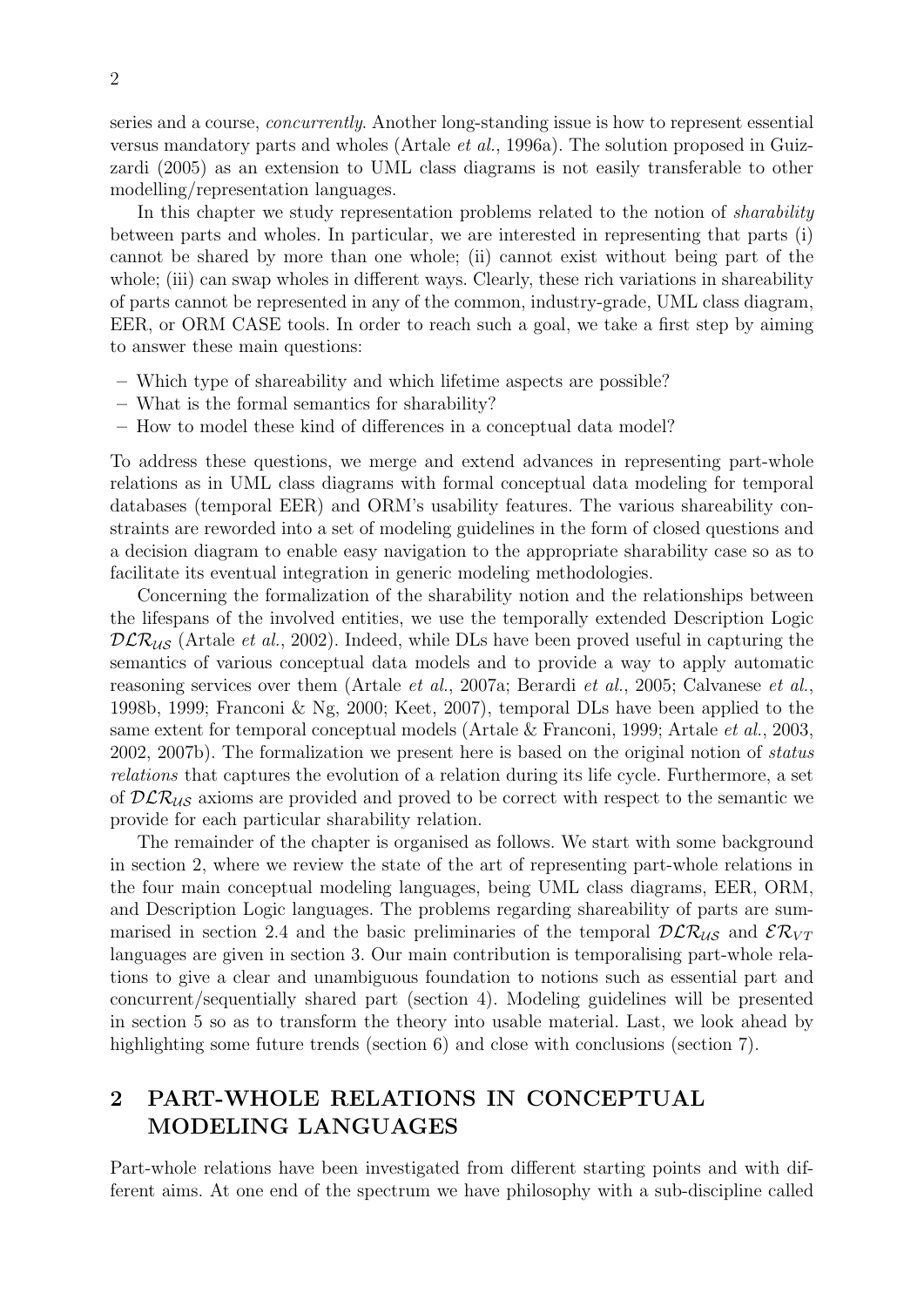mereology and its sub-variants mereotopology and mereogeometry (Borgo & Masolo, 2007; Simons, 1987; Varzi, 2004, 2006a) that focus on the nature of the part of relation and its properties, such as transitivity of  $part_of$ , reflexivity, antisymmetry, and parts and places, or take as point of departure natural language (mereonomy). From a mathematical perspective, there is interest in the relation between set theory and mereology (e.g. Pontow & Schubert (2003) and references therein). At the other end of the spectrum we have application-oriented engineering solutions, such as aggregation functions in databases and data warehouses. Investigation into and use of representation of part-whole relations in conceptual data modeling languages lies somewhere in the middle: on the one hand, there is the need to model the application domain as accurately as possible to achieve a good quality application, yet, on the other hand, there is also the need to achieve usability and usefulness to indeed have a working information system. In this section, we take a closer look at four such conceptual modeling languages and how they fare regarding the part-whole relation: UML class diagrams (in section 2.1), EER and ORM (section 2.2), and Description Logics (section 2.3). It must be noted, however, that we primarily focus on notions such as exclusive and shareable parts among wholes and this overview is as such not a comprehensive introduction to all aspects of part-whole relations<sup>1</sup>.

## 2.1 Aggregation in UML Class Diagrams

Part-whole relations in UML class diagrams are represented with aggregation associations. We first consider the UML specification of 2005 (OMG, 2005) and subsequently look at several significant extensions and formalizations that seek to address its shortcomings in particular regarding exclusiveness, sharability of parts among wholes, and thereby thus also the life cycle semantics of parts and wholes.

UML specification. UML (OMG, 2005) offers aggregation in two modes for UML class diagrams: composite and shared aggregation. Composite aggregation, denoted with a filled diamond on the whole-side of the association (see Figure 1), is defined as

a strong form of aggregation that requires a part instance be included in at most one composite at a time. If a composite is deleted, all of its parts are normally deleted with it. Note that a part can (where allowed) be removed from a composite before the composite is deleted, and thus not be deleted as part of the composite. Compositions define transitive asymmetric relationships – their links form a directed, acyclic graph. (OMG, 2005) (emphases added)

The composite object is responsible for the existence and storage of the parts (OMG, 2005), which means an implicit ontological commitment at the conceptual level: the parts are existentially dependent on the whole (which, in turn, implies mandatoryness), and not that when a whole is destroyed its parts can exist independently. However, the "at a time" suggests that at another instant of time the same part could be part of another whole; may the part switch wholes instantaneously? In addition, the description for composite aggregation neither says that the whole is, or should be, existentially dependent on its part(s) nor that it has the part mandatorily. The difference between existential dependence and mandatory parts and wholes is refined well by Guizzardi (2005), as we will see in the next paragraph. There are three issues to take into account. First, to represent the difference between, say, a heart that must be part of a vertebrate animal but can be changed as long as the animal has a heart, whereas a brain cannot be transplanted and thus is deemed essential to the animal. Second, and a weaker constraint than essential/mandatory, is that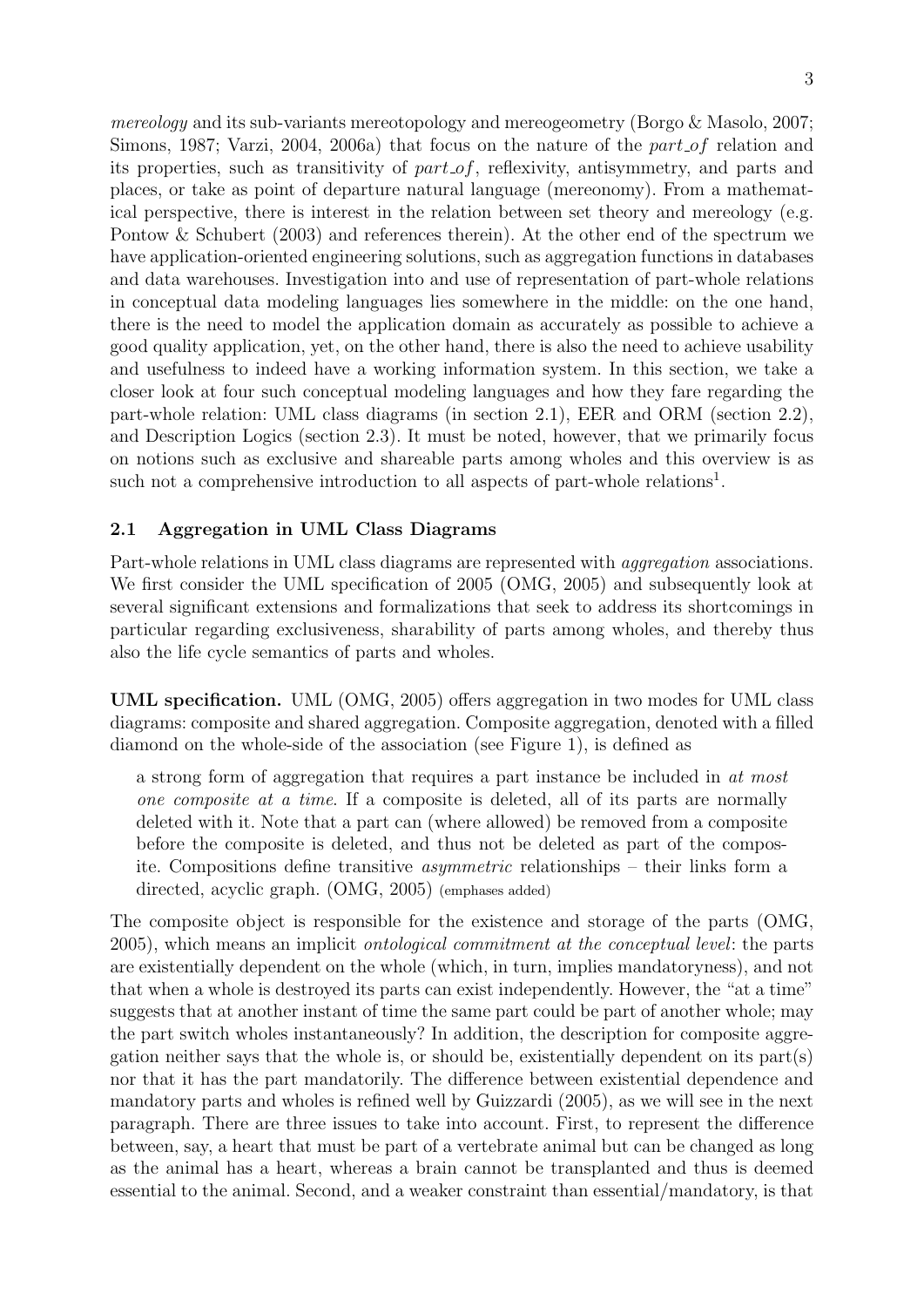we can have that a part indeed must be part of a whole, but either the part  $p$  (or whole w) can continue to exist as long as it is part of (has as part) some  $w(p)$ . Third, it is not clear if w has as part p only. More general, let A be the whole with parts  $B, C$ , and D in a UML class diagram as in Figure 1-A, then each part is associated to the whole through a separate binary composite aggregation, as if  $A$  is a whole where its instance  $a$  is made up of a collection of instances of type  $B$ , and/or made up of a collection of instances of type C and/or  $D$ , making A a different type of entity for each way of aggregating its parts, which cannot be the intention of the representation because that does not have a correspondence with the portion of the real world it is supposed to represent. In addition, the description of composite aggregation says it is an "asymmetric" relationship, which is in mereological theories (Varzi, 2004) always attributed to *proper parthood*<sup>2</sup>. Thus, what needs to be represented (at least), is that instances of  $B, C$ , and  $D$  together make up the instance of the whole entity  $A$ , as in Figure 1-B, and prevent a modeler to create something like Figure 1-A. This difference is not mentioned in the UML specification, and one is left to assume it is a "semantic variation point" (OMG, 2005) which of the readings should be used. Of course, the Object Constraint Language (OCL) aids disambiguation, but is optional and one can only 'hope' for appropriate use as opposed to forcing the modeler to make such modeling decisions in the modeling stage.



Fig. 1. A: Ontologically ambiguous UML composite aggregation as separate binary associations; B: the composite A is composed of parts B, C, and D.

Shared aggregation is denoted with an open diamond on the whole-side of the aggregation association, which has it that "precise semantics ... varies by application area and modeler" (OMG, 2005), and presumably can be used for any of the types of part-whole relations and shareability described in (Barbier et al., 2003; Guizzardi, 2005; Johansson, 2004; Keet, 2006b; Keet & Artale, 2008; Motschnig-Pitrik & Kaasbøll, 1999; Odell, 1998; Winston *et al.*, 1987). The main difference with composite aggregation is that shared aggregation poses no constraint on multiplicity with respect to the whole it is part of. Thus, the part may be *directly shared* by more than one whole—be it at the same time or sequentially—where those wholes are instances of either the same class or different classes. Thus, this raises at least four possibilities, but neither one can be represented in standard UML class diagrams in a way so as to be able to distinguish between them. Let p be a part of type  $P(p \in P)$  and  $w_i$  stand for wholes such that  $w_1, w_2 \in W$ ,  $w_a \in W'$ ,  $\neg(W = W')$ , and  $t_1, t_2$  are points in time such that  $t_1 < t_2$ , then one can have that

- 1. p is part of  $w_1$  at time  $t_1$  and of  $w_2$  at time  $t_2$ ; e.g., a heart is transplanted from—was structural part of—one human  $w_1$  into another  $w_2$ , or a car engine that used to be part of a FerrariCar  $w_1$  used in Formula 1 racing and is put in another FerrariCar  $w_2$ , but the heart (car engine) cannot be part of both humans (cars) at the same time.
- 2. p is part of  $w_1$  and  $w_2$  at time  $t_1$ ; e.g., an ethics course is part of multiple BSc curricula.
- 3. p is part of  $w_1$  at time  $t_1$  and of  $w_a$  at time  $t_2$ ; e.g., phosphorylation (a phosphor atom part p is exchanged between two molecules  $w_1$  and  $w_a$  of different type) or South Tyrol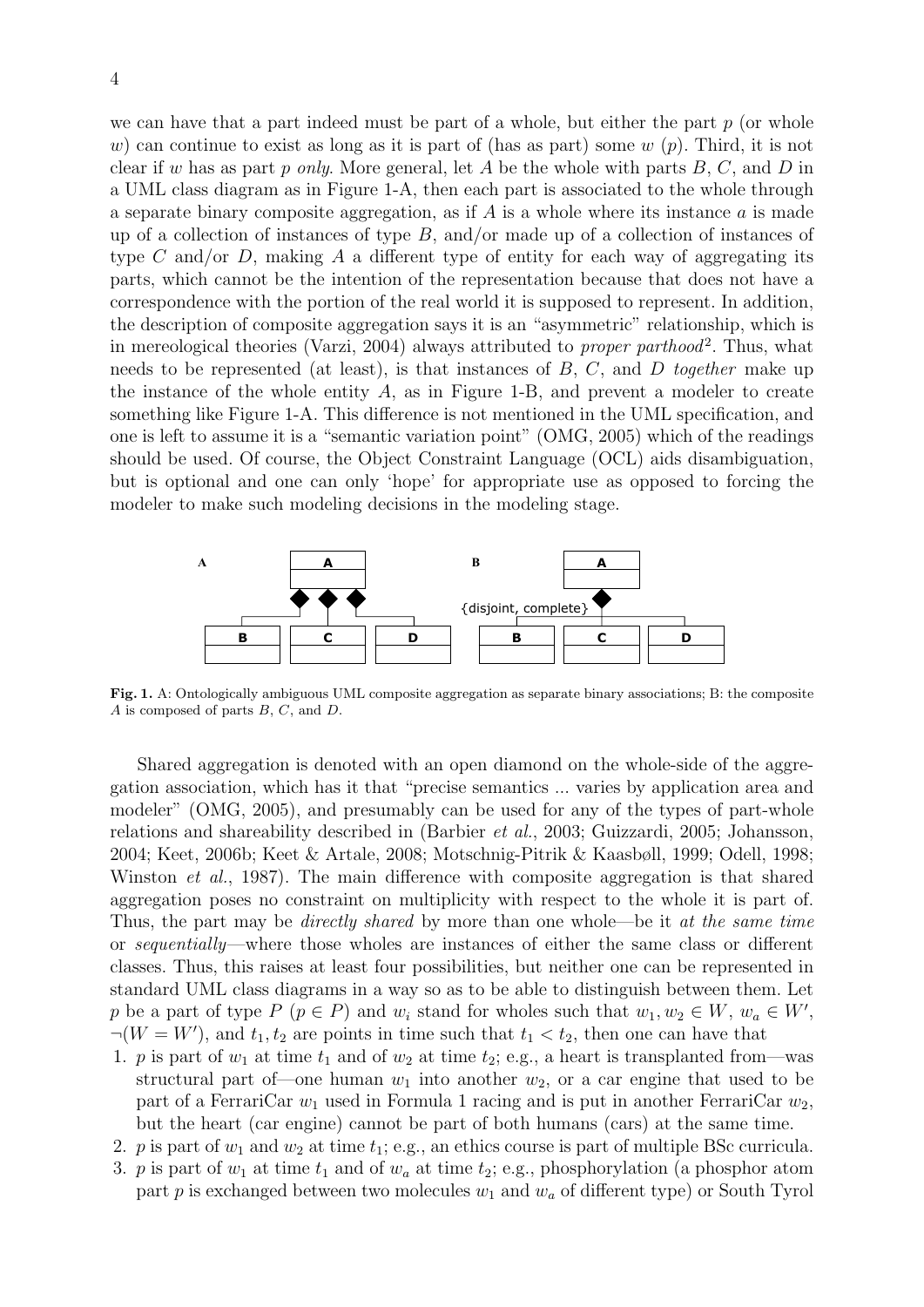used to be part of (located in) the Austro-Hungarian Empire  $w_1$  and is now part of the Republic of Italy  $w_a$ .

4. p is part of  $w_1$  and  $w_a$  at time  $t_1$ ; e.g., a seminar is part of both the Language Colloquia and of the Knowledge Representation course, or a cello player is member of a chamber ensemble  $w_1$  and member of the Royal Philharmonic Orchestra  $w_a$ .

The examples for the four cases are fairly straightforward for transplant databases, car mechanics information systems, university databases, geographic information systems, and employment information systems, yet cannot be represented unambiguously with UML—nor with commonly used other conceptual data modeling languages, as we will see in the next sections—other than using shared aggregation for all of them.

A range of scenarios of life cycles of participating objects are possible, each with different behavior in the system, which thus ought to have their implementation-independent counterpart in the conceptual model. However, overall, the ambiguous specification and modeling freedom in UML does not enable making implicit semantics explicit in the conceptual model, and rather fosters creation of unintended models. This has been observed by several researchers, who have proposed a range of extensions to UML class diagrams.

Formalizations of aggregation in UML class diagrams. UML does not have a formal semantics, which demands from the researchers who propose extensions to also give the formal semantics. A near-complete formalization is proposed by Berardi et al. (2005), who developed a First Order Logic (FOL) as well as Description Logic (DL) encoding of UML with  $D\mathcal{LR}_{\mathsf{iff}}$ ; that is, for each UML model, there is an equi-satisfiable DLR*ifd* knowledge base. However, UML's aggregation has not been addressed other than 'shared aggregation' (no formalisation is provided to account for additional constraints and composite aggregation). In Berardi et al's (2005) formalisation of shared aggregation in UML class diagrams, we have  $\forall x, y(G(x, y) \rightarrow C_1(x) \land C_2(y))$ , where G is a binary predicate for the aggregation and  $C_1$  and  $C_2$  are concepts. That is, a straightforward binary relation as if it were a mere UML association relation. The avoidance to map UML's intuitive part-whole relation is partially due to the ambiguous semantics of aggregation in UML and partially because adequately representing parthood in DL has its own issues (see below). In contradistinction, others have been more precise on the aggregation, but they omitted a formalization of UML class diagram language. For instance, Barbier et al. (2003) represent several constraints on the part-whole relation using OCL, which is, however, not immediately transferrable to other conceptual modeling languages. They formulate the various add-ons as a context in OCL and add a meta-model fragment for wholepart relations where the attribute aggregation is removed from the AssociationEnd meta-class, Whole added as a subclass of Relationship and has two disjoint subclasses Aggregation and Composite. Motschnig-Pitrik & Kaasbøll (1999) and Guizzardi (2005) present a First Order Logic formalization and corresponding adornments for the graphical notation in UML class diagrams using new icons and labels, which are effectively in addition to the axiomatizations of mereological theories and perceived to be necessary for conceptual modeling of mereological and meronymic relations. Guizzardi adds, among others, the notion of essential part  $EP$ , which he defines as (Guizzardi (2005): p165):

**Definition 5.11 (essential part):** An individual x is an essential part of another individual y iff, y is existentially dependent on x and x is, necessarily, a part of y:  $EP(x, y) =_{def} ed(y, x) \wedge \Box(x \leq y)$ . This is equivalent to stating that  $EP(x, y) =_{def}$  $\square(\epsilon(y) \to \epsilon(x)) \wedge \square(x \leq y)$ , which is, in turn, equivalent to  $EP(x, y) =_{def} \square(\epsilon(y) \to \epsilon(y))$  $\epsilon(x) \wedge (x \leq y)$ ). We adopt here the mereological continuism defended by (Simons,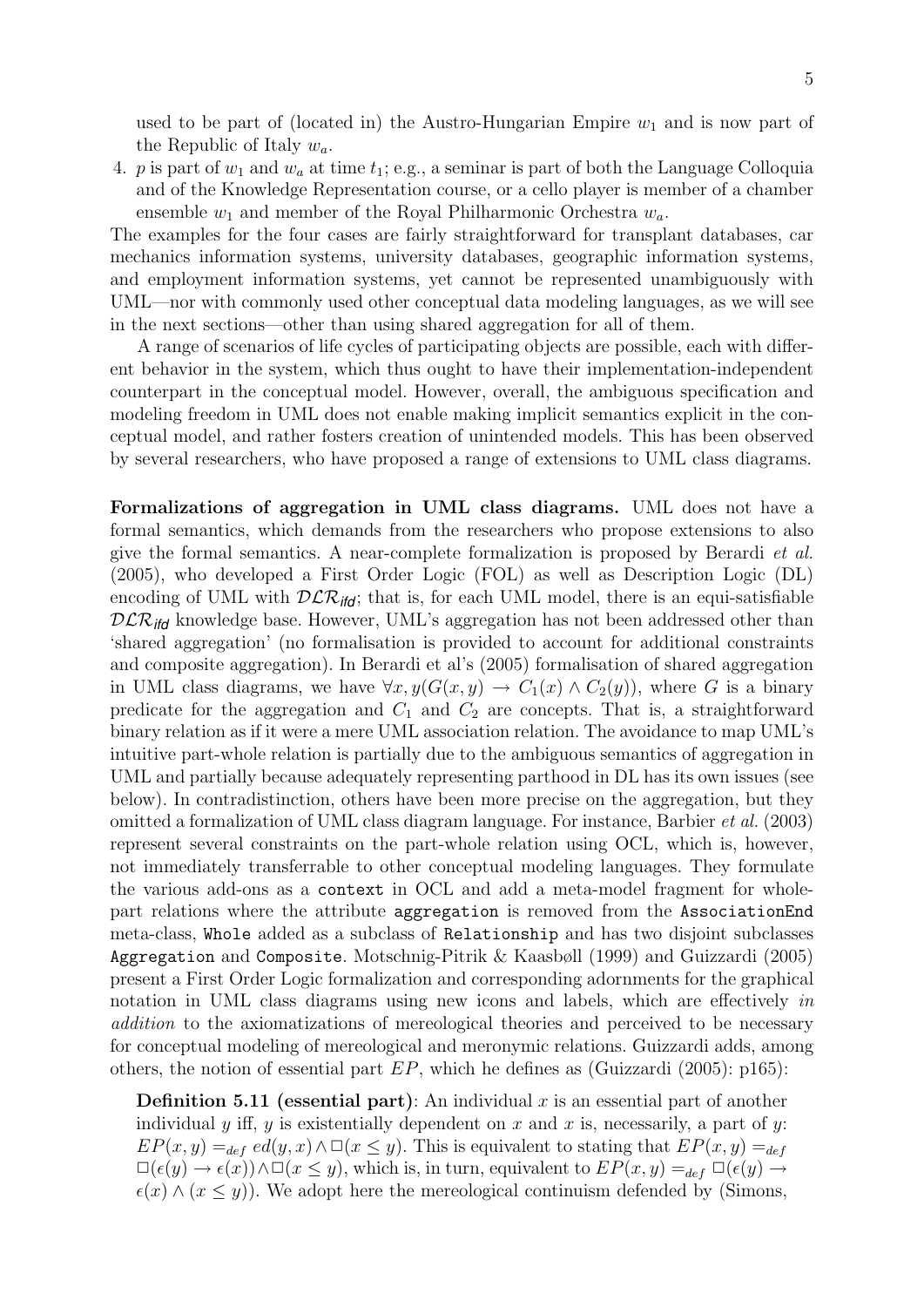1987), which states that the part-whole relation should only be considered to hold among existents, i.e.,  $\forall x, y(x \leq y) \rightarrow \epsilon(x) \land \epsilon(y)$ . As a consequence, we can have this definition in its final simplification

(47).  $EP(x, y) =_{def} \Box(\epsilon(y) \rightarrow (x \leq y))$ 

where  $\epsilon$  denotes existence,  $\leq$  a partial order, and  $\Box$  necessity. The weaker version is matter consists emistence,  $\equiv \alpha$  partial eract, and  $\equiv$  inecessity. The weaker version mandatory parthood  $MP$ , which is defined as (Guizzardi (2005): p167):

**Definition 5.13 (mandatory part)**: An individual  $x$  is a mandatory part of another individual  $\gamma$  iff,  $\gamma$  is generically dependent of an universal U that x instanabouter marviolar y in, y is generically dependent of an universal  $\sigma$  that x instantiates, and y has, necessarily, as a part an instance of  $U$ :  $\begin{pmatrix} 1 & 1 & 1 \\ 0 & 0 & 1 \end{pmatrix}$ **Definition 5.15 (mandatory part)**: An individual x is a mandatory part of  $x$  is experienced to a then below individual  $u$  if  $u$  is generically dependent of an universal  $U$  that  $x$  instep.

(49).  $\check{MP}(U, y) =_{def} \Box(\epsilon(y) \rightarrow (\exists U, x)(x \lt y)).$ 

Observe that in this setting, essential parts are also  $\textit{immutable}$ —"stability in identity and Observe that in this setting, essential parts are also *immutable*  $\rightarrow$  stability in identity and number" (Barbier *et al.*, 2003) of the part—and *inseparable* (" $IP(x, y) =_{def} \Box(\epsilon(x) \rightarrow$  $(x \leq y)$ " in (Guizzardi, 2005)). There are finer-grained details between essential parts (or wholes) and immutable parts (wholes) that are caused by the kind of classes that participate in the part-whole relation (Guizzardi, 2005, 2007; Artale  $et$   $al., 2008$ ); that is, the former has participating classes that are rigid, whereas for immutable parts (wholes) the class is not rigid (indeed, anti-rigid). The notion of a class' metaproperty cencerning<br>rigidity is a being rigid non rigid semi-rigid or anti-rigid is important for designing rigidity—i.e., being rigid, non-rigid, semi-rigid, or anti-rigid—is important for designing  $\mu$ good subtype hierarchies (Guarino & Welty, 2000) and its use with UML and ORM2 is good subtype hierarchies (Guarino & Welty, 2000) and its use with UML and ORM2 is  $\overrightarrow{C}$  actively being investigated regarding how to incorporate it and to what extent (Guizzardi, 2005; Halpin, 2007).

An example of adorning UML class diagrams is depicted in Figure 2 that demonstrates the proposed representation for the *sub quantity of* relation with an additional symbol,  $\alpha$ OCL constraint, and stereotypes. Motschnig-Pitrik and Kaasbøll, on the other hand,



rig. 2. Fart-whole relations allong quantities. Essential parts are indicated with essential  $-$  true, which infinies a composite aggregation (filled diamond), which is of the type "Q" for quantities. The stereotypes (" $\ll$ further constraints to the permitted types of classes. (Source: Guizzardi  $(2005)$ ) Fig. 2. Part-whole relations among quantities. Essential parts are indicated with essential = true, which implies

focus on *gradations* of exclusiveness between part and whole. This corresponds partially to Guizzardi's mandatoryness and (in)separability of the part from the whole, as can be observed from one of the definitions, such as total exclusiveness (Motschnig-Pitrik  $\&$ solon (1999).  $p_{100}$ . Kaasbøll (1999): p785):

Total exclusiveness. A part-of reference is *totally exclusive* if there exists exactly one immediate part-of link from a part-type  $P$  to a whole-type  $W$  and, for each instance p of P, there exists at most one instance w of W such that p part-of w. More formally, let:

 $p_k$  instance-of  $P, k \in [1..n]$ ,  $w_i$  instance-of  $W, i \in [1..n']$ ,  $w_{i'}$  instance-of  $W, i' \in [1..n]$ ,  $wx_j$  instance-of  $WX, j \in [1..n'']$ then

P totally-exclusive part-of  $W \Leftrightarrow \forall W X$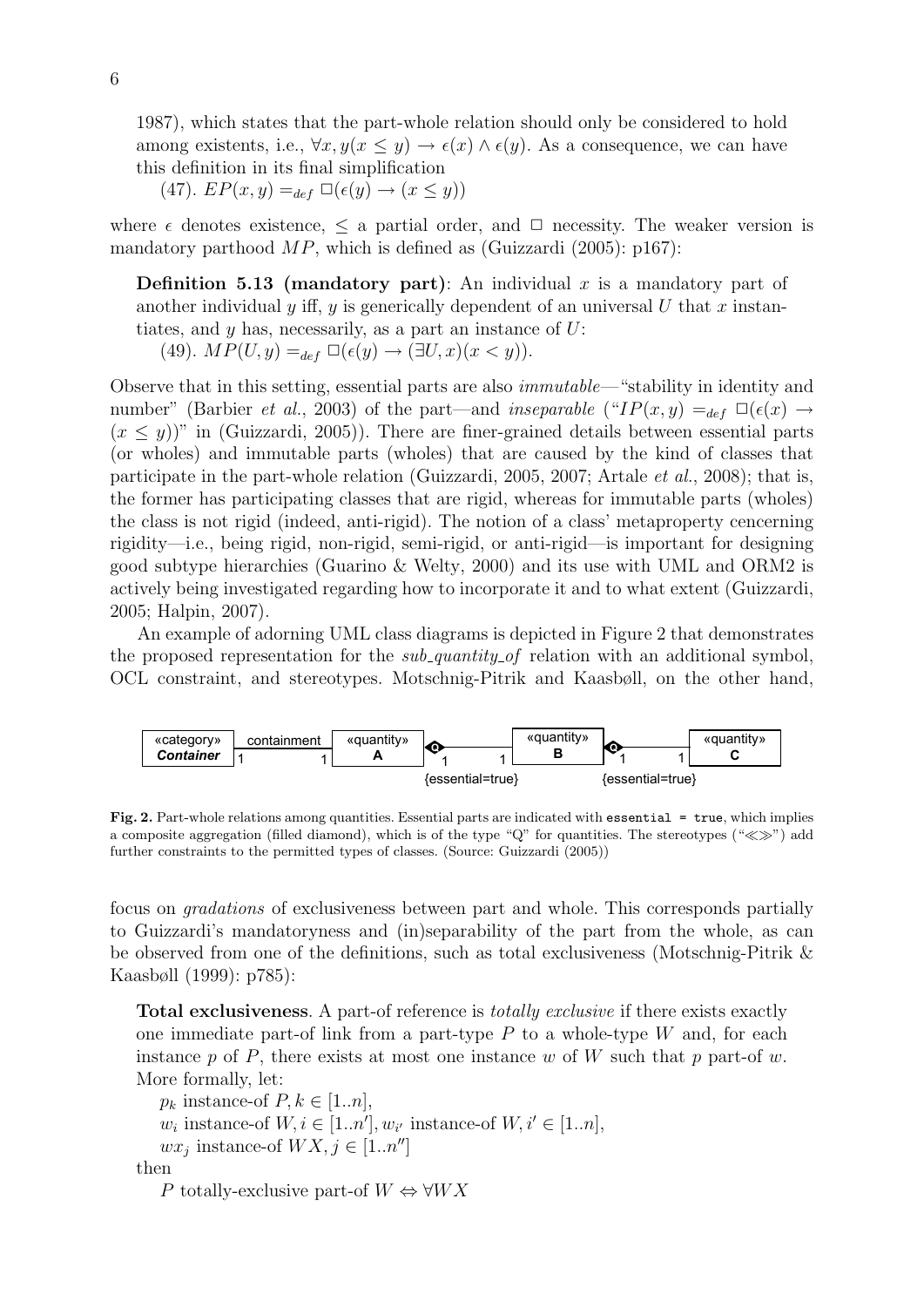- $((P \text{ part-of } W \wedge P \text{ part-of }WX) \Rightarrow (W = W X \vee W \text{ part-of }WX)) \wedge$
- $((p_k \text{ part-of } w_i \land p_k \text{ part-of } w_{i'})) \Rightarrow (i = i')) \land$
- $((p_k \text{ part-of } w_i \wedge p_k \text{ part-of } wx_j) \Rightarrow (w_i = wx_j \vee w_i \text{ part-of } wx_j))$

One can add further gradations in sharability. Motschnig-Pitrik & Kaasbøll (1999) distinguish between "degree of sharing of parts among whole objects" and "degree of dependence between some part object and some whole object(s)" where the former acts out as static constraints and the latter concerns the life-cycle of objects. To summarize and comment on Motschnig-Pitrik & Kaasbøll (1999), there are six cases that each get their own modeling construct in a UML class diagram.

- Total exclusiveness: there exists exactly one immediate part-of relation from  $P$  to  $W$ (thus P cannot have another part-of relation to a  $W'$ ), there is at most one instance w s.t. p part-of w. Thus, with this constraint, the w can also exist without having as part p, hence neither essential nor mandatory participation from that side.
- Arbitrary sharing: "A part-of link from  $P$  to  $W$  is shared if there may exist further shared or intraclass exclusive (see below) links from  $P$  to whole-types  $WX, WY,$  etc., and if, for each instance p of P, there may exist more than one instance of  $W : w_1, w_2, ...$ such that p part-of  $w_1$ , p part-of  $w_2$ , etc.". Thus, with this combination where p can be part of  $w_i \in W^j$  where  $0 \leq i \leq n$  and  $1 \leq j \leq n$ ; i.e., p can be part of zero or more ws that are instances of one or more  $W$ s, and thereby subsumes the next four options.
- Interclass exclusiveness: there exists exactly one type-level part-of relation from P to W and for each  $p_1, ... p_m \in P$  there may exist  $w_1, ... w_n \in W$  such that we have  $p_1$ part-of  $w_k, \ldots, p_1$  part-of  $w_n, \ldots, p_n$  part-of  $w_1, \ldots, p_h$  part-of  $w_l$  (with  $h \leq m, k \leq n$ , and  $l \leq n$ ). Or, simply a 0:n relation between  $p_i$  and  $w_i$ , where  $w_i \in W$  and  $0 \leq i \leq n$ .
- Intraclass exclusiveness: as for interclass, but then  $\geq 1$  part-of relations to  $\geq 1$  different types of wholes.
- $-$  Selective exclusiveness:  $\geq 1$  part-of relations to different types of wholes, but only one of them may be instantiated. It is unclear if this means at a time or possibly ever during the life time of the part (an XOR constraint at the type level).
- Selectively intraclass exclusive: as for selective exclusiveness, but then also that all part-of relations have a max cardinality of 1.

In addition, the dependence/independence axis concerns "A *dependent* part-of relationship between a part-type  $P$  and a whole-type  $W$  is one in which the existence of each part-object  $p_i$  of type P depends on the existence of one and the same whole-object  $w_i$ of type  $W$  throughout the lifetime of the part-object", which is also called "lifetimedependence", or in Guizzardi's terminology *essential* whole to the part, but which implies only a minimum cardinality of one on the W-side by Motschnig-Pitrik  $&$  Kaasbøll (1999).

Despite the problems with the UML class diagram specification as well as the limited extensions, the issues have been investigated to a greater extent than within other conceptual modeling languages. The next two sections focus on EER, ORM and DL languages.

### 2.2 Part-Whole Relations in (E)ER and ORM

It may be clear from the previous section that part-whole relations in UML class diagrams can have poorly defined semantics, but what about other conceptual modeling languages? Entity-Relationship (ER) does not have a separate constructor for the part-whole relations, despite the occasional (Shanks et al., 2004) request. Neither does Object-Role Modelling (ORM) have a separate constructor for parthood relation. Are they better off than UML? What, if any, can already be represented from part-whole relations with ER or ORM? Here, we summarise ORM's difference with UML based on (Keet, 2006b).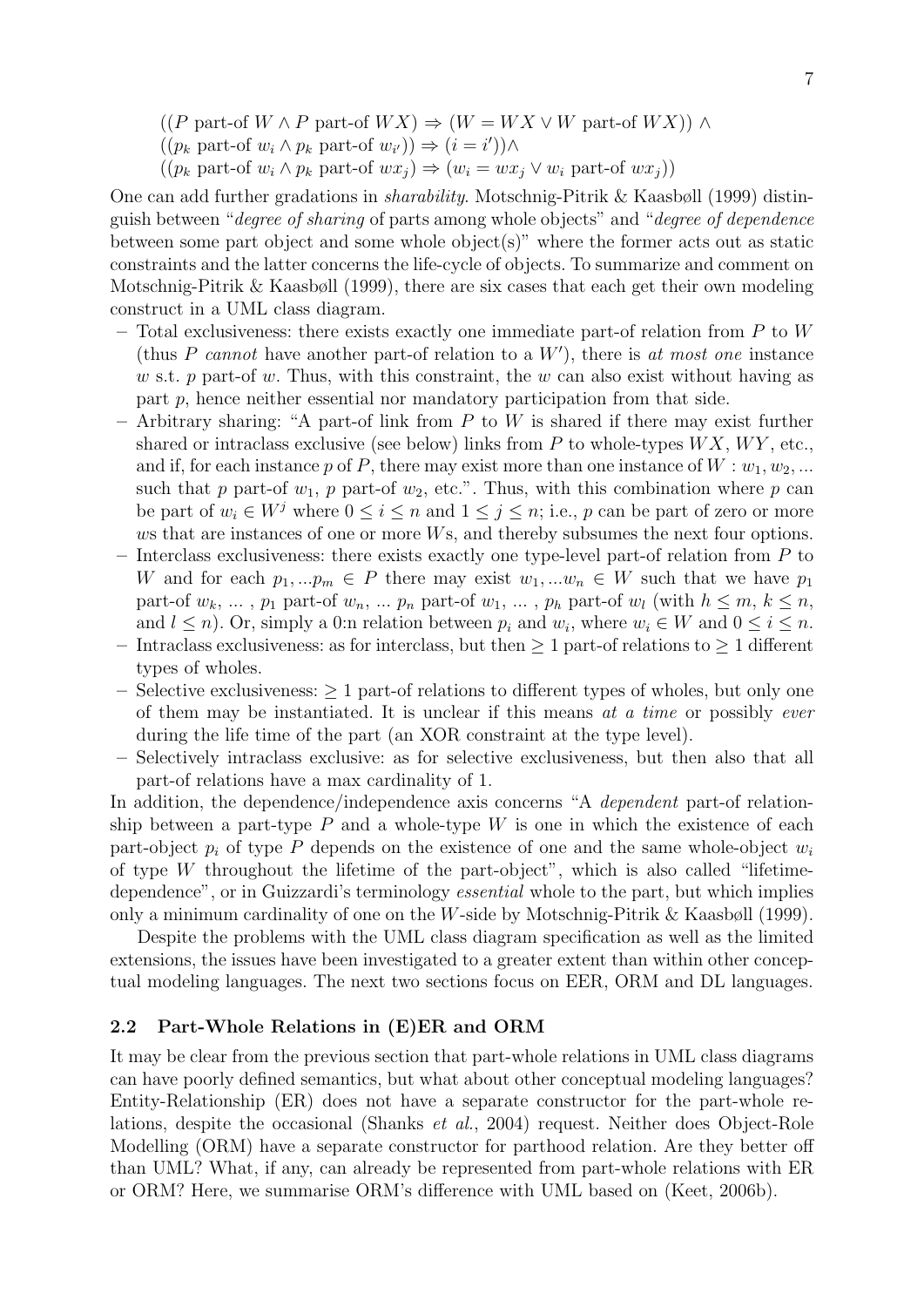Recollect that the UML specification inserts design and implementation considerations for composite aggregation, so that a part is existentially dependent on the whole, and not that when the whole is destroyed, the parts, explicitly, can have their own life or, explicitly, become part of another whole. Here there is a difference between UML and



Fig. 3. Graphical representation of "aggregation" in UML and ORM. (Source: adapted from Halpin (1999) with part-whole relations as proposed in Keet (2006b))

ORM intended semantics: with composite aggregation in the UML specification, part p cannot exist without that whole w, but ORM semantics of the suggested mapping (Halpin, 2001) says that 'if there is a relation between part  $p$  and whole  $w$ , then  $p$  must participate exactly once'. Put differently,  $p$  may indeed become part of some other whole  $w'$  after  $w$ ceases to exist as a whole, as long as there is some whole it is part of, but not necessarily the same whole. Hence, in contrast with UML, in ORM there is no implicit existential dependency of the part on the whole (see also Figure 3-B).

Compared to more and less comprehensive formalizations and extensions for aggregation in UML (Barbier et al., 2003; Guizzardi, 2005; Motschnig-Pitrik & Kaasbøll, 1999; Berardi et al., 2005), for ORM, richer representations of the semantics are possible already even without dressing up the ORM diagram with icons and labels. For instance, Motschnig-Pitrik & Kaasbøll (1999)'s new "selectively intraclass exclusive" constraint is an XOR constraint (dotted circle with cross) over the Part-roles of two or more fact types to different types of Whole in an ORM diagram. Suggestions to model several aspects of the part-whole without extending ORM were presented in (Keet, 2006b), which also includes several guidelines to ease selecting the appropriate part-whole relation and its mandatory and uniqueness constraints.

### 2.3 Description Logics

Description Logic (DL) languages are more often used as knowledge representation languages than as conceptual data modeling languages and if they are used for conceptual modeling, they are used in the background hidden from the modelers and domain experts because the formalisms are deemed not easily accessible. Thus far, the combination of DL languages and conceptual data modeling languages is primarily limited to the wellstudied  $DLR$  family of DL languages (Artale *et al.*, 2006, 2007a; Berardi *et al.*, 2005; Calvanese et al., 1998b, 1999; Calvanese & De Giacomo, 2003; Fillottrani et al., 2006; Franconi & Ng, 2000; Keet, 2007), which provide not only a formal foundation for the mostly graphically-oriented conceptual data modeling languages, but also offer prospects of automated reasoning over conceptual data models to derive implicit relations, constraints, and inconsistencies and thereby contribute to better quality conceptual data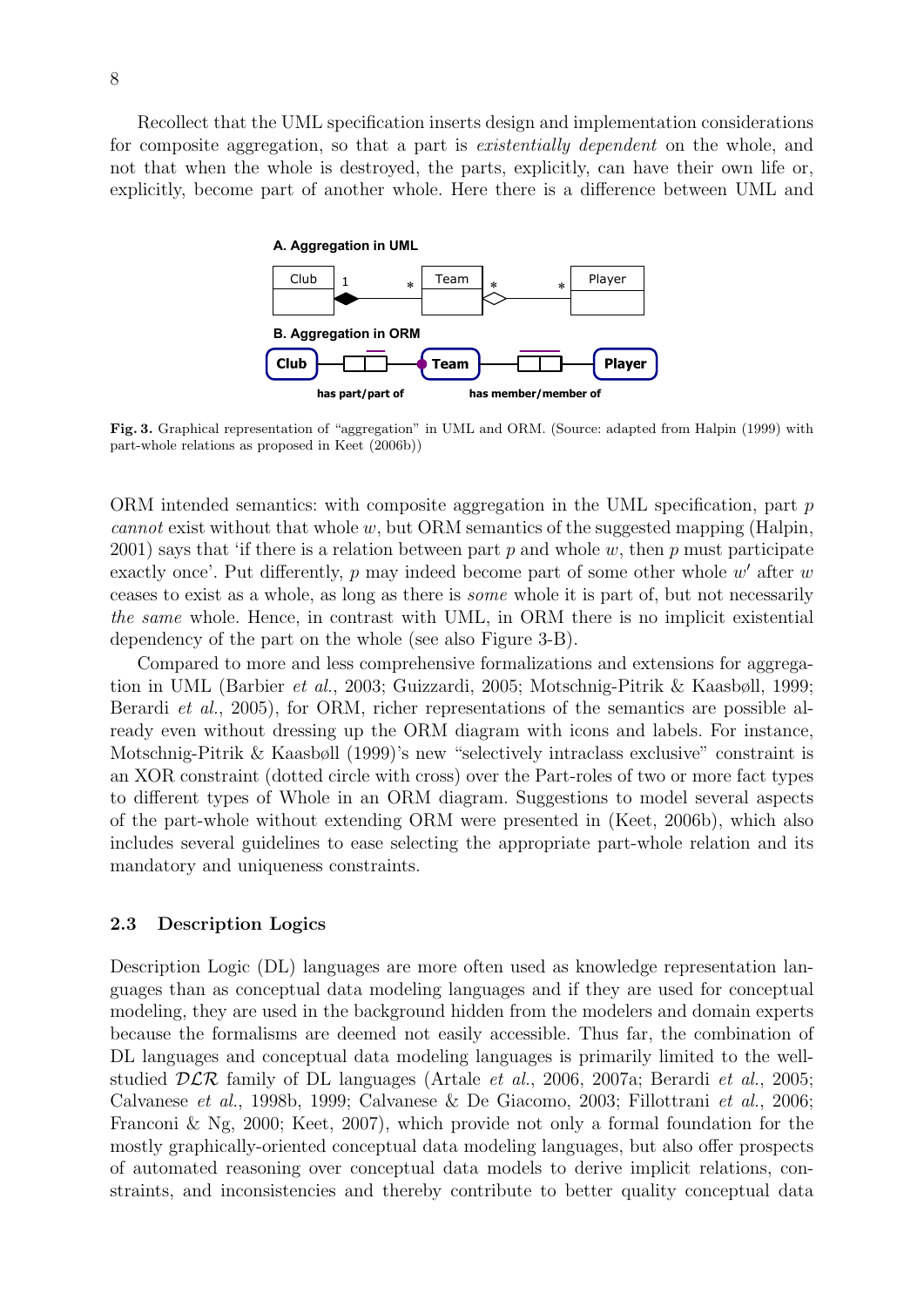models. Therefore, efforts in representing parthood in DL languages will be briefly summarised.

Research on part-whole relations for DLs date back to the early '90s, but thus far none of the DL languages that are being investigated and implemented (DL-Lite,  $\mathcal{D}\mathcal{L}\mathcal{R}$ , OWL, and  $\mathcal{EL}$  families) have the part-whole relation as a first-class citizen. However, as neither UML nor ER nor ORM, implement part-whole relations properly, it might not matter that most DL languages do not have a comprehensive treatment of part-whole relations, at present. It is, however, being investigated.

We first address two early attempts. Artale *et al.* (1996a) experimented with adding a has part relation as  $\succeq$  with the transitive closure of a parthood relation (1). One can define, e.g., Car as having wheels that in turn have tires (2), such that it follows that cars have as part tires (Car  $\sqsubset \exists \succ$  Tire).

$$
\succeq = (\text{primitive-part})*\tag{1}
$$

$$
\text{Car} \doteq \exists \succeq .(\text{Wheel} \sqcap \exists \succeq .\text{Tire}) \tag{2}
$$

However, adding transitive closure makes languages of even low expressivity, such as  $\mathcal{ALC}$ , already ExpTime-complete. Alternatively, one can define direct parthood  $\prec_d$  (Sattler, 1995), but this should verify the immediate inferior, which makes the language undecidable (Artale et al., 1996b), which is even less desirable for operational information systems. Schulz *et al.* (2000) have developed an elaborate workaround (with  $\text{ALC}$ ) so as to be able to simulate transitivity of parthood relations by remodeling the part-of relation as  $is_a$ hierarchies using so-called SEP triplets. The three core items are the Structure-concept node that subsumes one (anatomical) entity, called E-node, and the parts of that entity (the **P**-node). An is a hierarchy is then built up by relating the P-node of a whole concept D to the S-node of the part  $C$ , where in turn the P-node of  $C$  is linked to the S-node of C's part. More formally, the definition of the whole  $D$  is  $(3)$ , by which one can derive its anatomical proper part  $(a-pp)$  C as (4). Obviously, if this were to be used, this would require an intuitive user interface.

$$
D_P \doteq D_S \sqcap \neg D_E \sqcap \exists a \text{-} pp. D_E \tag{3}
$$

$$
C_E \sqsubseteq \exists a \text{-}pp \ldotp D_E \tag{4}
$$

Around the same time, Sattler (2000) showed that with some extensions to  $\mathcal{ALC}$ , it is possible to include more aspects of the parthood relation. These are: transitive roles (that is, permit  $R_+ \subseteq R$ ), inverse roles to have both part-of and has-part, role hierarchies to include subtypes of the parthood relation, and number restrictions to model the amount of parts that go in the whole. This brings us to the language called  $\mathcal{SHIQ}$ , which is a predecessor of the OWL-DL ontology language. In fact, the base language for the even more expressive OWL 2,  $\text{SROIQ}$ , has constructors for all but one of the relational properties: antisymmetry, required for mereological part-of (Varzi, 2004), is not possible yet (Horrocks et al., 2006).

The latest—and most comprehensive—attempt to represent parthood relations in a DL language is put forward by Bittner & Donnelly (2005), who approach the problem starting from a FOL characterisation and subsequently limit its comprehensiveness and complexity to fit it into a DL language, although it is unclear if their  $\mathcal{L}^{\sim Id\sqcup}$  is decidable. In their theory, called DL-PCC, several constraints and definitions cannot be represented. These are: impossibility to state that *component* of  $(CP)$ , proper part of  $(PP)$  and *contained in* (CT) are irreflexive and asymmetric, and it is missing a discreteness axiom for CP or CT or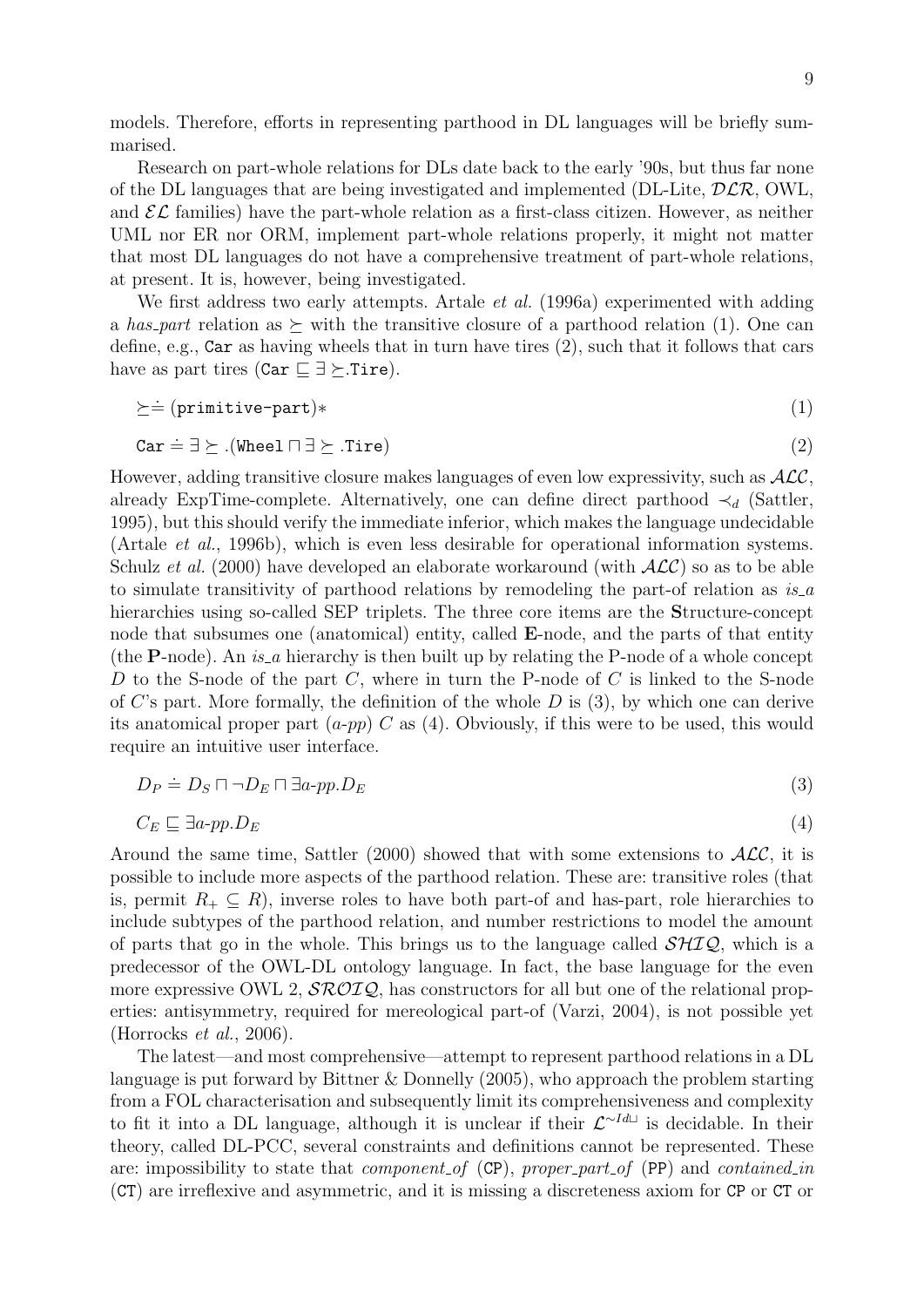a density axiom for PP (see Bittner & Donnelly (2005) for details and discussion). They include transitivity of the characterised parthood relations, but thereby do not have the option to state also that, e.g., a *directly contained in* relation is *in*transitive (the same problem as mentioned above for  $\mathcal{ALC}$ .

Artale et al. (1996a,b) have placed the requirement for adequately representing the part-whole relation in a wider context, where some outstanding issues of 12 years ago are still in need of a solution. For instance, (non)distributivity of part-whole relations<sup>3</sup>, 'horizontal' relations between the parts, and disjoint covering over the parts. The latter is an issue with DL but not for database models, because DL languages adhere to the open world assumption whereas databases do not. For instance, if we have in a DL language a type-level (TBox-) statement where C has two parts D and E:

 $C \sqsubset \exists$  has part.D  $\sqcap \exists$  has part.E

then it may be that instances of C have more parts than only instances of D and E because the composite C is not fully defined. No DL language deals with an additional axiom that states that C is *composed* of—the mereological sum of—D and E *only*; what we can state is that C is *defined* by having D and E as parts ( $C \doteq \exists$  has part.D  $\Box$ ∃ has part.E). In contradistinction, conceptual models and databases do adhere to a closed world assumption, thereby making instances of C uniquely composed of at least one instance of D and at least one instance of E. The status of differentiating between e.g. essential and mandatory part (see section 2.1) is unclear, unless we use a temporal DL such as  $DLR_{US}$  (see below).

### 2.4 Problems and Requirements for Modeling Shared and Composite Parts and Wholes

Summarizing the problems for adequately modeling the different ways that parts can be part of a whole in the main commonly used conceptual modeling languages—with or without extensions—, we have (1) the absence of adequately distinguishing between mandatory and essential parts and wholes and, vice versa, existence of  $p$  and/or  $w$  independently for some time (e.g., the relation is temporarily "suspended" or  $p$  is "scheduled" to become part of w), (2) lack of clarity how to represent that part p that can be part of more than one whole s.t. either  $w_i \in W$  or  $(w_j \in W$  and  $w_k \in W')$  and (3) if these shared parts can be shared concurrently and/or sequentially among the wholes  $p$  being part of  $w_i$  and  $w_j$ . These issues can be reformulated in a set of requirements for conceptual data modeling languages if they want to be expressive enough to enable full shareability semantics of parts and wholes.

Requirements for modeling shareability of parts. Based on the literature review, we can formulate the following requirements for modeling shareability and, implicitly, life cycle semantics in conceptual modeling languages<sup>4</sup>.

- 1. Arbitrarily shareable with no particular constraints;
- 2. Existentially dependent/essential part or whole (mutually, or not), and (im)possibility of independent existence of the part from the whole;
- 3. Being able to differentiate between mandatory and essential parts and wholes;
- 4. Change in whole; that is, a part p was part of  $w_1$  (where  $w_1 \in W$ ) and can become part of another whole  $w_2$ , be it that there is a (negligible) time that p exists independently before (after) being part of and be it that  $w_2 \in W$  or  $w_2 \in W'$ ;
- 5. Change in part; that is, the inverse of requirement nr.4 where the whole loses and gains a part during its lifetime;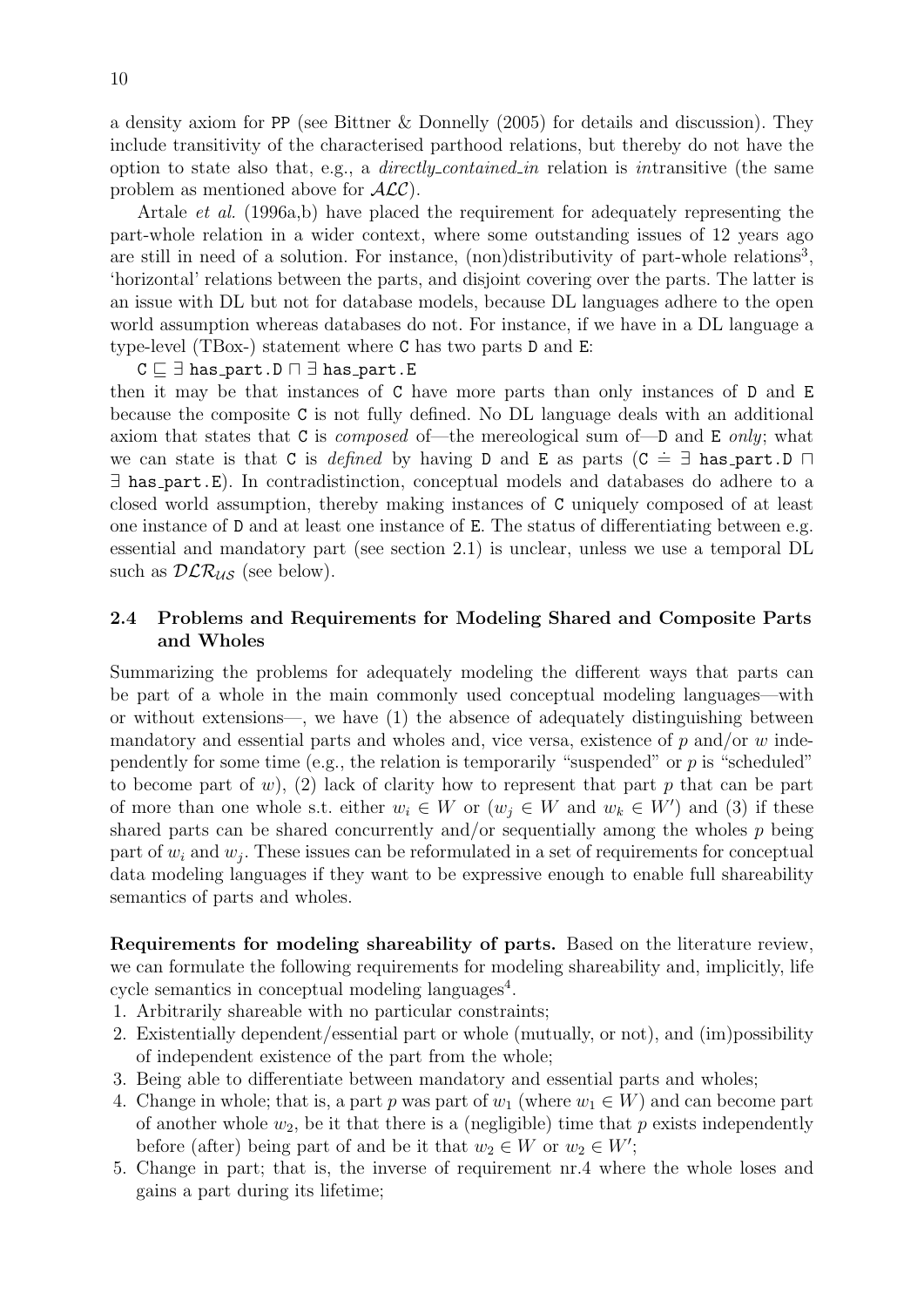6. Disjoint covering of parts being part of a whole.

Notions such as essential parts, change, and before and after indicate temporality of either the part-whole relation, or the participating parts and wholes, or both; hence, the more general requirement for temporal conceptual data modeling in order to address the abovementioned requirements. For the current restricted scope, we may not need a full-fledged temporal knowledge representation language to adequately address the shareability of part and wholes. Before going into those details in section 3, we summarize the literature dealing with temporal parts.

Temporalizing part-whole relations. The most straightforward, yet also limited, way to temporalize part-whole relations is to turn a part-of predicate from a binary into a ternary relation, such that we have p part of w at time t:  $part_of(p, w, t)$ . To the best of our knowledge, almost all extant temporalizations of parthood take this approach (Bittner & Donnelly, 2007; Masolo *et al.*, 2003; Smith *et al.*, 2005) but do not go further to take advantage of a temporal knowledge representation language<sup>5</sup>. An exception is Barbier  $et$ al. (2003), who created an oclUndefined observer function to "assert that all parts of result do not exist before ( $Qpre$ ) the execution" of the creation of the whole instance w, which is intended for representing life time dependencies in UML class diagrams. They also tried representation of immutability, but this remained an open problem due to the lack of a full-fledged implementation of a temporal UML. Furthermore, Barbier et al. (2003); Opdahl et al. (2006) listed nine principle life cycle cases. We extend this here to 18 cases (see Figure 4) mainly since they represent two distinct perspectives: (i) fixed the lifespan of a whole, we are interested in characterizing the lifespan of its part (Figure 4-A) and, vice versa, (ii) fixed the lifespan of the part, we are interested in the temporal relations with the lifespan of its whole (Figure 4-B). We shall see in section 4.3 that these two views require distinct constraints, too. A curious feature of UML is the Boolean readOnly metaproperty that was initially proposed for attributes as a Changeability sort with constant symbols "frozen" and "changeable" (Alvarez & Alemán, 2000). OMG (2005) now constrains it such that "[i]f a navigable property is marked as readOnly, then it cannot be updated once it has been assigned an initial value" (OMG, 2005), where a property is "structural feature", such as attribute and association end but it is also suggested for representing rigid classes (Halpin, 2007). Unfortunately, its "semantics is undefined" (pp 241, 249, 251, 254, 280) for various cases, such as what should happen with a readOnly association end when a link is destroyed. Intuitively, it captures a property that holds globally during its entire existence, hence, is a candidate to use for representing at least some aspects of lifecycle semantics. Albert *et al.* (2003) provide an additional interpretation where objects instantiating readOnly classes can only participate in links created during creation of the object, but no links to that object can be added afterward, and subsequently use this for constraining the part-class in a composite aggregation. This seems too restrictive, however, because if we assume Brain to be such a composite part of Patient, then it would surely be possible in a hospital information system that brain  $o_1$  of patient  $o_2$  may have to be linked to, say, some instance  $o_3 \in$  BrainScan and at a later point in time participate in a new aggregation association to  $o_4 \in \text{BrainTumor}$ . The prospects for usage of readOnly may be more interesting if it is (1) applied either to the composite aggregation association or to the association ends because for the part-whole relation one has to consider also the temporal behavior of the relation and (2) its semantics would be defined precisely and have an effect in the modeling as opposed to in the software code only.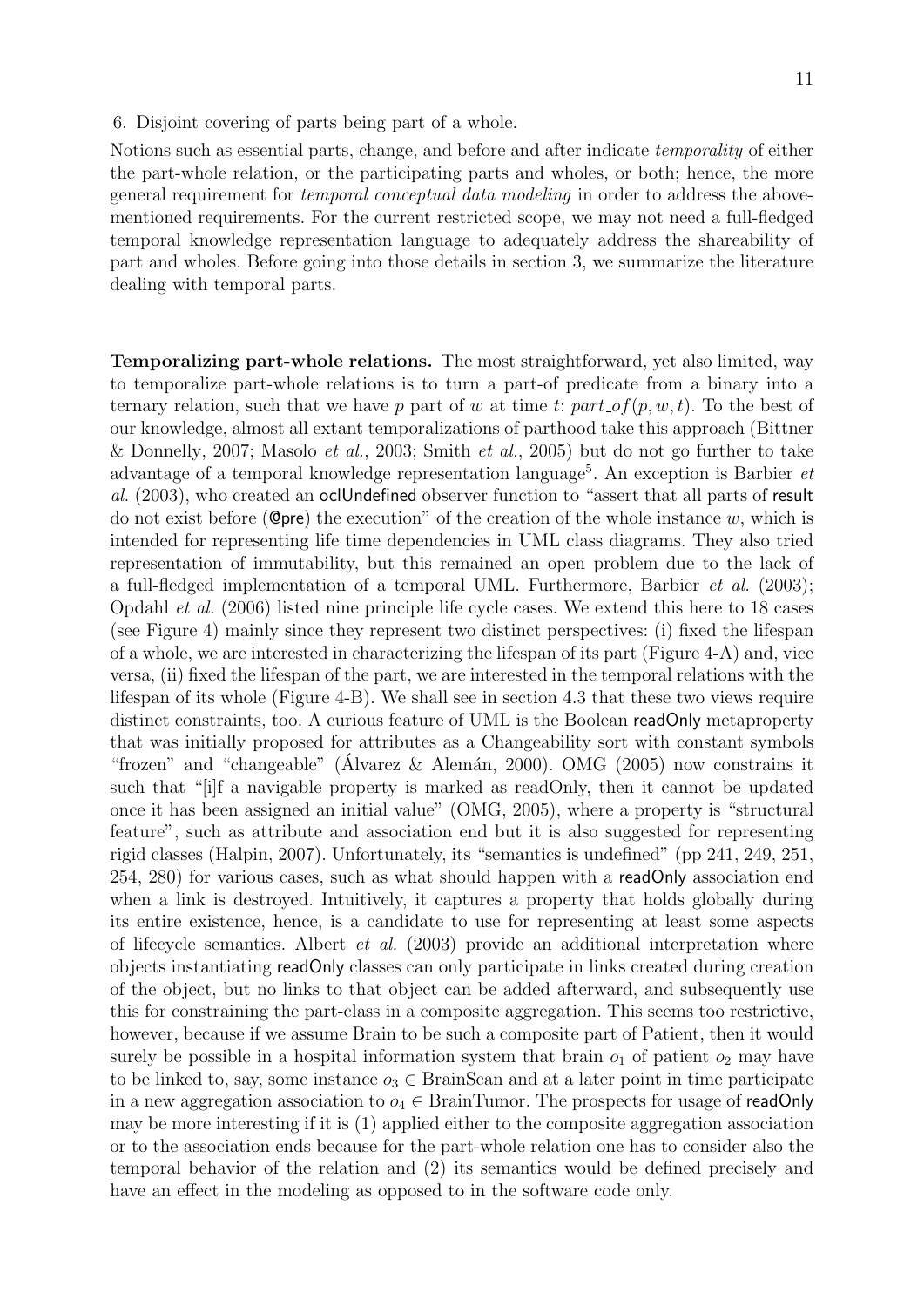

Fig. 4. Possible lifespans of the part with respect to the whole it is part of (A) and similarly for the whole's lifespan w.r.t its part (B).

Regarding the ternary temporal part-whole relation, we have, for instance, Bittner and Donnelly's "temporal mereology" (2007), which was developed to deal with "portions of stuff", i.e., how to deal with subquantities (portions) of amounts of matter, such as gold, and mixtures, such as lemonade, in time (see also Figure 9 for types of partwhole relations). Limiting oneself to only ternary part-whole relations runs into rather complicated formalizations, whereas well-defined temporal logics—and those applied to temporal conceptual data modeling in particular—can hide at least some of the details, which enhances understandability and (re)usability of a conceptual model by modeler and domain expert alike. In order to arrive at this point, we will introduce such a formal temporal conceptual modeling language, which enables one to model essential and shareable parts in a precise and clear way. Moreover, in addition to the modeling enhancements for the conceptual models themselves (in section 4), we will add modeling guidelines to facilitate easy navigation and choosing the appropriate part-whole relation and object types (section 5).

# 3 TEMPORAL DATA MODELS

In order to capture the range of possibilities of sharebility, composite, and essential parts and represent them in a convenient way in a conceptual modeling language, we introduce here representation languages able to capture time varying information. As outlined in the previous section, we need temporal constructs in a conceptual modeling language. Temporal EER have been developed (e.g., Artale et al. (2003, 2006, 2007b) and references therein) and a subset has been implemented in MADS (Parent  $et al., 2006$ ), but one may contend that, ideally, one should have a way to have the approach general enough so as to be transferrable to ORM and UML class diagrams, too. Artale et al's temporal EER, called  $\mathcal{ER}_{VT}$ , has a correspondence with the temporal Description Logic  $\mathcal{DLR}_{US}$  (Artale *et al.*, 2002), which, in turn, gives a model-theoretic semantics to  $\mathcal{ER}_{VT}$ —any corresponding icon in the graphical diagrams can then be considered 'syntactic sugar' with a precise meaning. In addition, with an UML/EER/ORM to DL transformation we can then provide the sought-after genericity of the approach<sup>6</sup>.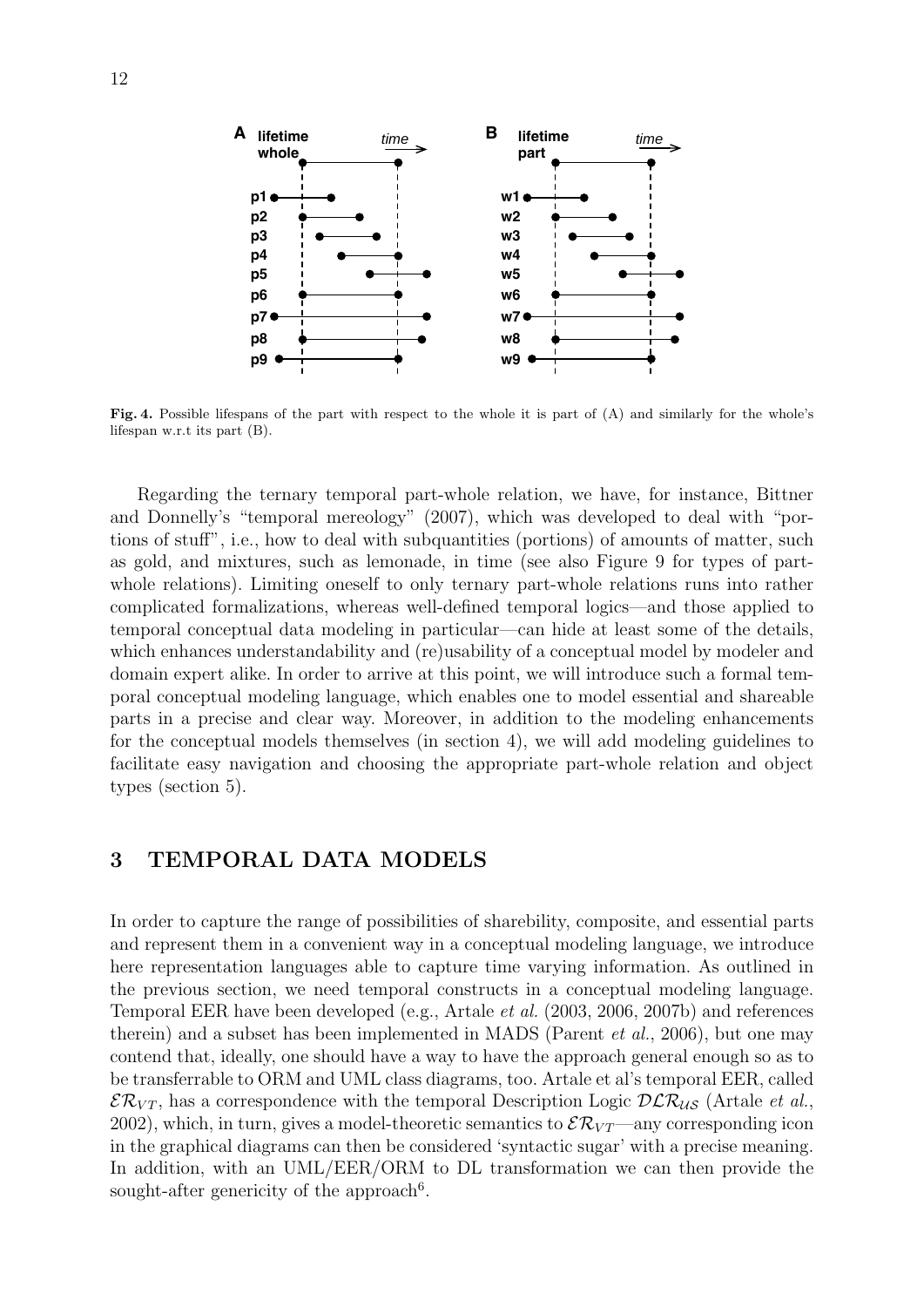$$
C \to \top | \bot | CN | \neg C | C_1 \sqcap C_2 | \exists^{5k} [U_j]R |
$$
  
\n
$$
\diamond^+ C | \diamond^- C | \Box^+ C | \Box^- C | \bigoplus C | \bigoplus C | C_1 U C_2 | C_3 C_2
$$
  
\n
$$
R \to \top_n | RN | \neg R | R_1 \sqcap R_2 | U_i/n : C |
$$
  
\n
$$
\diamond^+ R | \diamond^- R | \Box^+ R | \Box^- R | \bigoplus R | \bigoplus R | R_1 U R_2 | R_1 S R_2
$$
  
\n
$$
\top^{T(t)} = \Delta^T
$$
  
\n
$$
\bot^{T(t)} = \emptyset
$$
  
\n
$$
CV^{T(t)} \subseteq \top^{T(t)}
$$
  
\n
$$
(\bigcap_{i=1}^{T(t)} \bigcap_{j=1}^{T(t)} \bigcap_{j=1}^{T(t)} C_2^{T(t)}
$$
  
\n
$$
(\bigcap_{i=1}^{T(t)} \bigcap_{j=1}^{T(t)} \bigcap_{j=1}^{T(t)} C_2^{T(t)}
$$
  
\n
$$
(\bigcap_{i=1}^{T(t)} \bigcap_{j=1}^{T(t)} \bigcap C_2^{T(t)}
$$
  
\n
$$
(\bigcap_{i=1}^{T(t)} \bigcap_{j=1}^{T(t)} \bigcap C_2^{T(t)} | \bigoplus_{j=1}^{T(t)} \bigcap C_2^{T(t)} \bigcap C_2^{T(t)} \bigcap C_2^{T(t)} \bigcap C_2^{T(t)} \bigcap C_2^{T(t)} \bigcap C_2^{T(t)} \bigcap C_2^{T(t)} \bigcap C_2^{T(t)} \bigcap C_2^{T(t)} \bigcap C_2^{T(t)} \bigcap C_2^{T(t)} \bigcap C_2^{T(t)} \bigcap C_2^{T(t)} \bigcap C_2^{T(t)} \bigcap C_2^{T(t)} \bigcap C_2^{T(t)} \bigcap C_2^{T(t)} \bigcap C_2^{T(t)} \bigcap C_2^{T(t)} \bigcap C_2^{T(t)} \bigcap C_2^{T(t)} \bigcap C_2^{T(t)} \bigcap C_2^{T(t)} \bigcap C_2^{T(t)} \bigcap C_2^{T(t)} \bigcap C_2^{T(t)} \bigcap C_2^{T(t)} \bigcap C_2^{T(t)} \big
$$

Fig. 5. Syntax and semantics of  $DLR_{US}$ .

This section presents the formal background in modeling temporal varying information. Such a formalization will be used in the following sections when the basic conceptual data model is extended to capture particular properties of part-whole relations.

#### 3.1 The Temporal Description Logic  $DLR_{US}$

The temporal description logic  $DLR_{US}$  (Artale *et al.*, 2002) combines the propositional temporal logic with the Since and Until operators and the (non-temporal) description logic  $DLR$  (Calvanese *et al.*, 1998a; Baader *et al.*, 2003) that serves as common foundational language for various conceptual data modeling languages (Calvanese et al., 1998b, 1999).  $DLR_{US}$  can be regarded as an expressive fragment of the first-order temporal logic  $L^{\{\text{since, until}\}}$  (Chomicki & Toman, 1998; Hodgkinson et al., 2000).

The basic syntactical types of  $DLR_{US}$  are classes (also known as entity types or object types) and n-ary relations (associations) of arity  $\geq 2$ . Starting from a set of atomic classes (denoted by  $CN$ ), a set of *atomic relations* (denoted by  $RN$ ), and a set of *role symbols* (denoted by  $U$ , comparable to an ORM-role or component of a UML association) we can define inductively (complex) class and relation expressions (see upper part of Figure 5), where the binary constructors  $(\Pi, \Box, \mathcal{U}, \mathcal{S})$  are applied to relations of the same arity, i, j, k, n are natural numbers,  $i \leq n$ , and j does not exceed the arity of R. Observe that for both class and relation expressions all the Boolean constructors are available. The selection expression  $U_i/n$ : C denotes an *n*-ary relation whose *i*-th argument  $(i \leq n)$ , named  $U_i$ , is of type C. (In ORM terminology,  $U_i/n$  : C refers to the role  $U_i$  played by C in the fact type.) If it is clear from the context, we omit n and simply write  $(U_i : C)$ . The projection expression  $\exists^{\leq k}[U_j]R$  is a generalisation with cardinalities of the projection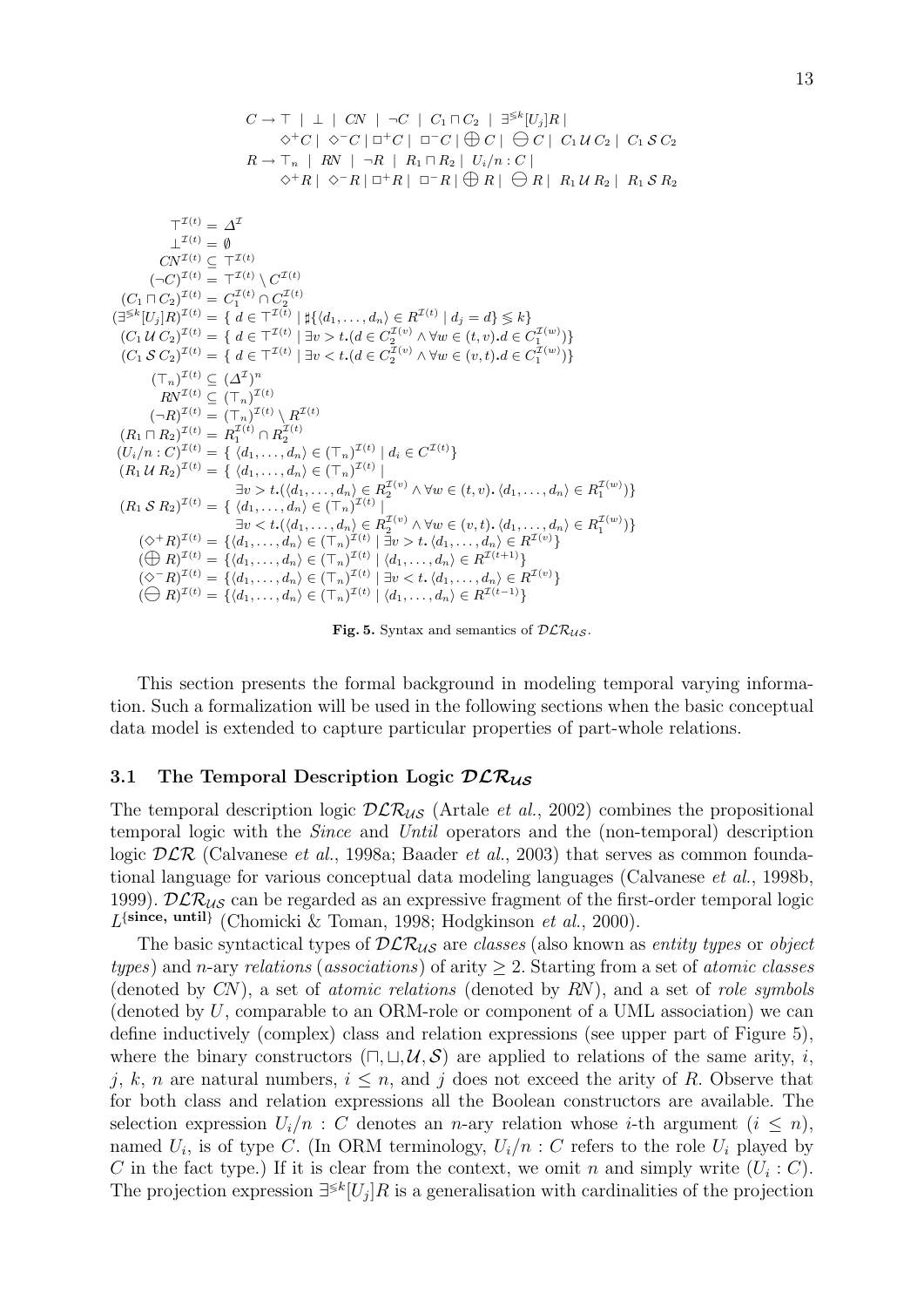operator over argument  $U_j$  of relation R; the plain classical projection is  $\exists^{\geq 1}[U_j]R$ . It is also possible to use the pure argument position version of the language by replacing role symbols  $U_i$  with their corresponding position numbers i.

The model-theoretic semantics of  $DLR_{\mathcal{US}}$  assumes a flow of time  $\mathcal{T} = \langle \mathcal{T}_p, \langle \rangle$ , where  $\mathcal{T}_p$  is a set of time points (also called chronons) and  $\langle$  a binary precedence relation on  $\mathcal{T}_p$ , which is assumed to be isomorphic to  $\langle \mathbb{Z}, \langle \cdot \rangle$ . The language of  $\mathcal{DLR}_{\mathcal{US}}$  is interpreted  $\mathcal{L}_p$ , which is assumed to be isomorphic to  $\langle \mathbb{Z}, \times \rangle$ . The language of  $\mathcal{L}_p$ ,  $\mathcal{L}_q$  is interpreted<br>in temporal models over T, which are triples of the form  $\mathcal{I} \doteq \langle \mathcal{T}, \Delta^{\mathcal{I}}, \mathcal{I}^{(t)} \rangle$ , where non-empty set of objects (the *domain* of  $\mathcal{I}$ ) and  $\mathcal{I}^{(t)}$  an *interpretation function* such that, for every  $t \in \mathcal{T}$  ( $t \in \mathcal{T}$  will be used as a shortcut for  $t \in \mathcal{T}_p$ ), every class C, and every *n*-ary relation R, we have  $C^{I(t)} \subseteq \Delta^{\mathcal{I}}$  and  $R^{I(t)} \subseteq (\Delta^{\mathcal{I}})^n$ . The semantics of class and relation expressions is defined in the lower part of Figure 5, where  $(u, v) = \{w \in \mathcal{T} \mid u < w < v\}$ .

We will use the following equivalent abbreviations:  $C_1 \sqcup C_2 \equiv \neg(\neg C_1 \sqcap \neg C_2); C_1 \rightarrow C_2 \equiv$  $\neg C_1 \sqcup C_2$ ;  $\exists [U]R \equiv \exists^{\geq 1}[U]R$ ;  $\forall [U]R \equiv \neg \exists [U] \neg R$ ;  $R_1 \sqcup R_2 \equiv \neg(\neg R_1 \sqcap \neg R_2)$ . Furthermore, the operators  $\diamond^*$  (at some moment) and its dual  $\Box^*$  (at all moments) can be defined for both classes and relations as  $\Diamond^*C \equiv C \sqcup \Diamond^+C \sqcup \Diamond^-C$  and  $\Box^*C \equiv C \sqcap \Box^+C \sqcap \Box^-C$ , respectively.

A knowledge base is a finite set  $\Sigma$  of  $\mathcal{DLR}_{\mathcal{US}}$  axioms of the form  $C_1 \sqsubseteq C_2$  and  $R_1 \sqsubseteq R_2$ , and with  $R_1$  and  $R_2$  being relations of the same arity. An interpretation I satisfies  $C_1 \sqsubseteq C_2$  $(R_1 \subseteq R_2)$  if and only if the interpretation of  $C_1$   $(R_1)$  is included in the interpretation of  $C_2$  ( $R_2$ ) at all time, i.e.  $C_1^{\mathcal{I}(t)} \subseteq C_2^{\mathcal{I}(t)}$  $R_1^{\mathcal{I}(t)}$   $(R_1^{\mathcal{I}(t)} \subseteq R_2^{\mathcal{I}(t)}$  $\mathcal{L}^{(t)}(t)$ , for all  $t \in \mathcal{T}$ . Various reasoning services can be defined in  $DLR_{US}$ , such as satisfiability, logical implication and class (relation) subsumption (see Baader *et al.* (2003) for details). While  $DLR$  knowledge bases are fully able to capture atemporal EER schemas (Berardi et al., 2005; Calvanese et al., 1998a,b)—i.e. given an EER schema there is an equi-satisfiable  $DLR$  knowledge base—in the following Sections we show how  $DLR_{US}$  knowledge bases can capture temporal EER schemas with both timestamping and evolution constraints.

#### 3.2 The Temporal Conceptual Model  $\mathcal{ER}_{VT}$

In this Section, the temporal EER model  $\mathcal{ER}_{VT}$ —which will be the basis to present our proposal—is briefly introduced (see (Artale & Franconi, 1999; Artale et al., 2003) for full details).  $\mathcal{ER}_{VT}$  supports timestamping for classes, attributes, and relationships.  $\mathcal{ER}_{VT}$ is equipped with both a textual and a graphical syntax along with a model-theoretic semantics as a temporal extension of the EER semantics (Calvanese et al., 1999). The formal foundations of  $\mathcal{ER}_{VT}$  allowed also to prove a correct encoding of  $\mathcal{ER}_{VT}$  schemas as knowledge base in  $DLR_{\mathcal{US}}$  (Artale *et al.*, 2002, 2003).

**Definition 1** ( $\mathcal{ER}_{VT}$  Conceptual Data Model). An  $\mathcal{ER}_{VT}$  conceptual data model is a tuple:  $\Sigma = (\mathcal{L}, \text{REL}, \text{ATT}, \text{CARD}, \text{ISA}, \text{DISJ}, \text{CoverR}, \text{S}, \text{T}, \text{KEY}),$  such that:  $\mathcal{L}$  is a finite alphabet partitioned into the sets: C (class symbols), A (attribute symbols), R (relationship symbols),  $U$  (role symbols), and  $D$  (domain symbols) and

- 1. The set C of class symbols is partitioned into a set  $\mathcal{C}^S$  of Snapshot classes (marked with an S), a set  $\mathcal{C}^M$  of Mixed classes (unmarked classes), and a set  $\mathcal{C}^T$  of Temporary classes (marked with  $a \top$ ). A similar partition applies to the set  $\mathcal{R}$ .
- 2. ATT is a function that maps a class symbol in C to an A-labeled tuple over  $\mathcal{D}$ , ATT(C) =  $\langle A_1 : D_1, \ldots, A_h : D_h \rangle$ .
- 3. REL is a function that maps a relationship symbol in  $R$  to an U-labeled tuple over  $C$ ,  $REL(R) = \langle U_1 : C_1, \ldots, U_k : C_k \rangle$ , and k is the arity of R.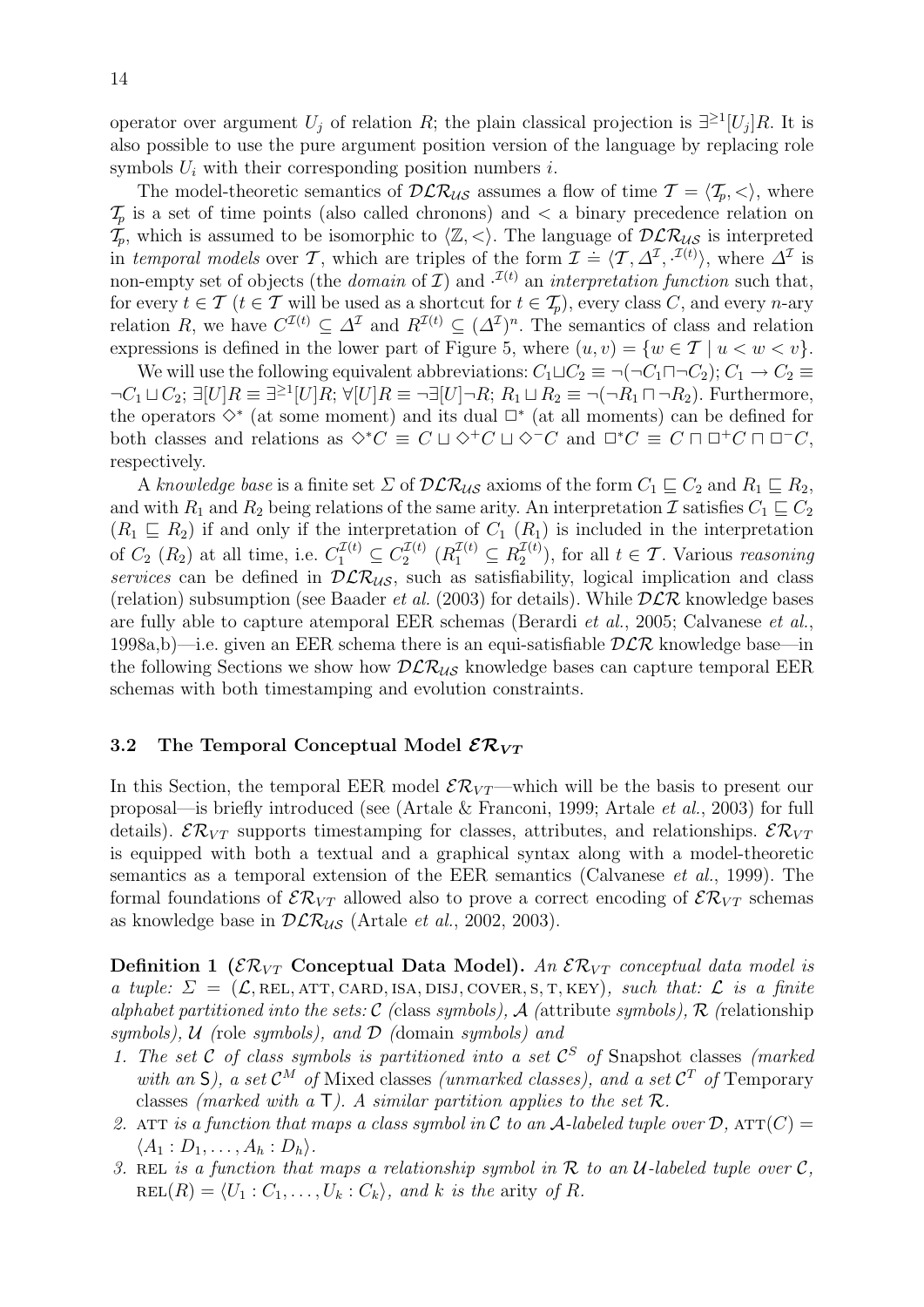- 4. CARD is a function  $C \times \mathcal{R} \times \mathcal{U} \mapsto \mathbb{N} \times (\mathbb{N} \cup {\infty})$  denoting cardinality constraints. We denote with CMIN $(C, R, U)$  and CMAX $(C, R, U)$  the first and second component of CARD.
- 5. ISA is a binary relationship ISA  $\subseteq$   $(C \times C) \cup (\mathcal{R} \times \mathcal{R})$ . ISA between relationships is restricted to relationships with the same arity. ISA is visualized with a directed arrow.
- 6. DISJ, COVER are binary relations over  $(2^c \times \mathcal{C}) \times (2^R \times \mathcal{R})$ , describing disjointness and covering partitions, respectively, over a group of isa that share the same superclass/superrelation. DISJ is visualized with a circled " $d$ " and COVER with a double directed arrow.
- 7. S, T are binary relations over  $C \times A$  containing, respectively, the snapshot and temporary attributes of a class;
- 8. KEY is a function, KEY :  $C \rightarrow A$ , that maps a class symbol in C to its key attribute. Keys are visualized as underlined attributes.

The model-theoretic semantics associated with the  $\mathcal{ER}_{VT}$  modelling language adopts the snapshot representation of temporal conceptual data models (Chomicki & Toman, 1998)<sup>7</sup> .

Definition 2 ( $\mathcal{ER}_{VT}$  Semantics). Let  $\Sigma$  be an  $\mathcal{ER}_{VT}$  schema. A temporal database state for the schema  $\Sigma$  is a tuple  $\mathcal{B} = (\mathcal{T}, \Delta^{\mathcal{B}} \cup \Delta^{\mathcal{B}}_{D}, \cdot^{\mathcal{B}(t)})$ , such that:  $\Delta^{\mathcal{B}}$  is a nonempty set of abstract objects disjoint from  $\Delta_D^B$ ;  $\Delta_D^B = \bigcup_{D_i \in \mathcal{D}} \Delta_{D_i}^B$  is the set of basic domain values used in the schema  $\Sigma$ ; and  $\mathcal{B}(t)$  is a function that for each  $t \in \mathcal{T}$  maps:

- Every basic domain symbol  $D_i$  into a set  $D_i^{\mathcal{B}(t)} = \Delta_{D_i}^{\mathcal{B}}$ .
- Every class C to a set  $C^{(\mathcal{B}(t))} \subseteq \Delta^{\mathcal{B}}$  —thus objects are instances of classes.
- Every relationship R to a set  $R^{\mathcal{B}(t)}$  of U-labeled tuples over  $\Delta^{\mathcal{B}}-i.e.$  let R be an n-ary relationship connecting the classes  $C_1, \ldots, C_n$ ,  $REL(R) = \langle U_1 : C_1, \ldots, U_n : C_n \rangle$ , then,  $r \in R^{\mathcal{B}(t)} \rightarrow (r = \langle U_1 : o_1, \ldots, U_n : o_n \rangle \land \forall i \in \{1, \ldots, n\} \cdot o_i \in C_i^{\mathcal{B}(t)}$  $\binom{B(t)}{i}$ . We adopt the convention:  $\langle U_1 : o_1, \ldots, U_n : o_n \rangle \equiv \langle o_1, \ldots, o_n \rangle$ , when U-labels are clear from the context.
- $-$  Every attribute A to a set  $A^{\mathcal{B}(t)} \subseteq \Delta^{\mathcal{B}} \times \Delta^{\mathcal{B}}_D$ , such that, for each  $C \in \mathcal{C}$ , if ATT(C) =  $\langle A_1 : D_1, \ldots, A_h : D_h \rangle$ , then,  $o \in C^{\mathcal{B}(t)} \to (\forall i \in \{1, \ldots, h\}, \exists a_i \ldotp \langle o, a_i \rangle \in A_i^{\mathcal{B}(t)} \land$  $\forall a_i.\langle o,a_i\rangle \in A_i^{\mathcal{B}(t)} \rightarrow a_i \in \Delta_{D_i}^{\mathcal{B}}$ .

 $\beta$  is said a legal temporal database state if it satisfies all of the constraints expressed in the schema, i.e. for each  $t \in \mathcal{T}$ :

- For each  $C_1, C_2 \in \mathcal{C}$ , if  $C_1$  is a  $C_2$ , then,  $C_1^{\mathcal{B}(t)} \subseteq C_2^{\mathcal{B}(t)}$  $\frac{2}{2}$ .
- For each  $R_1, R_2 \in \mathcal{R}$ , if  $R_1$  is a  $R_2$ , then,  $R_1^{\mathcal{B}(t)} \subseteq R_2^{\mathcal{B}(t)}$  $2^{\mathcal{D}(U)}$  .
- For each cardinality constraint  $C$ ARD $(C, R, U)$ , then:
- $o \in C^{\mathcal{B}(t)} \to \text{CMIN}(C, R, U) \leq \#\{r \in R^{\mathcal{B}(t)} \mid r[U] = o\} \leq \text{CMAX}(C, R, U).$
- For  $C, C_1, \ldots, C_n \in \mathcal{C}, \text{ if } \{C_1, \ldots, C_n\} \text{ DISJ } C, \text{ then,}$  $\forall i \in \{1, \ldots, n\} \cdot C_i$  ISA  $C \wedge \forall j \in \{1, \ldots, n\}, \ j \neq i \cdot C_i^{\mathcal{B}(t)} \cap C_j^{\mathcal{B}(t)} = \emptyset$ . (Similar for  $\{R_1, \ldots, R_n\}$  DISJ R)
- For  $C, C_1, \ldots, C_n \in \mathcal{C}, \text{ if } \{C_1, \ldots, C_n\} \text{ cover } C, \text{ then,}$  $\forall i \in \{1, \ldots, n\}$ .C<sub>i</sub> ISA  $C \wedge C^{\mathcal{B}(t)} = \bigcup_{i=1}^{n} C_i^{\mathcal{B}(t)}$  $\frac{i^{(U)}}{i}$ . (Similar for  $\{R_1, \ldots, R_n\}$  COVER  $R$ )
- *−* For each snapshot class  $C \in \mathcal{C}^S$ , then,  $o \in C^{\mathcal{B}(t)} \to \forall t' \in \mathcal{T}$   $.o \in C^{\mathcal{B}(t')}$ .
- $-$  For each temporary class  $C \in \mathcal{C}^T$ , then,  $o \in C^{\mathcal{B}(t)} \rightarrow \exists t' \neq t \cdot o \notin C^{\mathcal{B}(t')}$ .
- $\vdash$  For each snapshot relationship  $R \in \mathcal{R}^S$ , then,  $r \in R^{\mathcal{B}(t)} \rightarrow \forall t' \in \mathcal{T}$ . $r \in R^{\mathcal{B}(t')}$ .
- $-$  For each temporary relationship  $R \in \mathcal{R}^T$ , then,  $r \in R^{\mathcal{B}(t)} \rightarrow \exists t' \neq t \cdot r \notin R^{\mathcal{B}(t')}$ .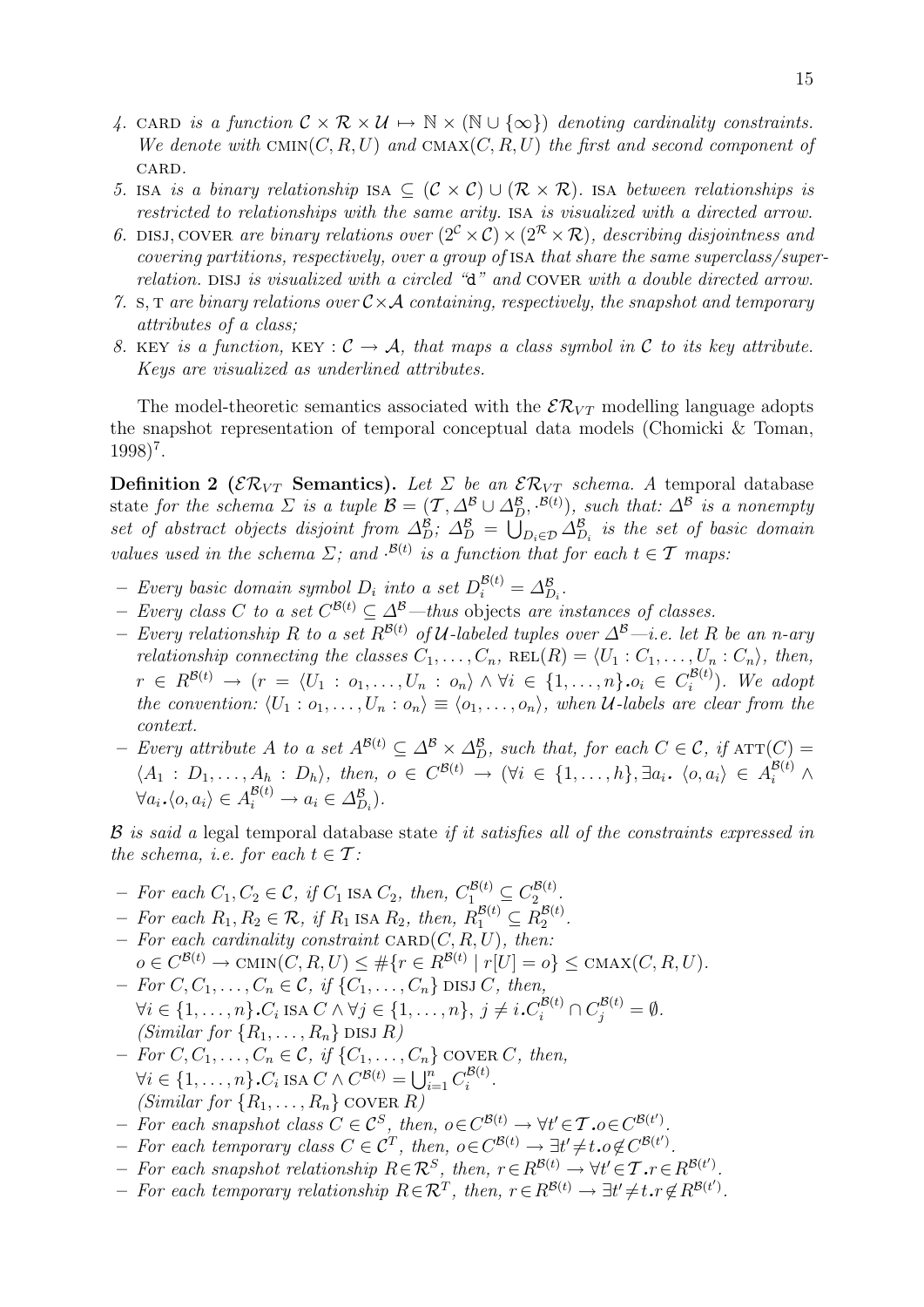- For each class  $C \in \mathcal{C}$ , if  $ATT(C) = \langle A_1 : D_1, \ldots, A_h : D_h \rangle$ , and  $\langle C, A_i \rangle \in S$ , then,  $(o \in C^{\mathcal{B}(t)} \land \langle o, a_i \rangle \in A_i^{\mathcal{B}(t)}$  $\mathcal{L}^{(\mathcal{B}(t))}_{i} \to \forall t' \in \mathcal{T} \cdot \langle o, a_i \rangle \in A_i^{\mathcal{B}(t')}$  $\frac{\mathcal{D}(U)}{i}$ .
- $-$  For each class  $C \in \mathcal{C}$ , if  $ATT(C) = \langle A_1 : D_1, \ldots, A_h : D_h \rangle$ , and  $\langle C, A_i \rangle \in \mathcal{T}$ , then,  $(o \in C^{\mathcal{B}(t)} \land \langle o, a_i \rangle \in A_i^{\mathcal{B}(t)}$  $\mathcal{L}^{(\mathcal{B}(t))}_{i}$   $\rightarrow$   $\exists t' \neq t \cdot \langle o, a_i \rangle \notin A_i^{\mathcal{B}(t')}$  $\frac{\mathcal{D}(U)}{i}$ .
- For each  $C \in \mathcal{C}, A \in \mathcal{A}$  such that  $KEY(C) = A$ , then, A is a snapshot attribute–i.e.  $\langle C, A_i \rangle \in \mathcal{S}$  and  $\forall a \in \Delta_D^{\mathcal{B}}$ . # $\{o \in C^{\mathcal{B}(t)} \mid \langle o, a \rangle \in A^{\mathcal{B}(t)} \} \leq 1$ .

Given such a set-theoretic semantics for the temporal EER (or, for that matter, UML class diagrams or ORM), some relevant modelling notions such as satisfiability, subsumption, and derivation of new constraints by means of logical implication have been defined rigorously (Artale et al., 2007b).

**Definition 3 (Reasoning Services).** Let  $\Sigma$  be a schema,  $C \in \mathcal{C}$  a class, and  $R \in \mathcal{R}$  a relationship. The following modelling notions can be defined:

- 1. C (R) is satisfiable if there exists a legal temporal database state  $\mathcal{B}$  for  $\Sigma$  such that  $C^{B(t)} \neq \emptyset$  ( $R^{B(t)} \neq \emptyset$ ), for some  $t \in \mathcal{T}$ ;
- 2. Σ is satisfiable if there exists a legal temporal database state B for  $\Sigma$  (B is also said a model for  $\Sigma$ );
- 3.  $C_1$  (R<sub>1</sub>) is subsumed by  $C_2$  (R<sub>2</sub>) in  $\Sigma$  if every legal temporal database state for  $\Sigma$  is also a legal temporal database state for  $C_1$  ISA  $C_2$   $(R_1$  ISA  $R_2)$ ;
- 4. A schema  $\Sigma'$  is logically implied by a schema  $\Sigma$  over the same signature if every legal temporal database state for  $\Sigma$  is also a legal temporal database state for  $\Sigma'$ .

### 3.3 Mapping  $\mathcal{ER}_{VT}$  into  $\mathcal{DLR}_{US}$

We briefly summarize how  $D\mathcal{L}R_{\mathcal{U}\mathcal{S}}$  is able to capture temporal schemas expressed in  $\mathcal{ER}_{VT}$ —see (Berardi *et al.*, 2005; Artale *et al.*, 2006) for more details.

Definition 4 (Mapping  $\mathcal{ER}_{VT}$  into  $\mathcal{DLR}_{US}$ ). Let  $\Sigma = (\mathcal{L}, \text{REL}, \text{ATT}, \text{CARD}, \text{ISA}, \text{DISJ},$ COVER, S, T, KEY) be an  $\mathcal{ER}_{VT}$  schema. The  $\mathcal{DLR}_{US}$  knowledge base, K, mapping  $\Sigma$  is as follows.

- For each  $A \in \mathcal{A}$ , then,  $A \sqsubset \text{From:} \top \sqcap \text{To:} \top \in \mathcal{K}$ ;
- If  $C_1$  is  $C_2 \in \Sigma$ , then,  $C_1 \sqsubseteq C_2 \in \mathcal{K}$ ;
- If  $R_1$  isa  $R_2 \in \Sigma$ , then,  $R_1 \sqsubseteq R_2 \in \mathcal{K}$ ;
- $-If \text{ REL}(R) = \langle U_1 : C_1, \ldots, U_k : C_k \rangle \in \Sigma$ , then  $R \sqsubseteq U_1 : C_1 \sqcap \ldots \sqcap U_k : C_k \in \mathcal{K}$ ;
- $-$  If  $\text{ATT}(C) = \langle A_1 : D_1, \ldots, A_h : D_h \rangle \in \Sigma$ , then,  $C \sqsubseteq \exists [\text{From} | A_1 \sqcap \ldots \sqcap \exists [\text{From} | A_h \sqcap$  $\forall$ [From] $(A_1 \rightarrow \texttt{To} : D_1) \sqcap \ldots \sqcap \forall$ [From] $(A_h \rightarrow \texttt{To} : D_h) \in \mathcal{K}$ ;
- $-If \text{ CARD}(C, R, U) = (m, n) \in \Sigma$ , then,  $C \sqsubseteq \exists^{\ge m} [U]R \sqcap \exists^{\le n} [U]R \in \mathcal{K}$ ;
- $-If\$   $\{C_1,\ldots,C_n\}$  DISJ  $C \in \Sigma$ , then K contains:  $C_1 \sqsubseteq C \sqcap \neg C_2 \sqcap \ldots \sqcap \neg C_n;$  $C_2 \sqsubseteq C \sqcap \neg C_3 \sqcap \ldots \sqcap \neg C_n;$ . . .  $C_n \sqsubset C$ :  $-If\{R_1,\ldots,R_n\}$  DISJ  $R \in \Sigma$ , then K contains:  $R_1 \sqsubseteq R \sqcap \neg R_2 \sqcap \ldots \sqcap \neg R_n;$ 
	- $R_2 \sqsubset R \sqcap \neg R_3 \sqcap \ldots \sqcap \neg R_n;$

$$
R_n \sqsubseteq R;
$$

. . .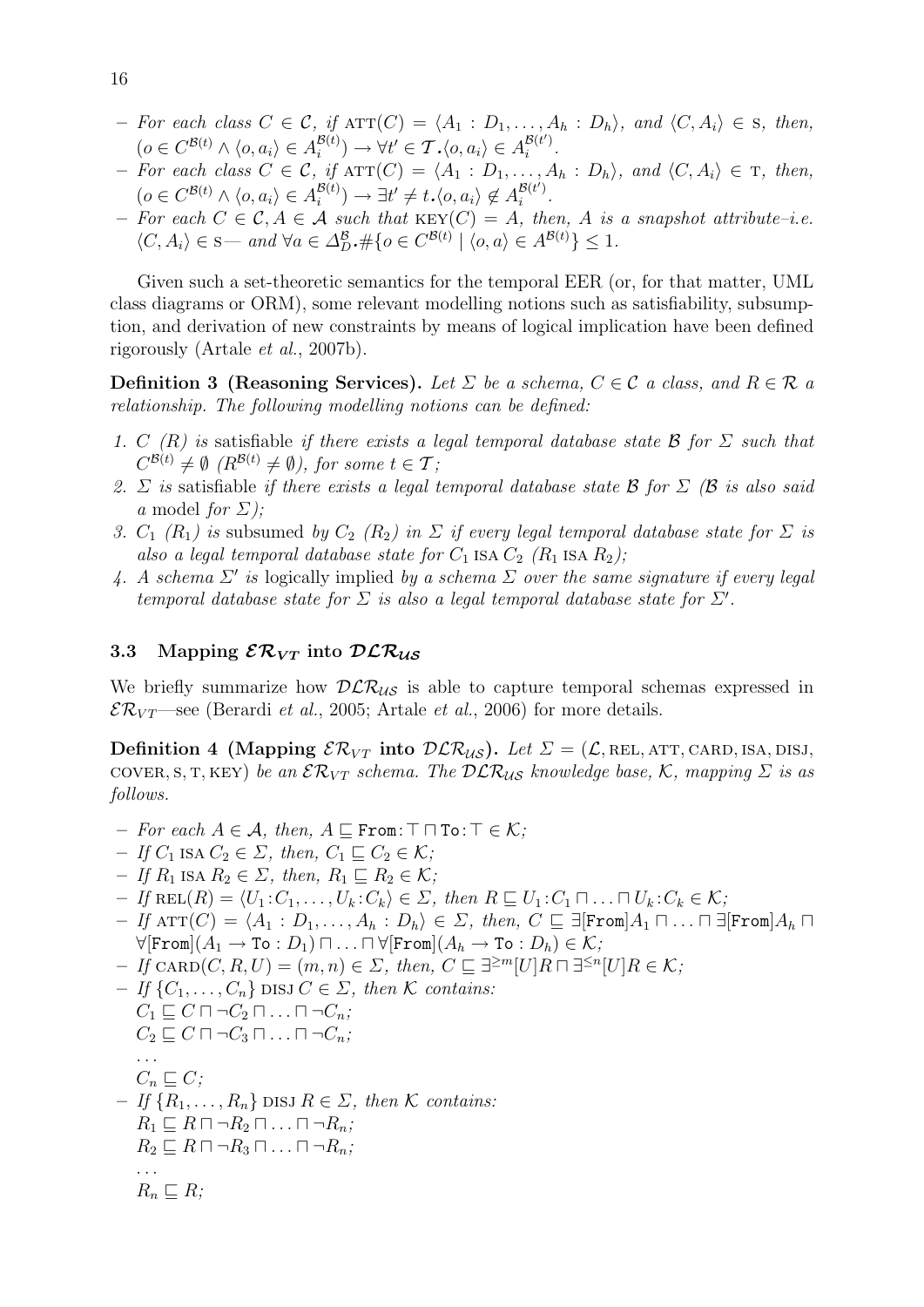$-If\{C_1,\ldots,C_n\}$  COVER  $C \in \Sigma$ , then K contains:  $C_1 \sqsubseteq C;$ . . .  $C_n \sqsubseteq C;$  $C \sqsubseteq C_1 \sqcup \ldots \sqcup C_n;$  $-If\{R_1,\ldots,R_n\}$  COVER  $R\in\Sigma$ , then K contains:  $R_1 \sqsubset R;$ . . .  $R_n \sqsubseteq R;$  $R \sqsubseteq R_1 \sqcup \ldots \sqcup R_n;$ – If  $KEY(C) = A$ , then, K contains:  $C \sqsubset \exists^{-1}$ [From] $\Box^*A$ ;  $\top \sqsubseteq \exists^{\leq 1} [\texttt{To}](A \sqcap [\texttt{From}] : C);$  $-If C \in \mathcal{C}^S$ , then,  $C \sqsubseteq (\square^* C) \in \mathcal{K}$  (similar for  $R \in \mathcal{R}^S$ );  $-If C \in \mathcal{C}^{T}$ , then,  $C \sqsubseteq (\Diamond^* \neg C) \in \mathcal{K}$  (similar for  $R \in \mathcal{R}^{T}$ );  $-If(C, A) \in S$ , then,  $C \sqsubseteq \forall$ [From] $(A \rightarrow \Box^*A) \in \mathcal{K}$ ;  $-If(C, A) \in T$ , then,  $C \sqsubseteq \forall$ [From] $(A \rightarrow \Diamond^* \neg A) \in \mathcal{K}$ .

In the next sections we extend the formalism presented here to capture essential and sharable parts.

### 4 MODELING ESSENTIAL PARTS AND WHOLES

This section presents a formalization of the notion of essential part-whole relations. To formalize such properties of part-whole relations we will resort to the formalism introduced in the previous section. As a result, the  $\mathcal{ER}_{VT}$  data model will be extended with the possibility to capture such part-whole properties while the description logic  $DLR_{US}$ will present a corresponding axiomatization for them. A basic building block to achieve the desired formalization is the notion of status relations. The formalization of status relations is an original contribution of this chapter. They are in analogy with status classes addressed by (Artale et al., 2007b) and will be useful for modeling essential part-whole relations. We therefore start by introducing status relations in the following subsection and then we proceed by formalizing essential parts and wholes.

#### 4.1 Status Relations

Status relations extend the notion of status classes (Spaccapietra et al., 1998; Etzion et al., 1998; Artale et al., 2007b) to statuses for relations. Status classes—formalized in (Artale et al., 2007b)—constrain the evolution of an instance's membership in a class along its lifespan. According to (Spaccapietra et al., 1998; Artale et al., 2007b), status modeling includes up to four different statuses scheduled, active, suspended, disabled, each one entailing different constraints.

Concerning status relations there are two options: (1) to derive a relation's status from the status of the classes participating in the relation, or (2) to explicitly define it on the relation itself, where the latter, in turn, puts constraints on the statuses of the classes. Since we are interested in modeling relations as first-class citizens, we choose to have a means to explicitly model the status of a relation. Therefore, as for classes, we have four different statuses for relations, too—scheduled, active, suspended, disabled—each illustrated with an example before we proceed to the formal characterization.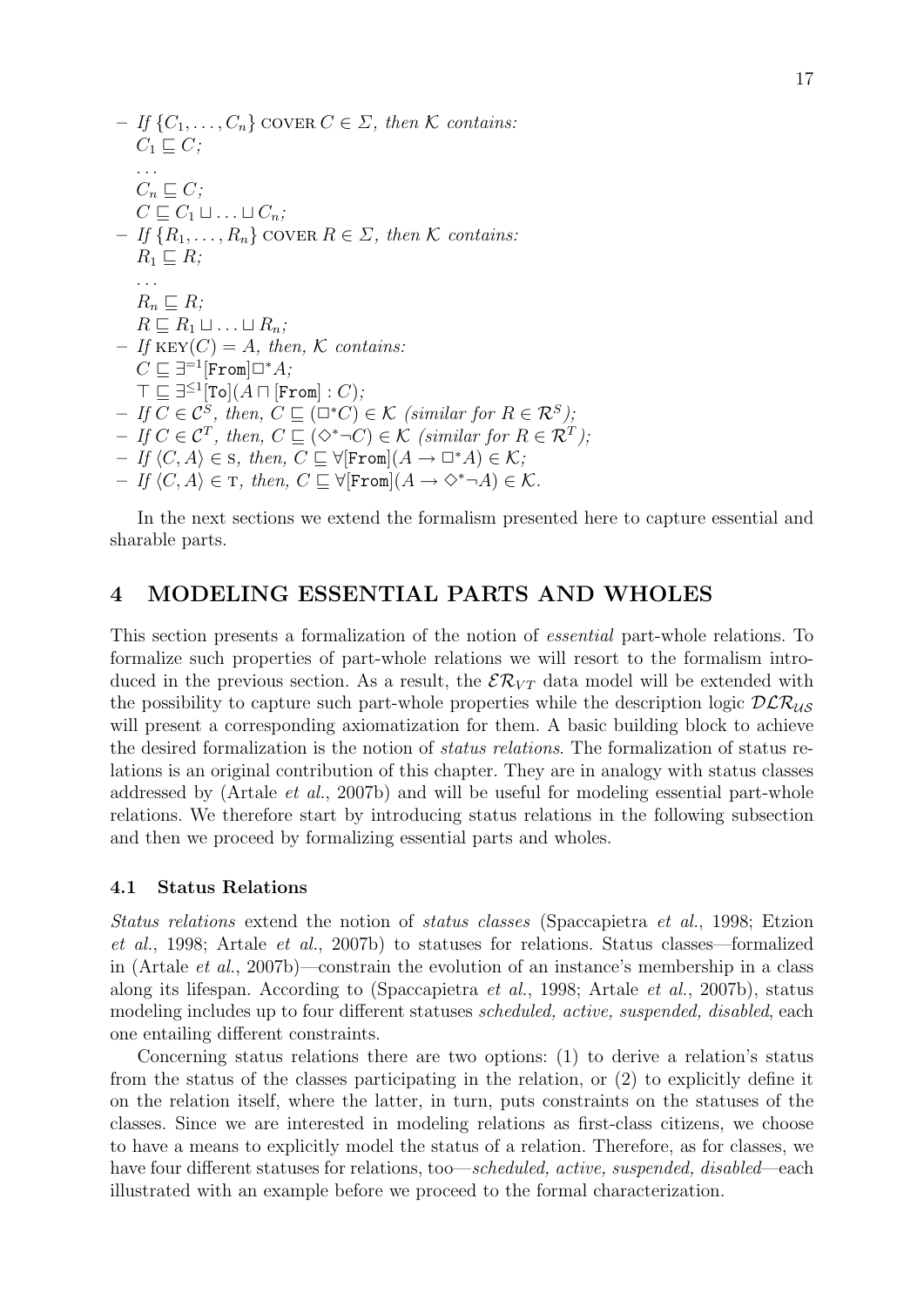

Fig. 6. Status relations (from status classes in Artale et al. (2007a)).

- Scheduled: a relation is scheduled if its instantiation is known but its membership will only become effective some time later. Objects in its participating classes must be either scheduled, too, be active, or suspended. For instance, a pillar for finishing the interior of the Sagrada Familia in Barcelona is scheduled to become part of that church, i.e., this  $part\_of$  relation between the pillar and the church is scheduled.
- Active: the status of a relation is active if the particular relation fully instantiates the type-level relation: the part is part of the whole. For instance, the Mont Blanc mountain is part of the Alps mountain range, and the country Republic of Ireland is part of the European Union. Only active classes can participate in an active relation.
- Suspended: to capture a temporarily inactive relation. For example, an instance of a CarEngine is removed from the instance of a Car it is part of, for purpose of maintenance at the car mechanic. Note that at the moment of suspension, part  $p$  and  $w$  must be active, but can upon suspension of the relation be either active or become suspended too, but neither scheduled (see below constraints on scheduled) nor disabled.
- Disabled: to model expired relations that never again can be used. For instance, to represent the donor of an organ who has donated that organ and one wants to keep track of who donated what to whom: say, the heart  $p_1$  of donor  $w_1$  used to be a structural part of  $w_1$  but it will never be again a part of it. The heart,  $p_1$ , then may have become participant in a new part-of relation with a new whole,  $w_2$  where  $w_1 \neq w_2$ , but the original part-of between  $p_1$  and  $w_1$  remains disabled. Observe that participating objects can be member of the active, suspended or disabled class.

Status relations apply only to temporal relations (i.e. either temporary or mixed relations according to Definition 1). We assume that active relations involve only active classes and, by default, the name of a relation denotes already its active status—i.e.  $\texttt{Active-R} \equiv \texttt{R}$ . Disjointness and isa constraints among the four status relations are analogous to the one for status classes and can be represented in  $\mathcal{ER}_{VT}$  as illustrated in Figure 6. In addition to hierarchical constraints, the following constraints hold (we present both the model-theoretic semantics and the correspondent  $DLR_{US}$  axioms considering, wlog, binary relations):

(ACT) Active relations involve only active classes.  $\langle o_1, o_2 \rangle \in \mathbb{R}^{\mathcal{B}(t)} \to o_i \in C_i^{\mathcal{B}(t)}$  $i^{D(t)}$ ,  $i = 1, 2$  $R \sqsubseteq U_i : C_i, i = 1, 2$ (RExists) Existence persists until Disabled.  $\langle o_1, o_2 \rangle \in \texttt{Exists-R}^{\mathcal{B}(t)} \rightarrow \forall t' > t. (\langle o_1, o_2 \rangle \in \texttt{Exists-R}^{\mathcal{B}(t')} \lor \langle o_1, o_2 \rangle \in \texttt{Disabled-R}^{\mathcal{B}(t')})$ Exists-R  $\sqsubseteq$   $\Box^+$ (Exists-R  $\sqcup$  Disabled-R)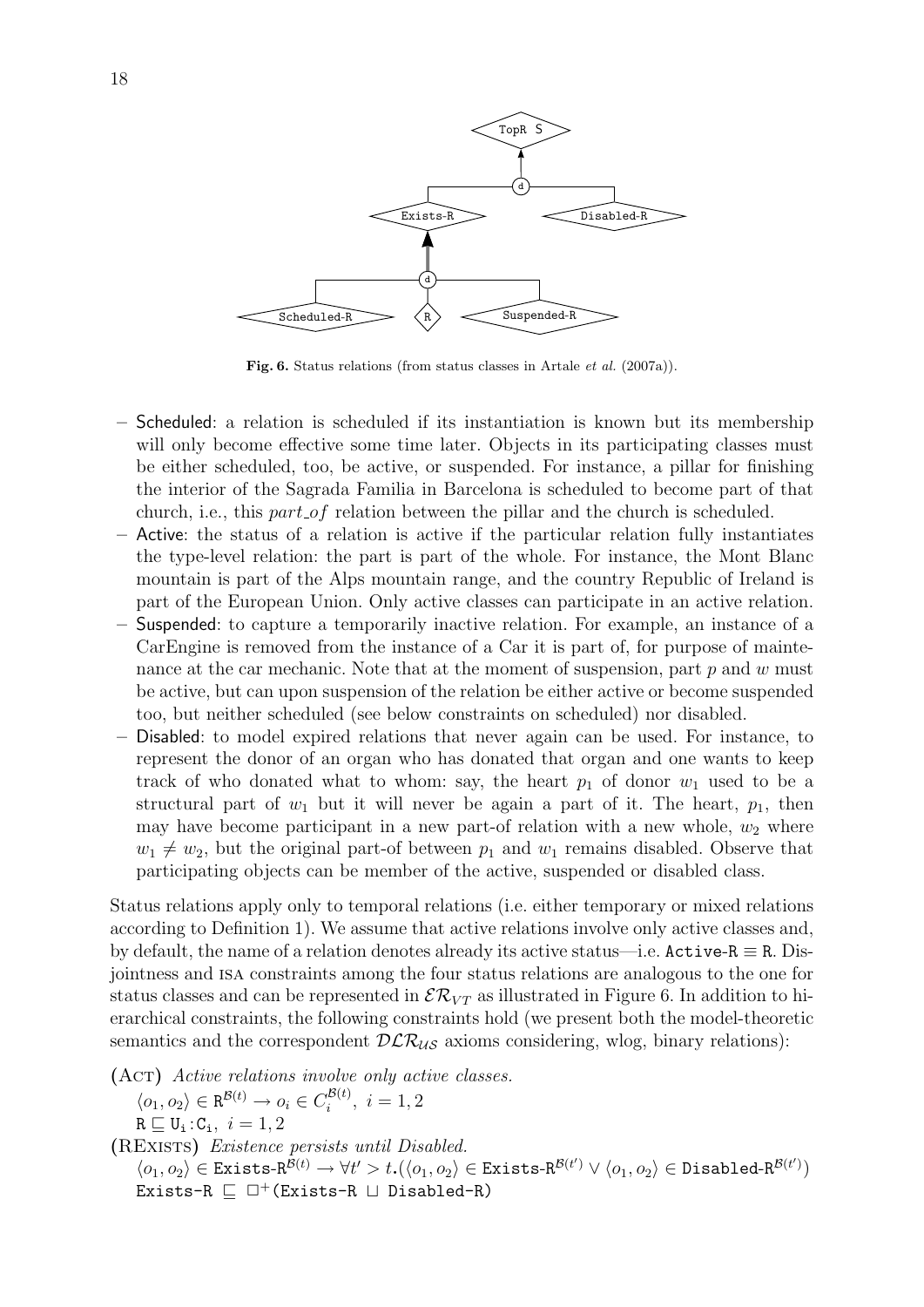(RDisab1) Disabled persists.  $\langle o_1, o_2 \rangle \in \texttt{Disabled-R}^{\mathcal{B}(t)} \rightarrow \forall t' > t.\langle o_1, o_2 \rangle \in \texttt{Disabled-R}^{\mathcal{B}(t')}$ Disabled-R  $\sqsubset \sqcup^+$ Disabled-R (RDisab2) Disabled was Active in the past.  $\langle o_1, o_2 \rangle \in \texttt{Disabled-R}^{\mathcal{B}(t)} \rightarrow \exists t' < t. \langle o_1, o_2 \rangle \in \texttt{R}^{\mathcal{B}(t')}$ Disabled-R  $\sqsubset \Diamond^{-}R$ (RSusp1) Suspended was Active in the past.  $\langle o_1, o_2 \rangle \in \text{Suspended-R}^{\mathcal{B}(t)} \rightarrow \exists t' < t. \langle o_1, o_2 \rangle \in \text{R}^{\mathcal{B}(t')}$ Suspended-R  $\sqsubseteq$   $\diamond$ <sup>-</sup>R (RSusp2) Suspended involve Active or Suspended Classes.  $\langle o_1, o_2 \rangle \in \texttt{Suspended-R}^{\mathcal{B}(t)} \rightarrow o_i \in C_i^{\mathcal{B}(t)} \lor o_i \in \texttt{Suspended-Ci}^{\mathcal{B}(t)}, \,\, i=1,2$ Suspended-R  $\Box$  U<sub>i</sub>: (C<sub>i</sub>  $\Box$  Suspended-C<sub>i</sub>),  $i = 1, 2$ (RSch1) Scheduled will eventually become Active.  $\langle o_1, o_2 \rangle \in \texttt{Scheduled-R}^{\mathcal{B}(t)} \rightarrow \exists t' > t.\langle o_1, o_2 \rangle \in \text{R}^{\mathcal{B}(t')}$ Scheduled-R  $\sqsubset \Diamond^+$ R (RSch2) Scheduled can never follow Active.  $\langle o_1, o_2 \rangle \in \texttt{R}^{\mathcal{B}(t)} \to \forall t' > t. \langle o_1, o_2 \rangle \not\in \texttt{Scheduled-R}^{\mathcal{B}(t')}$  $R \sqsubset \Box^+ \neg \text{Scheduling}_d - R$ 

In the following we denote with  $\Sigma_{st}$  the above set of  $\mathcal{DLR}_{US}$  axioms that formalize status relations. In analogy with the logical implications holding for status classes (Artale et al., 2007b), we can derive the following ones for status relations.

Proposition 1 (Status Relations: Logical Implications). Given the set of axioms  $\Sigma_{st}$  (ACT-RSCH2), an n-ary relation (where  $n \geq 2$ )  $R \sqsubseteq U_1 : C_1 \sqcap ... \sqcap U_n : C_n$ , the following logical implications hold:

- (RACT) Active will possible evolve into Suspended or Disabled.  $\Sigma_{st} \models R \sqsubseteq \Box^+(R \sqcup {\tt Suspended\text{-}R} \sqcup {\tt Disabled\text{-}R})$
- (RDISAB3) Disabled will never become active anymore.

 $\Sigma_{st} \models$  Disabled-R  $\sqsubset \Box^+ \neg R$ 

- (RDISAB4) Disabled classes can participate only in disabled relations.  $\Sigma_{st} \models$  Disabled-C<sub>i</sub>  $\Box \diamond$ <sup>-</sup>∃[U<sub>i</sub>]R  $\Box$  ∃[U<sub>i</sub>]Disabled-R
- (RDisab5) Disabled relations involve active, suspended, or disabled classes.

Disabled-R  $\sqsubseteq U_i: (C_i \sqcup \text{Suspended}-C_i \sqcup \text{Disabled}-C_i)$ , for all  $i = 1, ..., n$ . (RSch3) Scheduled persists until active.

- $\Sigma_{st} \models$  Scheduled-R  $\sqsubseteq$  Scheduled-R  $\mathcal U$  R
- (RSch4) Scheduled cannot evolve directly to Disabled.
- $\Sigma_{st} \models$  Scheduled-R  $\sqsubseteq \oplus$  ¬Disabled-R
- (RSch5) Scheduled relations do not involve disabled classes. Scheduled-R  $\sqsubseteq U_i$ : $\neg$ Dibabled-C<sub>i</sub>, for all  $i = 1, ..., n$ .

The proofs of these logical implications have been presented in (Artale & Keet, 2008).

Lifespan and related notions. The lifespan of an object with respect to a class describes the temporal instants (and thus intervals) where the object can be considered a member of that class. We can distinguish between the following notions:  $EXISTENCESPAN<sub>C</sub>$ , LIFESPAN<sub>C</sub>, ACTIVESPAN<sub>C</sub>, BEGIN<sub>C</sub>, BIRTH<sub>C</sub>, and DEATH<sub>C</sub> depending on the status of the class the object is member of. We briefly report here their definition as presented in (Artale et al., 2007b).

EXISTENCESPAN $_C(o) = \{ t \in \mathcal{T} \mid o \in \text{Exists-C}^{\mathcal{B}(t)} \}$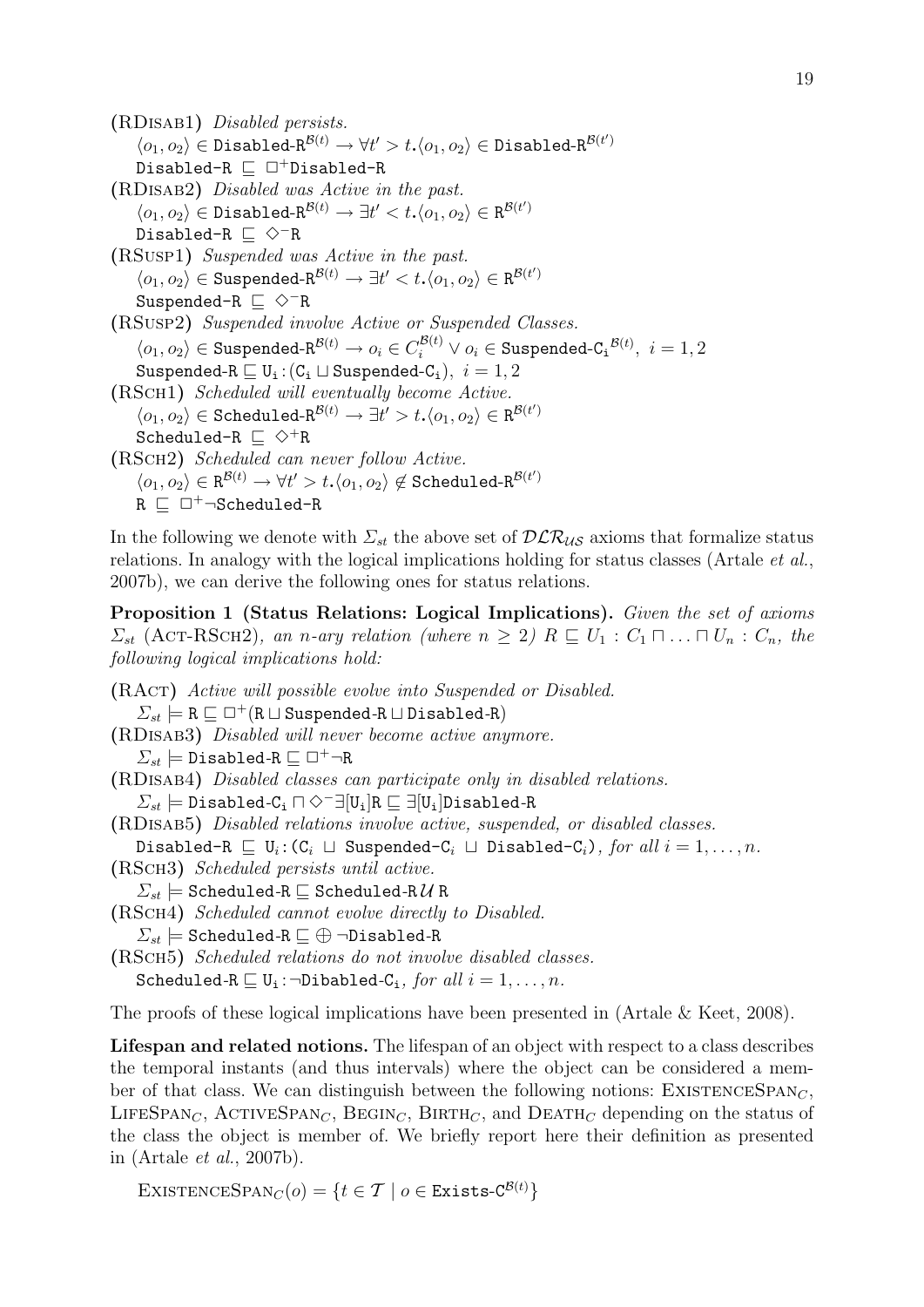

Fig. 7. Lifespans of essential parts w.r.t. the whole (A) and vv (B).

 $\text{LIFESPAN}_C(o) = \{t \in \mathcal{T} \mid o \in \text{C}^{\mathcal{B}(t)} \cup \text{Suspended-C}^{\mathcal{B}(t)}\}$ ACTIVESPAN<sub>C</sub> $(o) = \{ t \in \mathcal{T} \mid o \in \mathcal{C}^{\mathcal{B}(t)} \}$  $\text{BEGIN}_C(o) = \min(\text{EXISTENCESPAN}_C(o))$  $BIRTH_C(o) = min(ACTIVESPAN_C(o)) \equiv min(LIFESPAN_C(o))$  $\text{DEATH}_C(o) = \max(\text{LIFESPAN}_C(o))$ 

For atemporal classes, EXISTENCESPAN<sub>C</sub>(o)  $\equiv$  LIFESPAN<sub>C</sub>(o)  $\equiv$  ACTIVESPAN<sub>C</sub>(o)  $\equiv$  T. This concludes the preliminaries. In the next section we will use the notions introduced so far for representing essential parts-whole relations.

#### 4.2 Essential Parts and Wholes

Recollecting Guizzardi's (2005) contribution on the formalization of the difference between mandatory and essential parts and wholes we can say that: a part is mandatory if the whole cannot exist without it, which can also be verbalized as "the whole has a mandatory part"—i.e. a standard mandatory constraint on the role played by the whole in a partwhole relation. In a symmetric way we can define *mandatory wholes*. A part is *essential* if it is mandatory and cannot change without destroying the whole, i.e. "the whole has an essential part" (in an analogous way we can define essential wholes). Furthermore, we say that a part is exclusive if it can be part of at most one whole (similarly for exclusive wholes). In this section we provide a formalization using  $DLR_{US}$  axioms of such mandatory, essential and exclusive parts and wholes. Starting from Figure 4, Figure 7-A, shows the various temporal relations that can hold between a whole and its essential part, i.e. the lifespan of the whole is fixed and we consider the different lifespans for its essential parts (Figure 7-B considers a fixed part and the cases for its essential whole)<sup>8</sup>.

Let partOf  $\sqsubset$  part:P  $\sqcap$  whole:W be a generic part-whole relation, the following  $DLR_{US}$  axioms give a formalization of *mandatory* and *exclusive* parts and wholes:

| $(MANP)$ $W \sqsubseteq \exists$ [whole]partOf          | Has Mandatory Part        |
|---------------------------------------------------------|---------------------------|
| $(MANW)$ $P \sqsubseteq \exists [part]$ part $0f$       | Has Mandatory Whole       |
| $(EXLP)$ $P \sqsubseteq \exists^{\leq 1}$ [part]part0f  | <i>Is Exclusive Part</i>  |
| $(EXLW)$ $W \sqsubseteq \exists^{\leq 1}$ [whole]partOf | <i>Is Exclusive Whole</i> |

To capture essential parts and wholes, in addition to the above axioms, we will use appropriate subsets of the following axioms.

| $(ConPO)$ Suspended-partOf $\Box \bot$                      | Continuous Parts      |
|-------------------------------------------------------------|-----------------------|
| (DISP)<br>Disabled-partOf $\sqsubseteq$ part : Disabled-P   | Disabled Part         |
| $(DISW)$ Disabled-partOf $\sqsubseteq$ whole: Disabled-W    | Disabled Whole        |
| $(SCHPO)$ partOf $\Box$ $\diamond$ Scheduled-partOf         | Scheduled Part-Whole  |
| (SCHP)<br>Scheduled-partOf $\sqsubseteq$ part : Scheduled-P | <i>Scheduled Part</i> |
| (SCHW)<br>Scheduled-partOf $\Box$ whole: Scheduled-W        | Scheduled Whole       |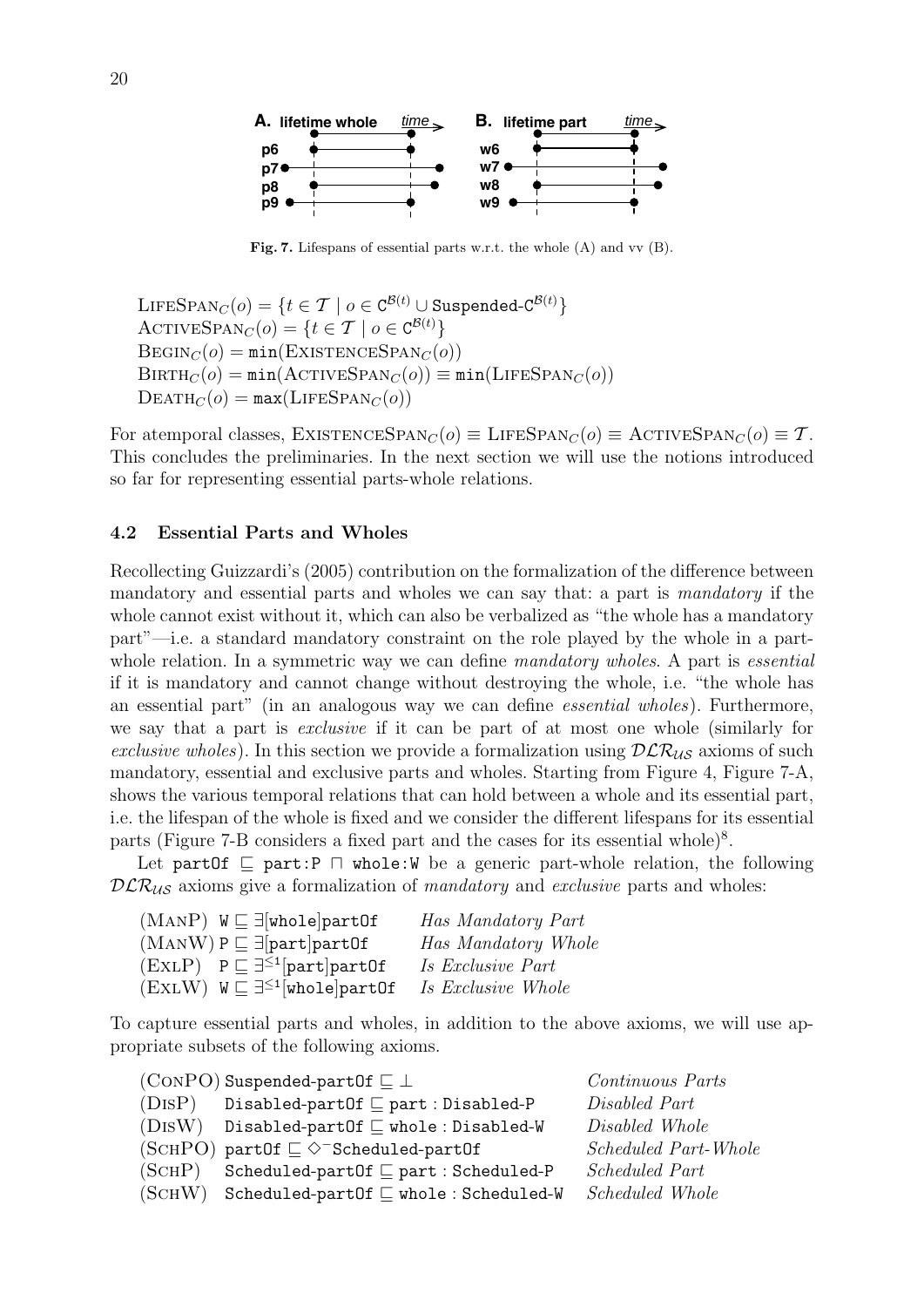We can now show that the above axiomatization is sufficient to represent the various forms of mandatory and essential parts as shown in Figure 7.

Theorem 1 (Essential Parts). Let partOf  $\Box$  part:P  $\Box$  whole:W be a generic partwhole relation satisfying  $\Sigma_{st}$ , then,

- 1. p7 holds if (ManP), (ConPO), (DisW) hold;
- 2. p9 holds if  $(MANP)$ ,  $(ConPO)$ ,  $(DISW)$ ,  $(DISP)$  hold;
- 3. p8 holds if (ManP), (ConPO), (DisW), (SchPO), (SchP) hold;
- 4. p6 holds if (ManP), (ConPO), (DisW), (DisP), (SchPO), (SchP) hold.

The proof has been presented in (Artale & Keet, 2008). A similar result can be proved considering the various forms of essential wholes.

Theorem 2 (Essential Wholes). Let partOf  $\subseteq$  part:P  $\sqcap$  whole:W be a generic partwhole relation satisfying  $\Sigma_{st}$ , then,

- 1. w7 holds if (ManW), (ConPO), (DisP) hold;
- 2. w9 holds if (ManW), (ConPO), (DisP), (DisW) hold;
- 3. w8 holds if (MANW), (CONPO), (DISP), (SCHPO), (SCHW) hold;
- 4. w6 holds if (ManW), (ConPO), (DisP), (DisW), (SchPO), (SchW) hold.

Thus, from the axiomatization presented above, the essential parts and wholes in a part-whole relation are always active, cannot be suspended, and when the strict case is allowed (i.e. either p6 or w6 holds) then they are either both member of their respective Scheduled class, or both Active, or both member of their respective Disabled classes. Hence, a change of membership from one of the two objects implies instantaneous change of the other in the same type of status class.

Note that, in the literature, essential parts are often considered also exclusive. Our modeling of essential parts and wholes can be easily extended by adding to the axiomatization of Theorems 1-2 either the axiom  $(ExLP)$  or  $(ExLW)$  depending whether we want to capture exclusive essential parts or wholes.

This concludes the formal characterization of the principal combinations in life cycles between essential parts and wholes. The next section provides a solution sketch on how to deal both with suspended part-whole relations and with parts shared among (possibly different) wholes.

#### 4.3 Shared Parts and Wholes

Sharing of parts and wholes permits many possibilities, some of which may be more useful in practice than others. Rather than enumerating, formalizing, and, where necessary, proving all theoretically possible options, we discuss the main typical cases and demonstrate they indeed can be characterized by using the same formal apparatus and principles that have been introduced in the previous sections. The first step is to add the possibility to suspend parts, wholes, and part-whole relations, and the second step to make explicit that some parts can be part of more than one whole of the same or different type.

Taking into account suspension. The first variation that can be added to the basic combinations of Figure 7, is that during some time either the participating part or the whole, or both, is suspended or the part-whole relation is suspended. This offers a wide range of possibilities. For instance, we have a word processing document management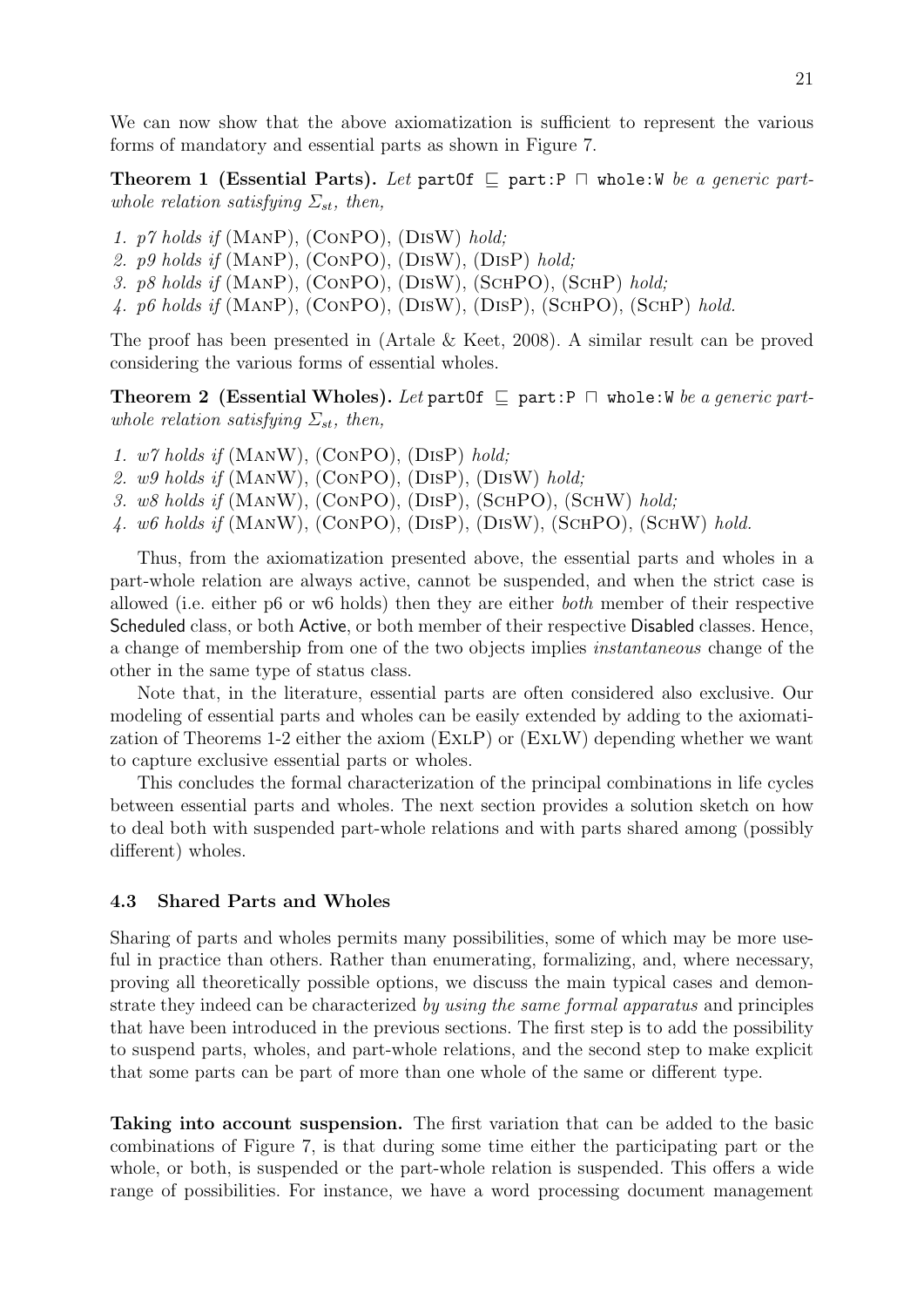

Fig. 8. (A) Eight permutations for suspension from the viewpoint of the whole; (B) analogously from the part viewpoint; (C) Solid line as being part of the whole, dotted line as being not part of that whole but either the part-whole relation is suspended, or p is part of another whole, or both. For ps1-ps5  $w_a, w_b \in W$ ; the analogous situation where  $w_a \in W$  and  $w_b \in W'$  s.t.  $W \neq W'$  is not drawn.

system where a particular paragraph (part  $p$ ) is blocked—suspended—for use and the particular file (whole  $w$ ) can only be published when the paragraph is member of the active class again. Differently, one could have a defunct pillar (member of Suspended-Pillar) in a historical building that is temporary removed for restoration (hence, a relational instance of part-of in Suspended-partOf) and the building collapses before the pillar gets restored. An example where both part and whole remain active but only the part-whole relation is suspended can occur for, e.g., a car mechanic's database that records the cars and the parts that are under service for cleaning, i.e., temporarily removed, and the part needs to be re-inserted in the car it was removed from, such as a car  $(o_w)$  and the car engine  $(o_n)$  that is structurally part of the car. Thus, the suspension of a relation does not necessarily impose constraints on the permissible memberships of the part or whole in their respective status classes other than (RSusp2).

To structure and fully address all cases, one can—as a start—systematically apply suspension to the standard cases p6-p9 and w6-w9 as depicted in Figure 8-A and B, respectively. In addition,  $sp6'-sp9'$  and  $sw6'-sw9'$  in Figure 8-A and B denote the cases where, even though the whole (part) is suspended, the part (whole) still must remain active. To capture these cases (at least the non primed ones), we need to replace the (ConPo) axiom in both Theorem 1 and 2 with two additional axioms:

| $(Susp)$ Suspended-partOf $\sqsubseteq$ part : Suspended-P                                | Suspended Part |
|-------------------------------------------------------------------------------------------|----------------|
| ${\rm (SusW)}$ Suspended-partOf $\sqsubseteq$ whole : Suspended-W $\quad$ Suspended Whole |                |

This change of axioms from (ConPO) to (SusP) and (SusW), however, does not immediately address our pillar and collapsed building example. That is, we know from the current axiomatization that when we have that at some time the pillar (part  $o_p$ ) and its relation with the historical building ( $o_w \in W$ ) become suspended ( $o_p \in$  Suspended-P and  $r \in$  Suspended-partOf), which is a legal situation thanks to RSUSP2 and ACT, then when the whole becomes disabled due to the collapse ( $o_w \in \text{Disabled-W}$ ), then so must  $r \in$ Disabled-partOf instantaneously, because of RDISAB4. To combine the appropriate set of constraints and formally prove it to be correct with respect to the intended semantics is a topic of current work.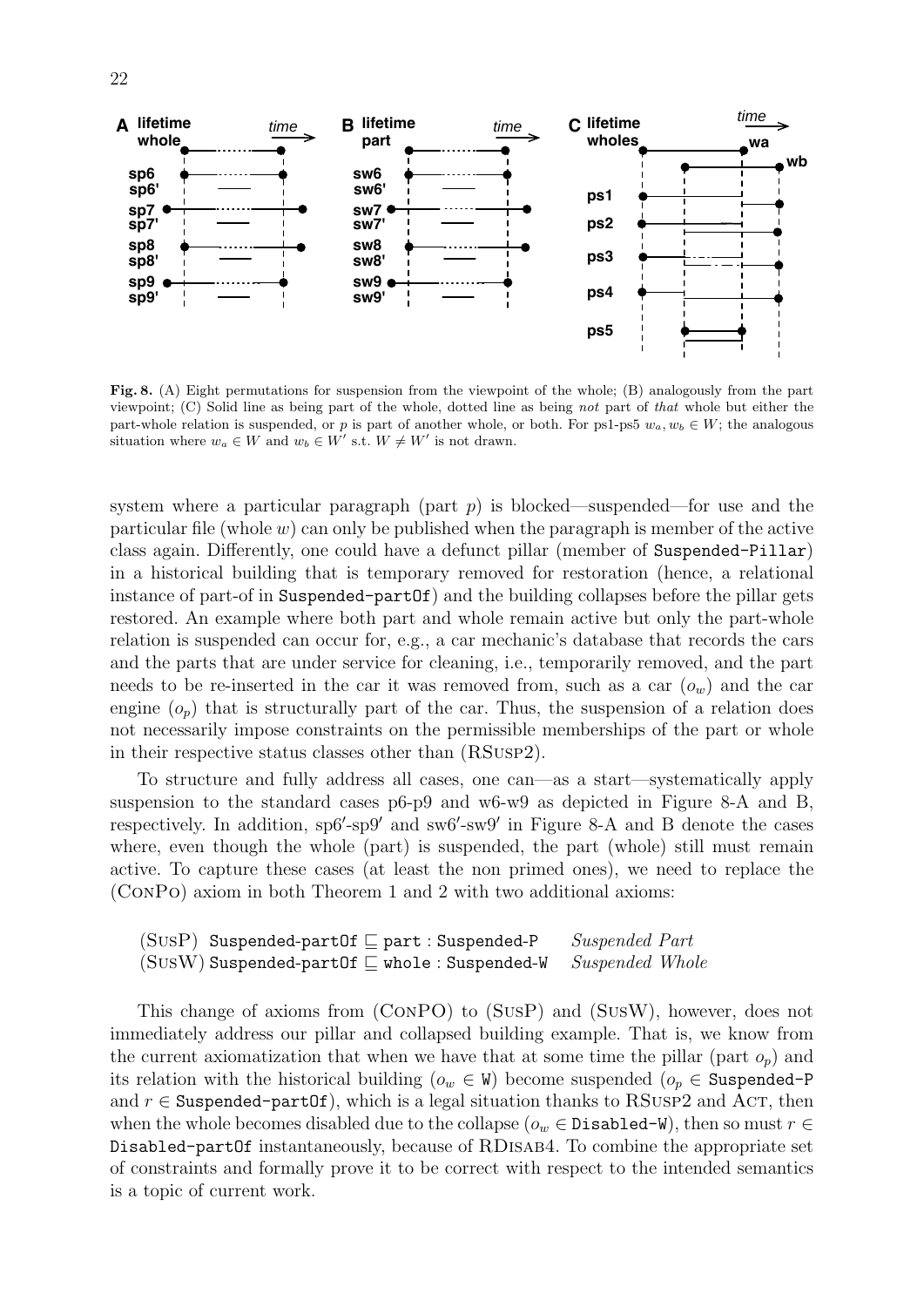Explicit sharing of parts among wholes. We now turn to explicit sharing of parts, where the main variations are depicted in Figure 8-C. Cases ps1-ps5 actually capture two possibilities: either  $w_a, w_b \in W$  or  $w_a \in W$ ,  $w_b \in W'$  such that  $W \neq W'$ ; henceforth, the latter will be identified with ps1'-ps5'. Observe that there is a principal distinction between parts that are shared "sequentially" and parts that are shared in "parallel". Examples of the former (ps1) could be the heart transplantation between humans  $w_a$  and  $w_b$ , and an example for  $ps1'$  a "multipurpose part" that is reused for another whole, e.g, a screw in a table that is used later for a bookshelf. The opposite case is where  $p$  becomes part of  $w_b$  as soon as it becomes active (ps4 and ps4'). An example of the latter, concurrent part-of (ps5'), is a seminar being part of both a seminar series and of a graduate course in a teaching database. An example of ps3 with the notion of one of the parthood relations, *contained in*, is where the contained p switches containers  $w_a$  and  $w_b$  back and forth or a administrative region in a war zone area (or simply a longer historical time interval) so that it alternately belongs to one country or another. Colloquially, one can reformulate the constraints of ps1, ps3, ps4, ps1', ps3', and ps4' as the part being sequentially part of more than one whole in some way, and for ps2, ps5, ps2', and ps5' as where the part can be part of more than one whole concurrently.

To formally represent ps1-ps5 and ps1'-ps5', we may not need additional axioms, but recombine in various ways the 12 listed above. For instance, ManW says only that the part must participate in the part-whole relation but does not have a range restriction at all, meaning it could a whole of any type  $(W, W', \ldots)$ ; so for ps1, this means just mandatory participation by the part and if  $w_a, w_b \in W$  then there is no mandatory constraint on the whole (because  $w_b$  does not have to have the part), whereas if  $w_a \in W$ ,  $w_b \in W'$  and  $W \neq W'$ , then it may be the case that the whole must have a part, but one cannot know this *a priori*<sup>9</sup>. From a conceptual modeling perspective, however, this is undesirable, because one would want to be able to distinguish between the ps1-ps5 and ps1'-ps5' series. To this end to be utterly explicit, we can add the following axiom.

$$
(DisJW) W_i \sqsubseteq \sqcap_{j=i+1}^n \neg W_j \quad \text{Disjoint Wholes}
$$

Given the full set of axioms, then ps1-ps5 and ps1'-ps5' may be formally characterized and proven by taking different subsets of constraints. We have omitted them here due to their length and detail and for several cases it is not easy to find realistic examples. In addition, they obfuscate that, at least in some cases (ps1, ps4) we actually deal with a contracted version of the p1-p5 and w1-w5 cases in Figure 4. It may now be clear that although p2-p4 have the same ratio of the lines as w7-w9, the base axioms for the p-series is distinct from that of the w-series in Theorems 1 and 2 and that they do not necessarily involve essential or mandatoryness but can be optional parts/wholes. This is even more flexible with  $p1$ ,  $p5$ ,  $w1$ , and  $w5$ , where the part (whole) is contingently part of the whole (part), or: they are "independent parts" and "independent wholes" for which one can fix either only a minimal set of constraints where, temporally, almost anything is allowed or choose to be utterly specific so as to capture that and only that life cycle option. We are currently working on defining and proving the meaningful and realistic cases of the suggested options that are depicted informally in Figure 8-C.

Finally, in  $\mathcal{ER}_{VT}$  and in  $\mathcal{DLR}_{US}$  we can specify cardinality constraints on the participation of classes into relations. This allows for expressing multiple sharing of parts/wholes like, for example, in specifying that cars must have exactly four wheels as parts: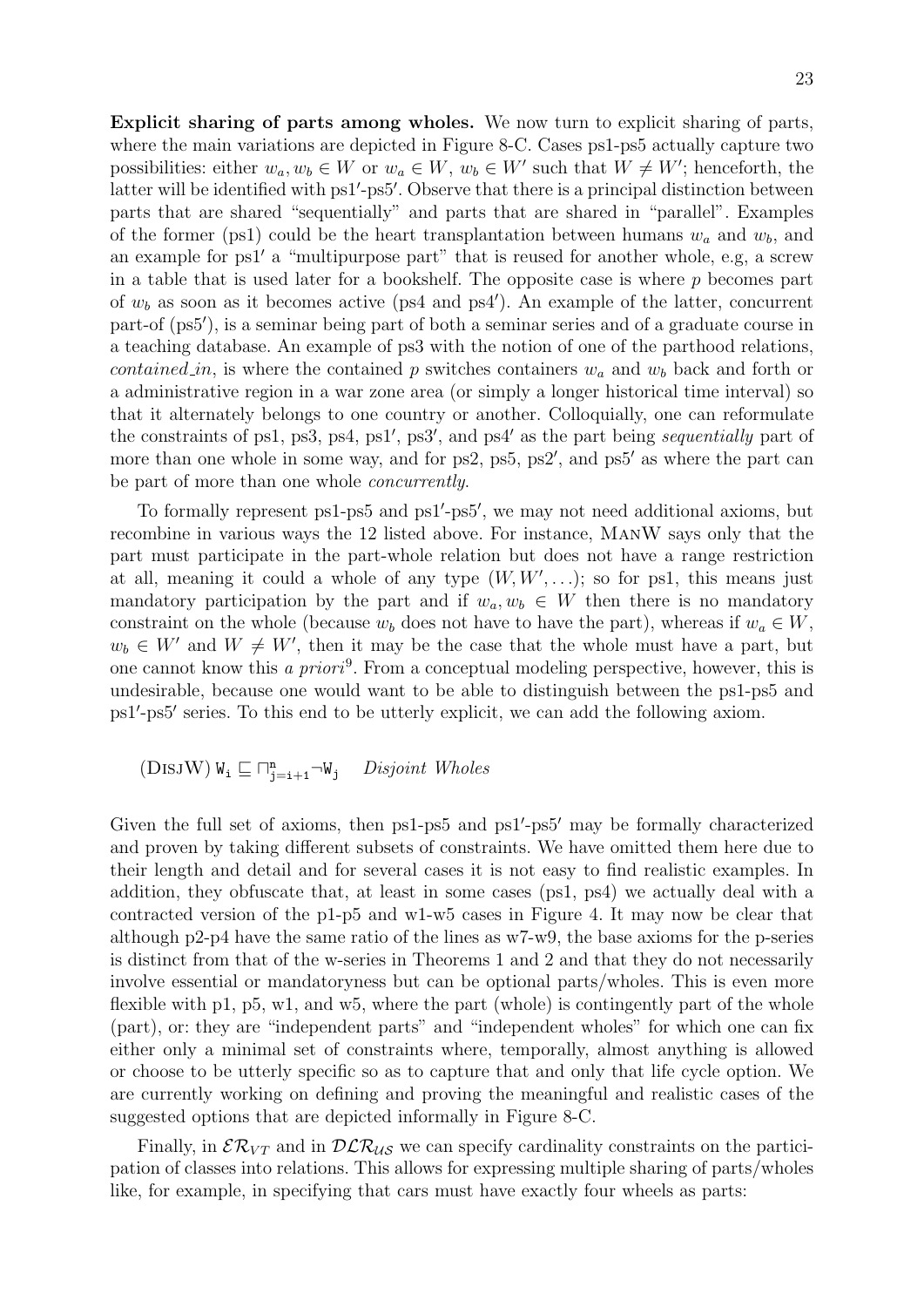

Fig. 9. Taxonomy of basic mereological and meronymic part-whole relations; the part-whole relations in the left-hand branch are all transitive, but those in the right-hand branch not necessarily. s-part-of = structural part-of; f-part-of = functional part-of. Dashed lines indicate that the subtype has additional constraints on the participation of the entity types; ellipses indicate several possible finer-grained extensions to the basic part-whole relations. (Source: Keet & Artale (2008))

partOf  $\Box$  part:Wheel  $\Box$  whole:Car (typing of the part-of relation) Car  $\sqsubseteq$  = 4 [whole]partOf.Car (each car has exactly four wheels) Wheel  $\Box \leq 1$  [part]partOf.Car (each wheel is part of max 1 car)

The constraints introduced in this section can represent all shareability constraints proposed earlier in the related literature (recollect section 2), meets the requirements as laid out in section 2.4, and refines shareability further with notions such as concurrently versus sequentially being part of a whole and temporary suspension of a part-whole relation.

#### 4.4 Interaction with Types of Part-Whole Relations

Examples in the previous section for various cases of part-whole life cycles did mention different part-whole relations, such as (spatially) *contained in*, structural parthood, and location. How these types of part-whole relations interact precisely with the life cycle semantics is an open question and in this section we only provide a flavor of the issues.

Summarizing the taxonomy of types of part-whole relations, we have a diagrammatic rendering in Figure 9 together with the formal characterization of the leaf types, where part of is the parthood relation from Ground Mereology whereas  $mpart\_of$  is neither transitive nor intransitive; refer to (Keet & Artale, 2008) for details on its rationale and the formal characterization, and Keet (2006b) for additional modeling guidelines.

Considering the possible interactions between the part-whole relations and shareability, one directly can note that if something is physically a proper part of a whole, such as that a car engine is a proper part of the car, then obviously, this proper part cannot physically be directly part of another whole at the same time, and likewise for its subtypes proper containment and proper location. Put differently, in those cases we must enforce, at least, the (ExlP) axiom. In contrast, a proper subprocess can be simultaneously involved in (part of) several grander processes; e.g., a key chemical reaction intersecting in two metabolic pathways. Likewise, we can have, say, a musician  $m$  who is concurrently member  $of$  a string quartet and of the Royal Philharmonic Orchestra. The situation becomes more complicated with subquantity of and so-called "portions of stuff". Provided one uses measurements for the quantities—say, a syringe full of dissolved morphine taken from the dissolved morphine stock in the bottle—then we can assert at the type level that the part-quantity must have its individual part-whole relation to the stock quantity as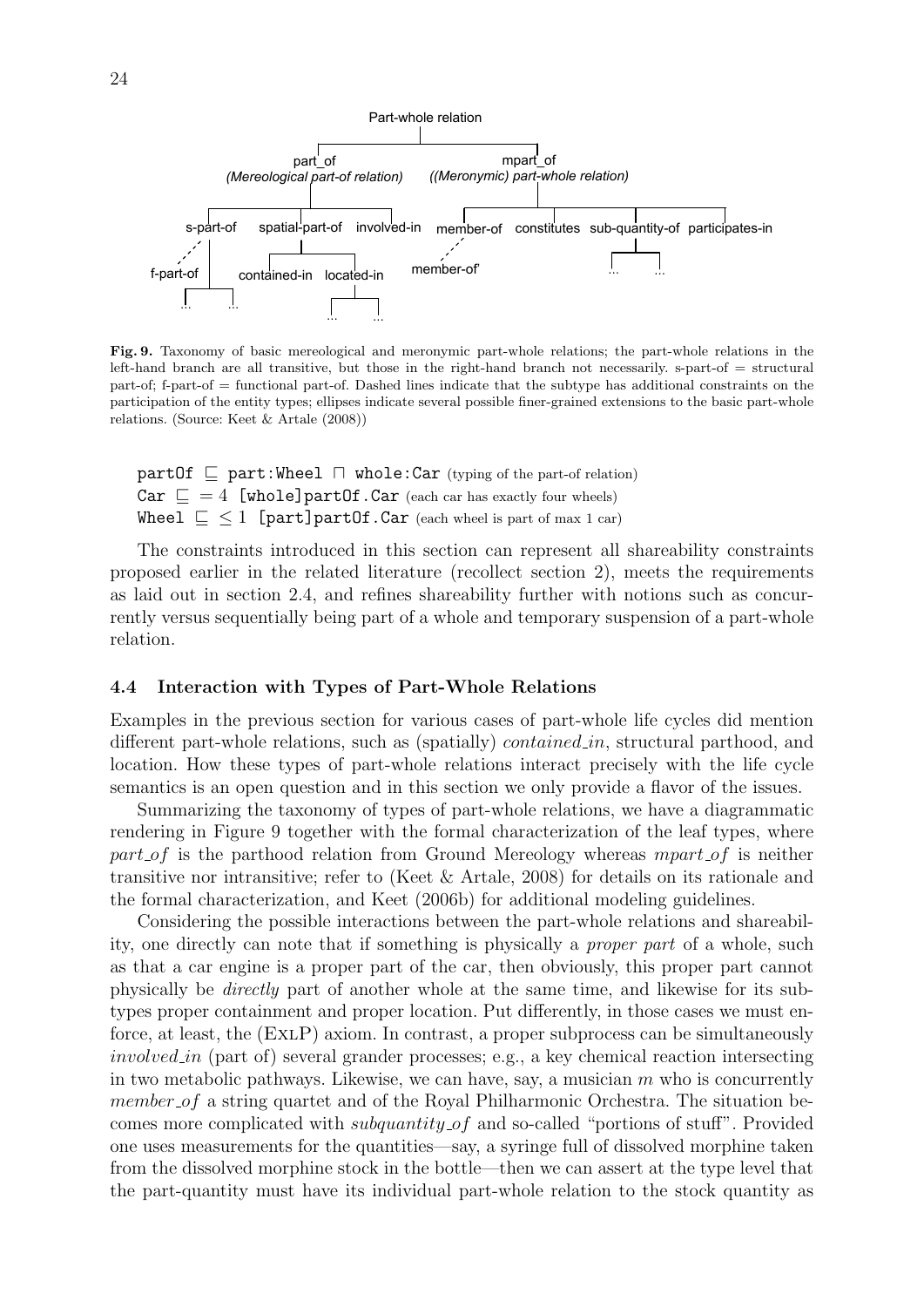either member of Suspended-partOf (in case the liquid in the syringe can be put back in the bottle) or of Disabled-partOf. To address such issues fully requires additional temporal constraints, which has been addressed only in part by Bittner & Donnelly (2007) (cf. section 2.4). Last, with the constitutes relation we have no sharing. These kind of interactions, however, merit further research and a precise characterization of constraints.

# 5 MODELING GUIDELINES

Clearly, while the formal characterization in the previous section provides precise semantics to shareability, one cannot burden the conceptual modeler, let alone the domain expert, with such details. The first step toward modeling guidelines is for the visuallyoriented user: either present Figures 7-8 and one can directly point to the appropriate option or use their respective informal descriptions as initial modeling heuristic, such as

 $(EXAMPLE)$  Can an instance p of **P** exist before some w of type **W** it will become **part of**?

 $Yes \Rightarrow p1, p7, or p9$ And can that instance  $p$  exist after that  $w$  is disabled/deleted?  $Yes \Rightarrow p7$  $\mathrm{No} \Rightarrow \mathrm{p1}$  or  $\mathrm{p9}$ That  $w$  can outlive that  $p$ ?  $Yes \Rightarrow p1$  $\mathrm{No} \Rightarrow \mathrm{p9}$ 

And so forth for the other six cases. The alternatives are a set of questions alike implemented in VisioModeler 3.1, but then tailored to shareability of part-whole relations, or a decision diagram alike proposed for choosing the appropriate type of part-whole relation (Keet, 2006b). We combine these two approaches. The first step is to differentiate between the basic options of essential part/whole, mandatory part/whole, and shareability, through posing a set of closed questions. The questions are formulated in such a way so as to be both uniform in sentence structure and to simplify further processing of the answers. Also, in a real conceptual model, P and W are replaced by their respective object types in the conceptual model.

- $(A1)$  Can an instance p of **P** exist without some w of type **W** it is **part of**?
- $(A2)$  Can an instance p of **P** exist without the same w of type **W** it is **part of**?
- $(A3)$  Can an instance p of **P** be **part of** more than one whole w at some time?
- $(B1)$  Can an instance w of **W** exist when it does not **has part** some p of type **P**?
- $(B2)$  Can an instance w of **W** exist when it does not **has part** the same p of type **P**?
- $(B3)$  Can an instance w of **W has part** more than one part p of type **P** at some time?

Figure 10 shows the resultant fact types for the six questions when answered with "no". We choose to depict them in ORM2 for three reasons. First, ORM2 is more expressive than either UML class diagrams or EER and ORM has an established transformation to these other conceptual data modeling languages (Halpin, 2001), the usability approach with questions-to-ORM diagram interaction is already an established practice, and it simplifies adding additional icons for the shareability semantics; the proposed icons are listed in Figure 11 and added to sample  $\mathcal{ER}_{VT}$  diagrams in Figure 12.<sup>10</sup> In casu, for A2/B2, the current graphical ORM2 language is extended with a filled box in the role for essential part or whole (hence, note the different effects of the "some" and "same" in the questions and representation). On can, of course, combine the "no" answers to A1-B3,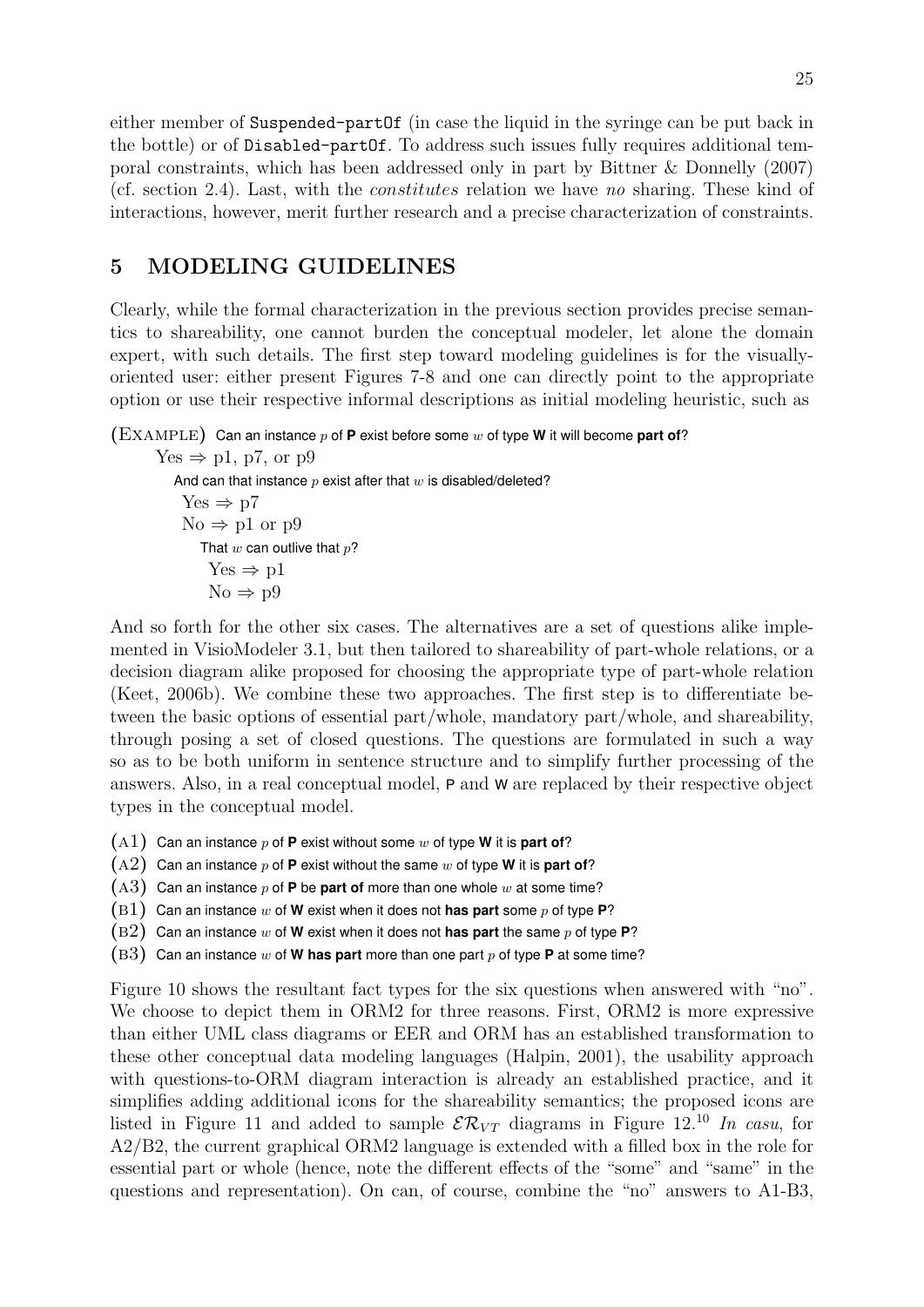two of which are depicted in Figure 10, too. Relating this back to the sets of constraints, then A1 corresponds to a simple ManW constraint and A2+B2 combines the constraints of p6+w6 (see Theorems 1 and 2).



Fig. 10. Representations resulting from the answers to questions A1-B3 when answered with "no". Regarding semantics, A2 and B2 have an additional icon (rectangle in the role) to denote essential part/whole; see also Figure 11.

Given that there is a whole list of questions, one can build in intermediate feedback loops, such as asking the modeler after all "yes" on A1-B3:

(FEEDBACK) With a "yes" on A1-B3, either the part or the whole, or both, can be shared. Is that true?

If the answer is, "no", then A1-B3 should be revisited; if the answer is in the affirmative, the modeler can proceed to the second set of questions. The second step is assessment of the sharing of parts, where we can reuse the answers on the previous five questions. For instance, when we have a mandatory but not essential participation on the part-side—a "no" for A1—it is obvious that the part cannot exist independently; i.e., then we must have any of the options  $p2$ ,  $p3$ , or  $p4$  or  $p51-p55'$  so that asking questions to cover the remaining options has become irrelevant. With the C1-C5 question series, one can extract from a domain expert if the sharing can/must be sequential or in parallel and if the wholes may be of a different type or not; this selection procedure is depicted in Figure 13 with additional explanatory notes that a CASE tool developer might want to include as an extra service.

- $\text{(C1)}$  Can an instance p of **P** be **part of** more than one whole w at the same time?
- $(C2)$  Regarding the wholes  $w_1, ..., w_n$  that p can be **part of**, must  $w_1, ..., w_n$  be instances of the same type **W**?
- $(C3)$  Can an instance p of **P** also be **part of** only one whole w of type **W**?
- $(C4)$  Can an instance p of **P** only become **part of** another whole  $w_2$  after whole  $w_1$  cease to be active as whole?
- $(C5)$  Will an instance p of **P** become **part of** another whole  $w_2$  and cease to be part of  $w_1$  as soon as  $w_2$  becomes active as whole?

A sample diagrammatic representation for ps1'-ps5' is included in Figure 14; UML and EER are currently less fine-grained and less expressive, but with a  $D\mathcal{LR}$  in the background in the CASE tool, this can be added trivially, see e.g. the Icom tool (Fillottrani et al., 2006). Formulating the same series for the perspective of the whole—starting with the "yes" on B3—is left as an exercise to the reader. Third, we add a further dimension: suspension of the part-whole relation or of the parts or wholes. By default, the part-whole relation can be suspended, except where it is explicitly disallowed, i.e. for those cases that include ConPO. To ascertain this, one has to ask at least the following questions.

### $(D1)$  Can the **part of** relation be suspended?

If "no" then we have any of the cases that have ConPO; if yes, the constraints for the cases cannot include ConPO.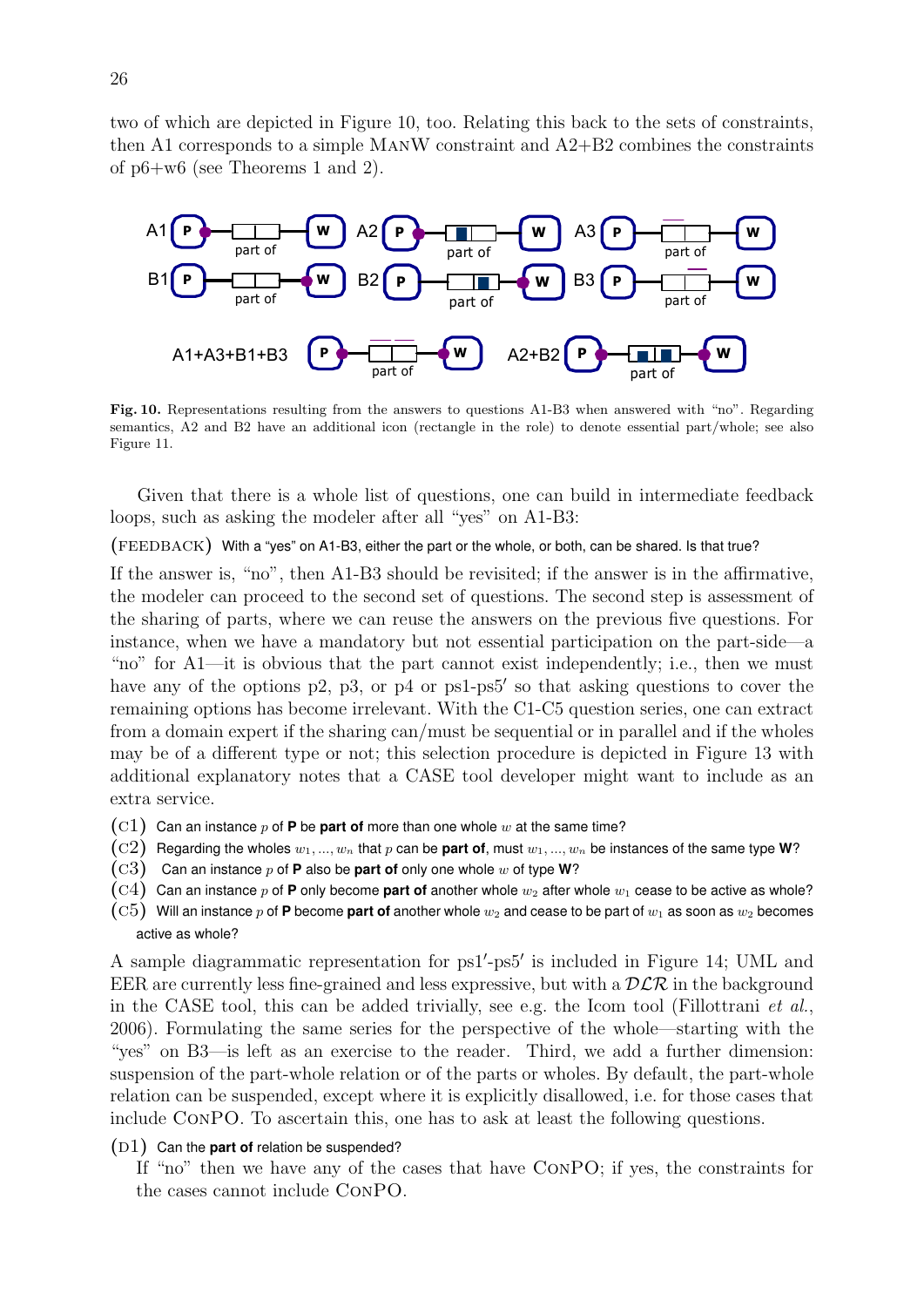

Fig. 11. Suggested icons to denote the various aspects of shareability of parts and of the part-whole relation. Example use is demonstrated for ORM2 notation, but also can be added to EER or UML's association relation and classes. Note that  $\blacksquare$  and  $\sim$  are new additions for all modeling languages, the arrows make explicit certain temporal behavior, whereas < and − are mainly useful in the light of further model development.

 $(D2)$  Can an instance p of **P** that is **part of** w of **W** become suspended?

weak essential whole or other shareability options (depending on the answers of prior If "No" then  $P$  must have a (strong) essential whole. If "yes" then  $P$  can have a questions).

 $(D3)$  If this p of **P** cannot be suspended, can the w of **W** it is **part of** become suspended? If "no" then p has an essential whole (w6-w9), if "yes" then p has a strong essential whole  $(sw6'-sw9')$ .

One could add cross-checks to prevent violation of the constraints, as has been proposed of Motselling 1 firm α Haasbor (1999) in a modeling guideline mode. These are, however, already covered by the current decision diagram and specific set of constraints for each constraints are compared with the combinations of constraints from the previous section. by Motschnig-Pitrik & Kaasbøll (1999) in a modeling guideline mode. These are, however, case and a simple check (set comparison) can be implemented where the manually modeled

where possibly only a third or even less is practically used. After scoping relevance, one then could choose to implement only the useful subset of part-whole shareability. At the time of writing, however, question series C1-C5 and D1-D3 are for indicative purpose to gain insight into what actually are the salient cases that recur during the modeling process and which scenarios are more prevalent in a subject domain. Thus, they aid in stimulating domain experts and modelers to assess in more detail which life cycle semantics are more important and realistic, as opposed to providing a forest of constraints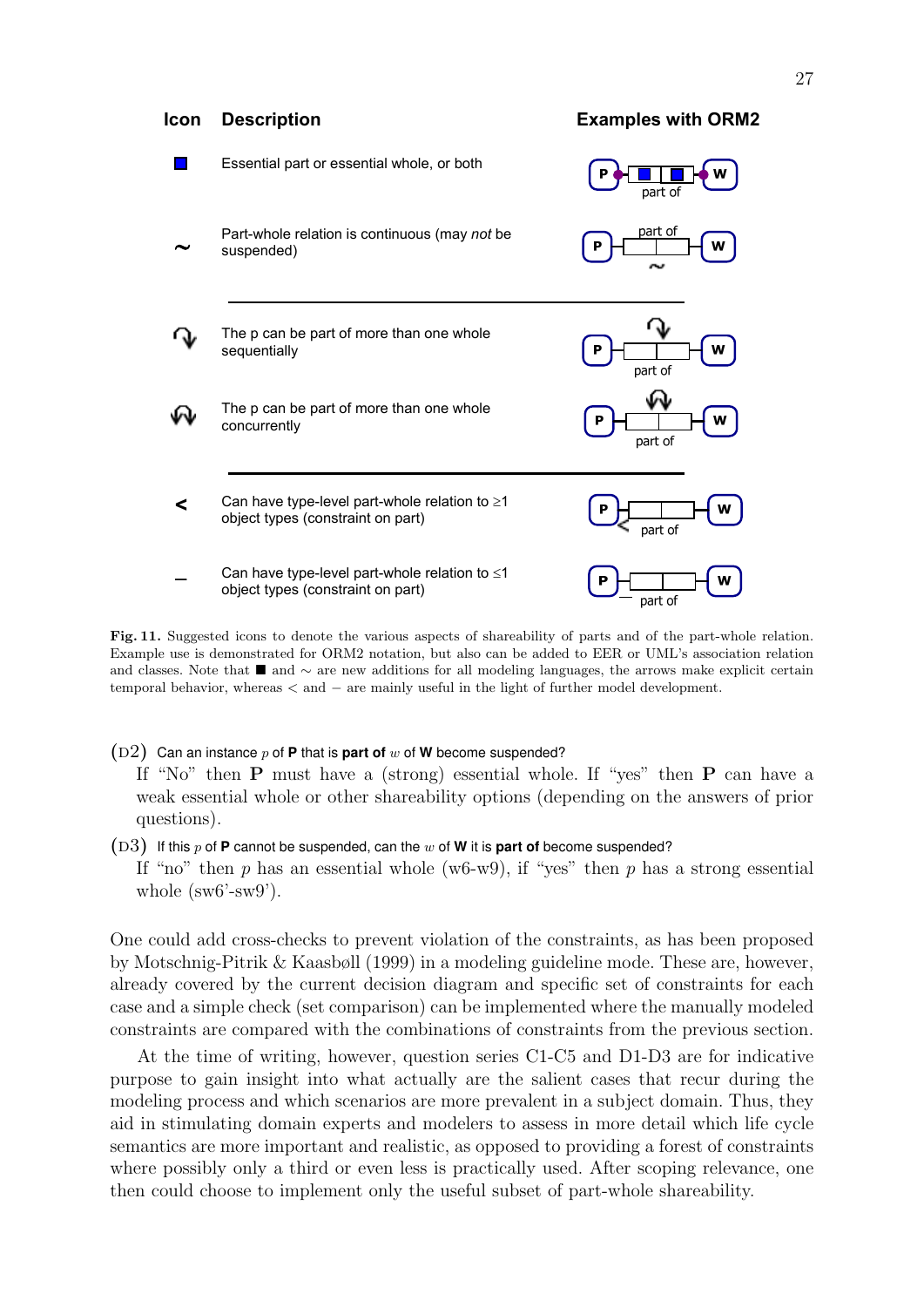

Fig. 12. Several examples of the suggested icons in conjunction with  $\mathcal{ER}_{VT}$ , for conceptual models that are ontology-inspired, intended for organ transplant databases, government administration software, and a hardware manufacturing database, respectively. (That is, it could be modeled differently for different application software, such as permitting coalition governments to create ministerial posts in name only, i.e., without a portfolio and ministry, to please a coalition partner so that the double arrow should be removed). The "T" in the part-of relation between Heart and Person makes explicit it is a temporal relation, as defined in  $\mathcal{ER}_{VT}$  (Definition 1).

## 6 FUTURE TRENDS

As the reader may have noticed from section 2, there is much recent research activity on part-whole relations. From one viewpoint, this is good because significant improvements in understanding of part-whole relations are being achieved. From a practitioner's viewpoint, however, this also means that most of these advances have not yet made it into the readily available CASE tools and are thereby primarily of direct use as 'paper exercise' in the analysis and modeling steps of the software development process. Considering some general requirements to implement support for various aspects of part-whole relations, an overall structure and implementation would have to meet several requirements such as to:

- i. Ensure the representation is such that one can distinguish between parthood relations of a class (or its instances) and other generic properties (/relations/roles/associations), i.e. to make part-whole and whole-part relations first-class citizens;
- ii. Identify unambiguously and model a 'minimal amount' of part-whole relations in the conceptual data models; sub-requirements (Keet & Artale, 2008) comprise representing at least the simplest parthood theory Ground Mereology (Varzi, 2004), expressing ontological categories and their taxonomic relations, having the option to represent transitive and intransitive relations, and to be able to specify the domain and range restrictions (/relata/entity types) for the classes participating in a relation;
- iii. Provide a set of combinations of essential, uniqueness, and mandatoryness constraints applicable to the relation;
- iv. Clarify and accommodate for other, sometimes called "secondary", properties of partwhole relations, such as functional dependence and completeness;
- v. Ensure the inverse, has-part, relation is properly modeled as well;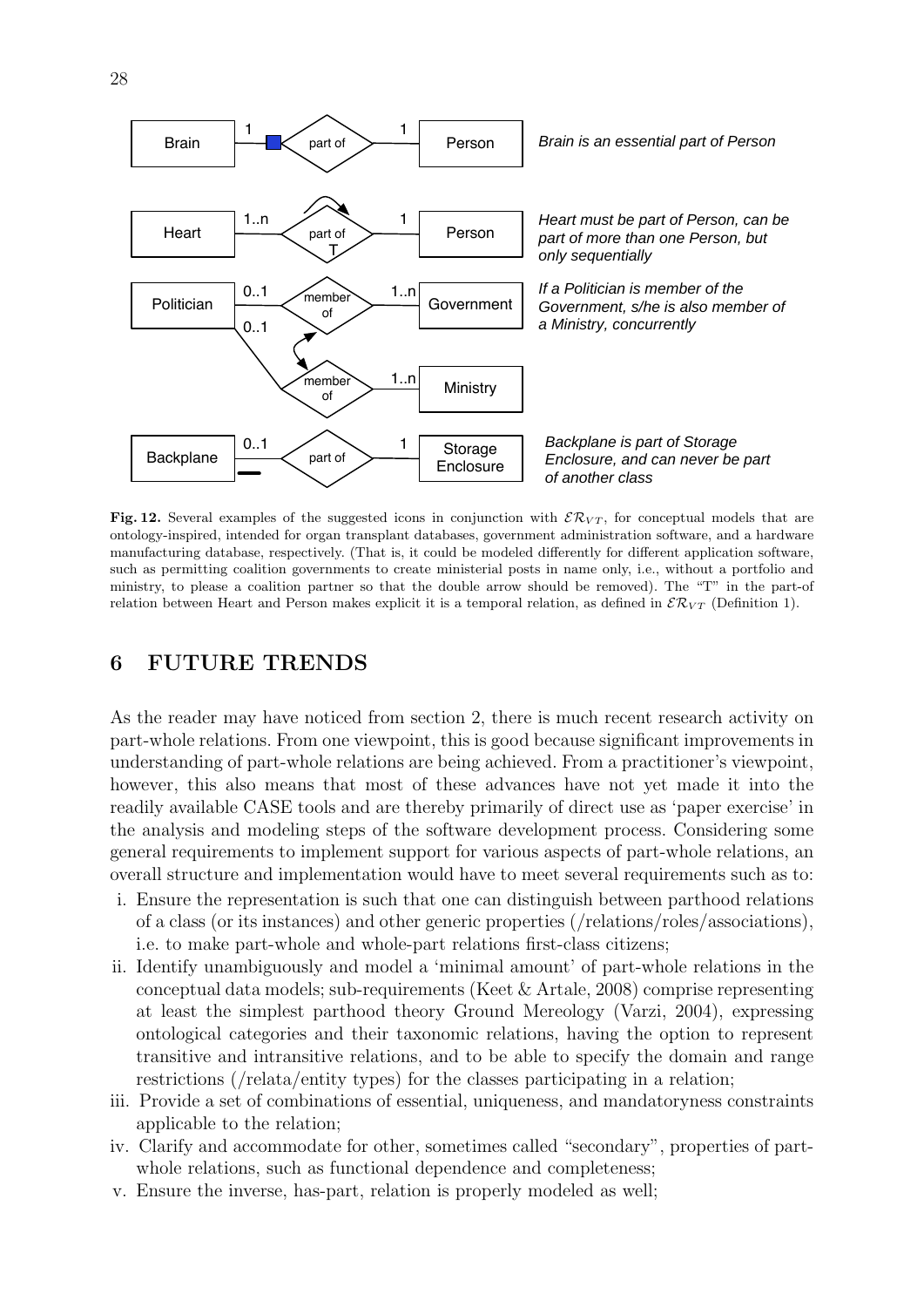

Fig. 13. Decision diagram to assess on the appropriate type of shareability; see text for the complete questions in the decision diamonds.



Fig. 14. Graphical rendering of constraints  $ps1'-ps'$  in ORM2. Note that the double arrows in  $ps2'$  and  $ps5'$  are redundant in ORM because they can be captured with the regular constraints already, but are required for UML class diagrams and ER. Optionally, one could add yet another new icon so as to have the distinction between ps1<sup>0</sup> and ps4'. The  $\lt$  on P is obviously satisfied in the figure, but in the light of conceptual model evolution, useful to make explicit.

- vi. Transitivity of parthood relations is enabled where applicable and prohibited for nontransitive part-whole relations;
- vii. Address the possibilities and consequences of horizontal interrelations between the parts of a whole;
- viii. Develop an underlying unifying paradigm that relates the conceptual modeling language specific constructors, if possible.

At the time of writing, we are far away from meeting all these requirements. Point i is met only informally with UML's aggregation relation. Point ii can be met partially with the taxonomic structure as presented in (Keet, 2006b; Keet & Artale, 2008), and UML's stereotypes and/or conceptual model meta-modeling. So-called secondary properties, inverse relations, transitivity, antisymmetry, and horizontal relations are only to a limited extent possible in some languages (extensions of UML, ORM's ring constraints, but no DL has a constructor for antisymmetry), which could be extended and harmonized further. Full computational support not only for computer-aided conceptual modeling with the guidelines but also including automated satisfiability and consistency checking of a conceptual model, is likely to be difficult due to undecidability—e.g.,  $DLR_{US}$  with time stamping for relations is undecidable whereas without the option to represent temporal persistence of *n*-ary relations, reasoning in  $DLR_{US}$  is an ExpTime-complete problem (Artale *et al.*, 2002). Dropping the evolution constraints from  $DLR_{US}$  allows timestamping on relations and is decidable (Artale et al., 2007b). On the other hand, conceptual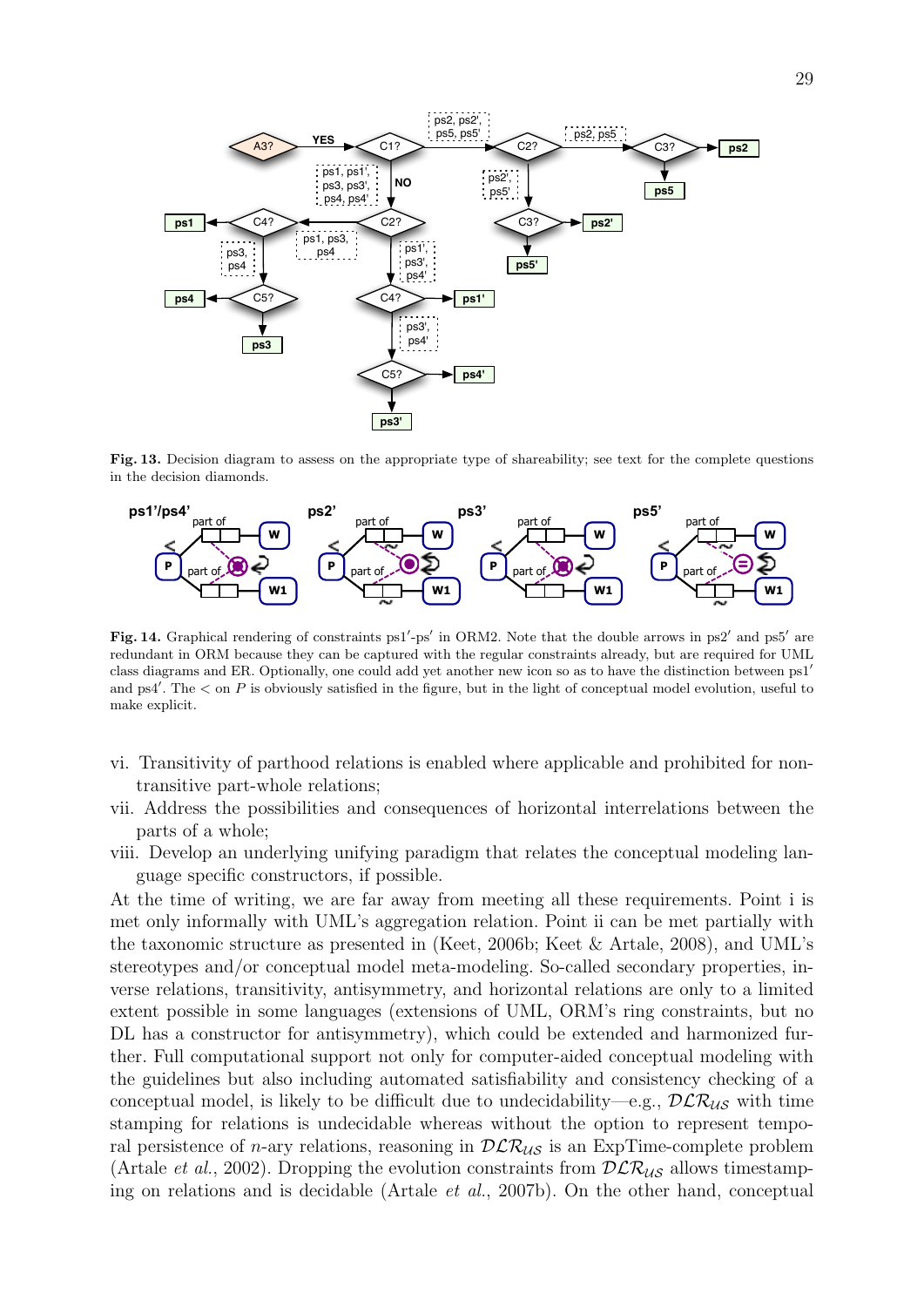modeling emphasizes expressiveness, not computability; constraints can be dropped in a design-level specification and then one at least knows what has been removed and why.

Open problems. To give an indication of open problems on part-whole relations, i.e., transforming several requirements from the previous subsection into research and engineering questions, we outline a non-exhaustive list of avenues.

- $\star$  DL: Which subtheory of mereology fits best with any of the extant DLs? Can one of the DL languages be extended, and if so, how and what about its complexity? What about property inheritance across the parthood relation? What are the difference between the intensional and extensional reasoning (behavior of the parthood relation at the TBox and ABox, respectively)?
- $\star$  ER and ORM: what and how to add part-whole relations? What about developing more expressive versions of ER and ORM that include the parthood relation, alike the DL languages with difference in expressiveness and complexity? How to make it usable for the modeler?
- $\star$  Applied parthood relations: what lessons can be learned from practical use of partwhole relations in specific subject domains such as bio-ontologies and geographical information systems? If any, can this be fed back into mereology to extend mereological theories? Does usage of the part-whole relation across subject domains reveal domain specific intricacies that cannot be generalised to domain-independent characteristics?

Notwithstanding these gaps, many aspects of the part-whole relations can be modeled with extant conceptual modeling languages or require only minor extensions. This situation changes if one were to require efficient reasoning over conceptual data models, but as long as the focus is on expressiveness to enable the subject domain as good as possible, then this poses no problem.

# 7 CONCLUSIONS

The main questions addressed in this chapter were: which type of shareability and which lifetime aspects are possible, what is the formal semantics for sharability, and how to model these kind of differences? In order to solve these issues, we merged and extended advances in representing part-whole relations in UML class diagrams, EER, ORM, and DL languages with formal conceptual data modeling for temporal databases (temporal EER) and ORM's usability features. First, the different semantics of part-whole shareability notions were formally characterized by availing of the temporal Description Logic  $D\mathcal{LR}_{US}$ , which was hitherto only used for temporal EER  $(\mathcal{ER}_{VT})$ , and having extended it with the original notion of status relations so as to capture unambiguously and at the conceptual layer the different life cycle semantics of parts and wholes and what happens to the partwhole relation. These formally defined constraints can represent all shareability constraints proposed earlier in the related literature, meets the requirements as laid out in section 2.4, and refines shareability further with notions such as concurrently versus sequentially being part of a whole and temporary suspension of a part-whole relation. By having used  $DLR_{US}$  as foundational mechanism to represent the different shareability semantics, the results obtained are easily transferrable to UML class diagrams and ORM/ORM2. Second, the shareability options were transformed into three complimentary conceptual modeling guidelines: visuals, a simple list of questions, and a decision diagram so as to easily navigate to the appropriate constraints and their shareability cases of the relations and its participating parts and wholes.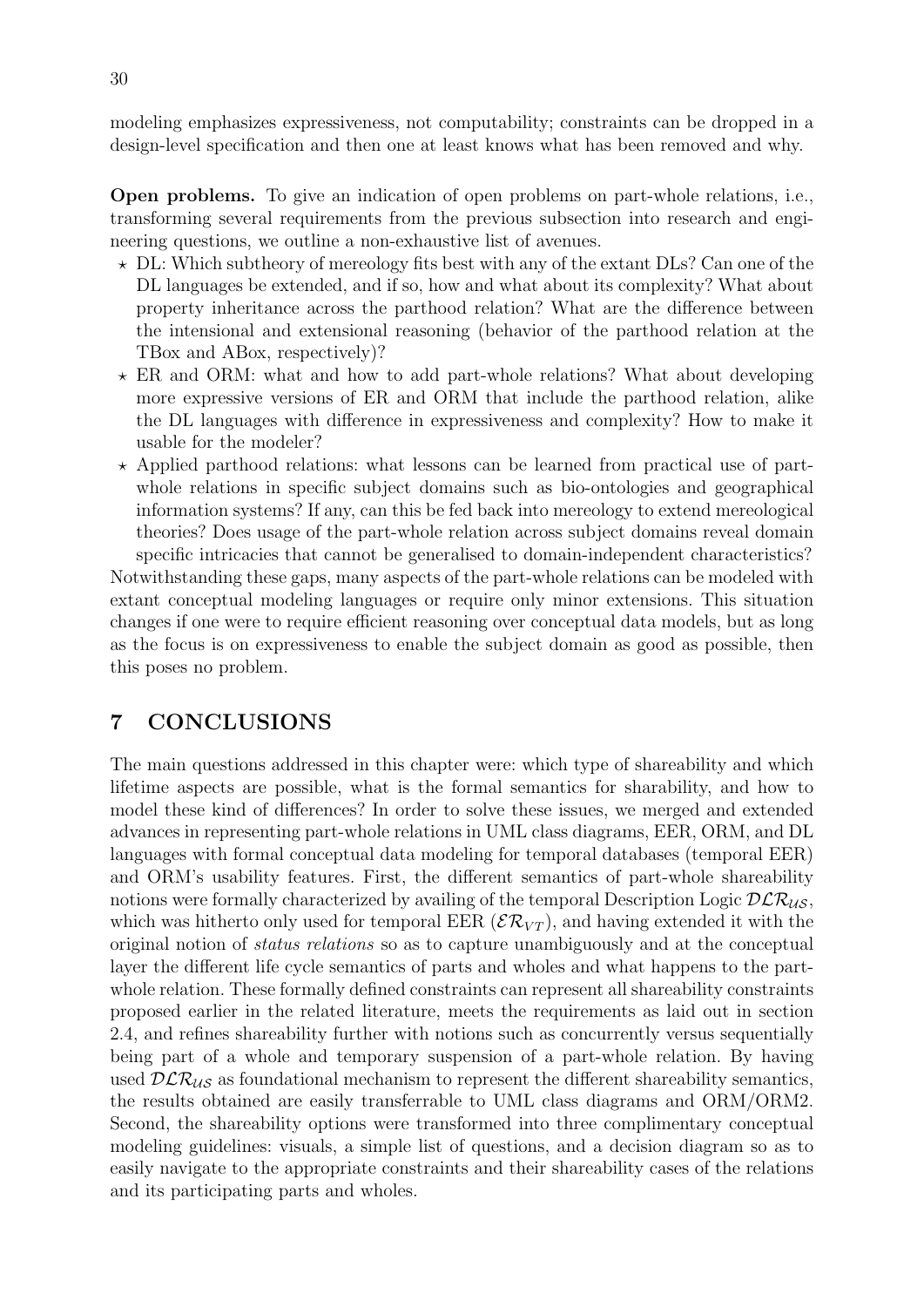Several issues, however, have not been addressed, both from the theoretical and practical side. These include, but are not limited to, across-time part-whole relations, their precise interaction with various types of part-whole relations, and software support to simplify modeling of part-whole relations.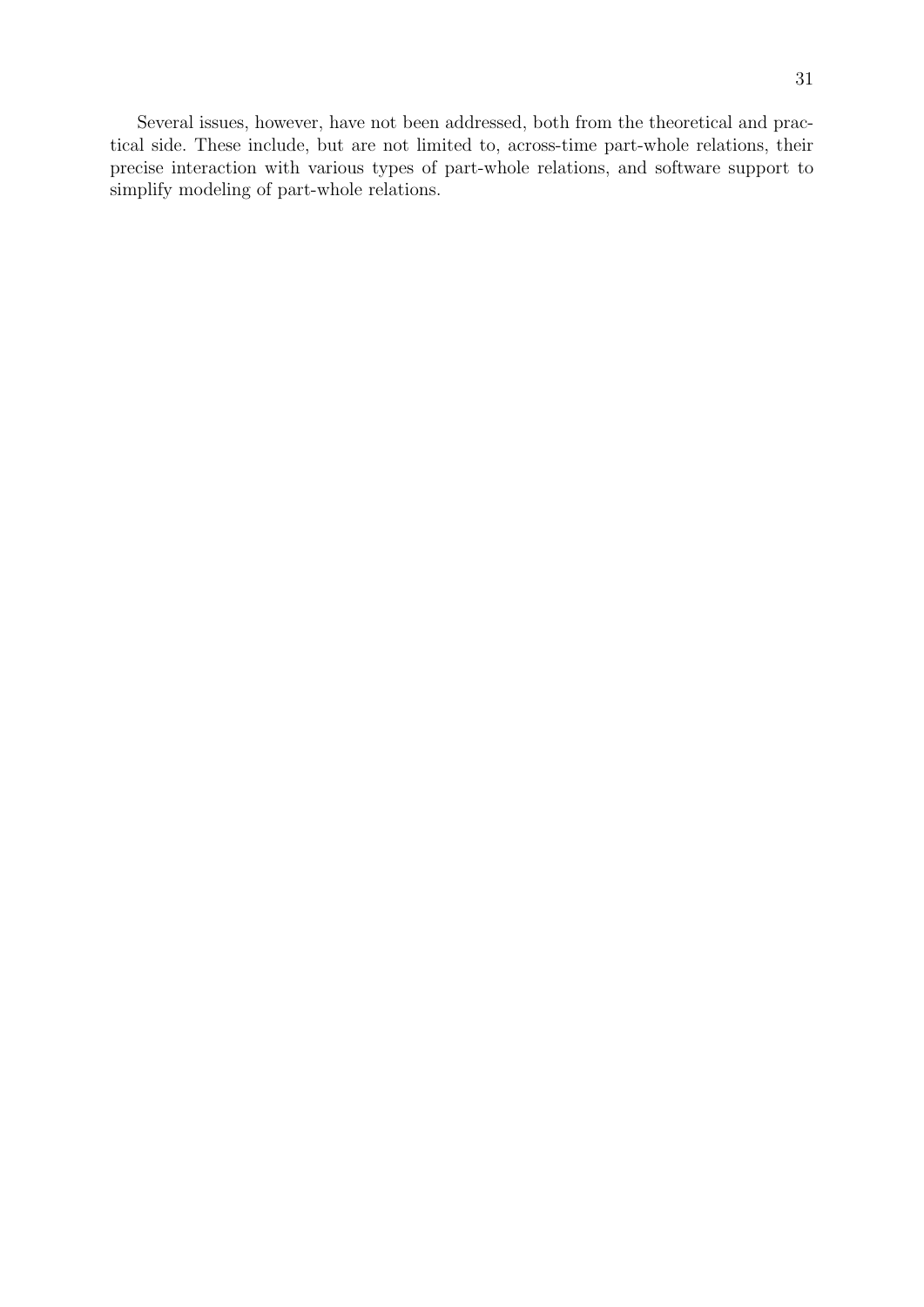# Bibliography

- Albert, M., Pelechano, V., Fons, J., Ruiz, M. & Pastor, O. (2003). Implementing UML Association, Aggregation, and Composition. A Particular Interpretation Based on a Multidimensional Framework. In Eder, J. and Missikoff, M. (ed.), Proceedings of CAiSE'03 LNCS Vol 2681 (pp. 143-158). Berlin: Springer Verlag.
- Álvarez, A.T. & Alemán, J.L.F. (2000). Formally modeling UML and its evolution: a holistic approach. In Fourth International Conference on Formal methods for open objectbased distributed systems IV (pp. 183-206). Amsterdam: Kluwer Academic Publishers.
- Artale, A., Calvanese, D., Kontchakov, R., Ryzhikov, V. & Zakharyaschev, M. (2007a). Complexity of Reasoning over Entity Relationship Models. Proc. of DL-07, CEUR WS Vol 250.
- Artale, A., Franconi, E., Guarino, N. & Pazzi, L. (1996a). Part-Whole Relations in Object-Centered Systems: an Overview. Data and Knowledge Engineering, 20 (3), 347-383.
- Artale, A., Franconi, E. & Guarino, N. (1996b). Open Problems for Part-Whole Relations. In: Proceedings of 1996 International Workshop on Description Logics (DL-96) (pp 70- 73). Cambridge, MA: AAAI Press.
- Artale, A. & Franconi, E. (1999). Temporal ER modeling with description logics. In Proc. of the Int. Conf. on Conceptual Modeling (ER'99). Berlin: Springer-Verlag.
- Artale, A., Franconi, E. & Mandreoli, F. (2003). Description Logics for Modelling Dynamic Information. In Chomicki, J., van der Meyden, R. & Saake, G. (eds.), Logics for Emerging Applications of Databases. Berlin: Springer-Verlag.
- Artale, A., Franconi, E., Wolter, F. & Zakharyaschev, M. (2002). A temporal description logic for reasoning about conceptual schemas and queries. In S. Flesca, S. Greco, N. Leone, G. Ianni (eds.), *Proceedings of the 8th Joint European Conference on Logics in* Artificial Intelligence (JELIA-02), LNAI vol 2424 (pp. 98-110). Berlin: Springer Verlag.
- Artale, A., Guarino, N., & Keet, C.M. (2008). Formalising temporal constraints on partwhole relations. In Brewka, G, Lang, J (Eds.), 11th International Conference on Principles of Knowledge Representation and Reasoning (KR'08). Cambridge, MA: AAAI Press.
- Artale, A. & Keet, C.M. (2008). Essential and Mandatory Part-Whole Relations in Conceptual Data Models. Proceedings of the 21st International Workshop on Description Logics (DL'08), CEUR WS Vol 353, Dresden, Germany, 13-16 May 2008.
- Artale, A., Parent, C. & Spaccapietra, S. (2006). Modeling the evolution of objects in temporal information systems. In: 4th International Symposium on Foundations of Information and Knowledge Systems (FoIKS-06), LNCS vol 3861 (pp. 22-42). Berlin: Springer-Verlag.
- Artale, A., Parent, C. & Spaccapietra, S. (2007b). Evolving objects in temporal information systems. Annals of Mathematics and Artificial Intelligence  $(AMAI)$ , 50(1-2), 5-38.
- Baader, F., Calvanese, D., McGuinness, D.L., Nardi, D. & Patel-Schneider, P.F. (eds). (2003). Description Logics Handbook. Cambridge: Cambridge University Press.
- Barbier, F., Henderson-Sellers, B., Le Parc-Lacayrelle, A. & Bruel, J.-M. (2003). Formalization of the whole-part relationship in the Unified Modelling Language. IEEE Transactions on Software Engineering, 29 (5), 459-470.
- Berardi, D., Calvanese, D. & De Giacomo, G. (2005). Reasoning on UML class diagrams. Artificial Intelligence, 168(1-2), 70-118.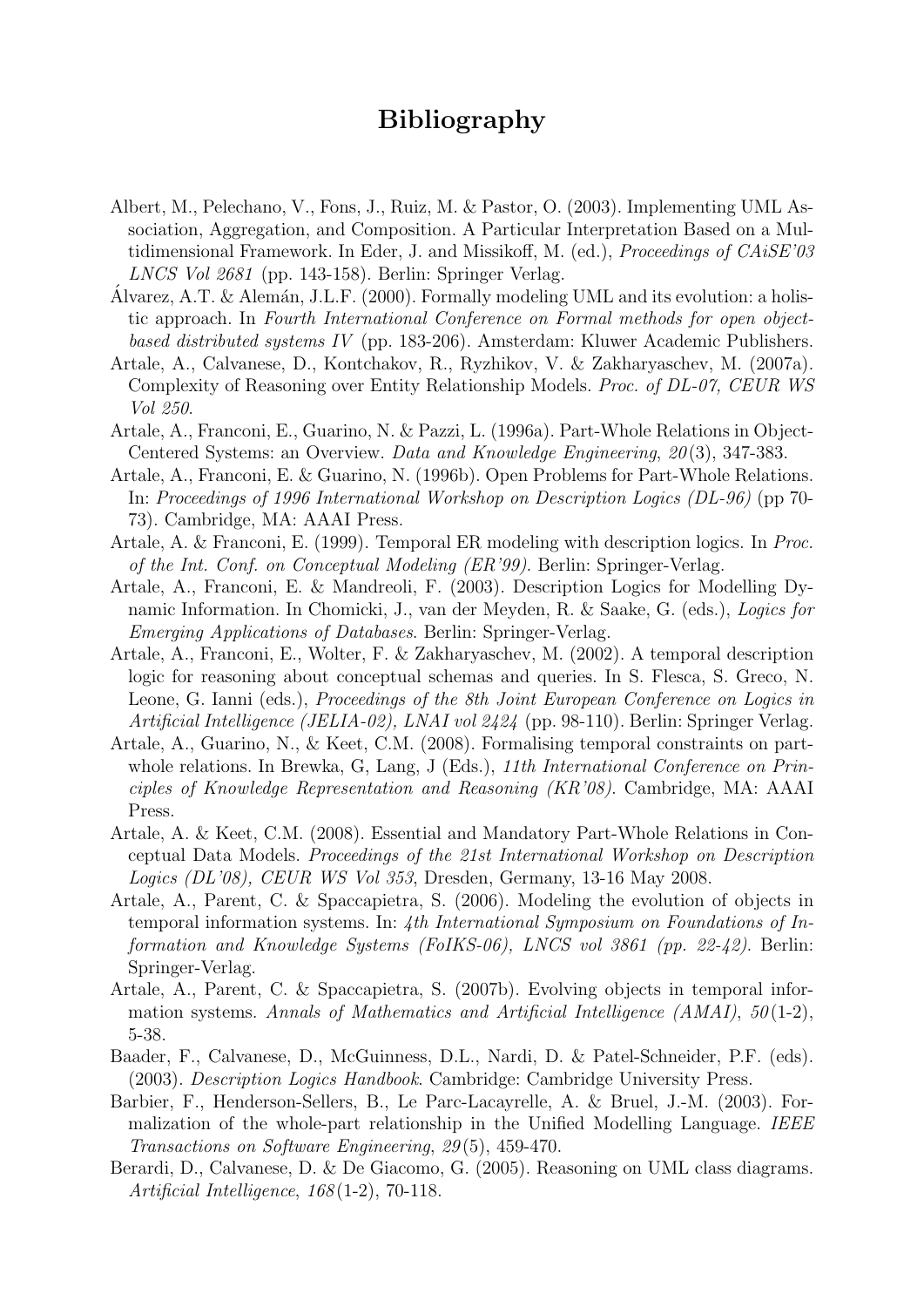- Bittner, T. & Donnelly, M. (2005). Computational ontologies of parthood, componenthood, and containment, In Kaelbling, L. (ed.) Proceedings of the Nineteenth International Joint Conference on Artificial Intelligence 2005 (IJCAI05) (pp. 382-387). Cambridge, MA: AAAI Press.
- Bittner, T. & Donnelly, M. (2007). A temporal mereology for distinguishing between integral objects and portions of stuff. In Proceedings of the Twenty-second AAAI Conference on Artificial intelligence (AAAI'07) (pp. 287-292). Cambridge, MA: AAAI Press.

Borgo, S. & Masolo, C. (in press). Full mereogeometries. Journal of Philosophical Logic.

- Calvanese, D. & De Giacomo, G. (2003). Expressive description logics. In Baader, F., Calvanese, D., McGuinness, D., Nardi, D., Patel-Schneider, P. (Eds) The Description Logic Handbook: Theory, Implementation and Applications (pp. 178-218). Cambridge: Cambridge University Press.
- Calvanese, C., De Giacomo, G. & Lenzerini, M. (1998a). On the decidability of query containment under constraints. In: Proceedings of the 17th ACM SIGACT SIGMOD SIGART Symposium on Principles of Database Systems (PODS'98) (pp. 149-158).
- Calvanese, D., Lenzerini, M. & Nardi, D. (1998b). Description logics for conceptual data modeling. In J. Chomicki and G. Saake, editors, Logics for Databases and Information Systems. Amsterdam: Kluwer.
- Calvanese, D., Lenzerini, M. & Nardi, D. (1999). Unifying class-based representation formalisms. Journal of Artificial Intelligence Research, 11, 199-240.
- Chomicki, J. & Toman, D. (1998). Temporal logic in information systems. In J. Chomiki and G. Saake (Eds.). Logics for databases and information systems. Amsterdam: Kluwer.
- Etzion, O., Gal, A., & Segev, A. (1998). Extended update functionality in temporal databases. In O. Etzion, S. Jajodia, and S. Sripada (eds) Temporal Databases - Research and Practice LNCS (pp 56-95). Berlin: Springer-Verlag.
- Fillottrani, P., Franconi, E. & Tessaris, S. (2006). The new ICOM ontology editor. In 19th International Workshop on Description Logics (DL 2006), Lake District, UK. May 2006.
- Franconi, E. & Ng, G. (2000). The iCom tool for intelligent conceptual modeling. 7th International Workshop on Knowledge Representation meets Databases (KRDB'00), Berlin, Germany. 2000.
- Gerstl, P. & Pribbenow, S. (1995). Midwinters, end games, and body parts: a classification of part-whole relations. International Journal of Human-Computer Studies, 43, 865-889.
- Guarino, N., and Welty, C. (2000). A formal ontology of properties. In Dieng, R., ed., Proceedings of EKAW '00, LNCS. Berlin: Springer Verlag.
- Guizzardi, G. (2005). Ontological foundations for structural conceptual models. PhD Thesis, Telematica Institute, Twente University, Enschede, the Netherlands.
- Guizzardi, G. (2007). Modal Aspects of Object Types and Part-Whole Relations and the de re/de dicto distinction. 19th International Conference on Advances in Information Systems Engineering (CAiSE) LNCS 4495. Berlin: Springer-Verlag.
- Halpin, T. (1999). UML Data Models from an ORM Perspective (Part 8). Journal of Conceptual Modeling, Issue 8, April 1999. Stable URL http://www.inceoncept.com/jcm.
- Halpin, T. (2001). Information Modeling and Relational Databases. San Francisco: Morgan Kaufmann Publishers.
- Halpin. T. (2007). Subtyping revisited. In Pernici, B., Gulla, J. (eds.) Proceedings of CAiSE'07 Workshops (pp. 131-141). Academic Press.
- Hawley, K. (2004). Temporal Parts. In Zalta, E.N. (ed.) The Stanford Encyclopedia of Philosophy (Winter 2004 Ed.). Stable URL http://plato.stanford.edu/archives/win2004/entries/temporal-parts/.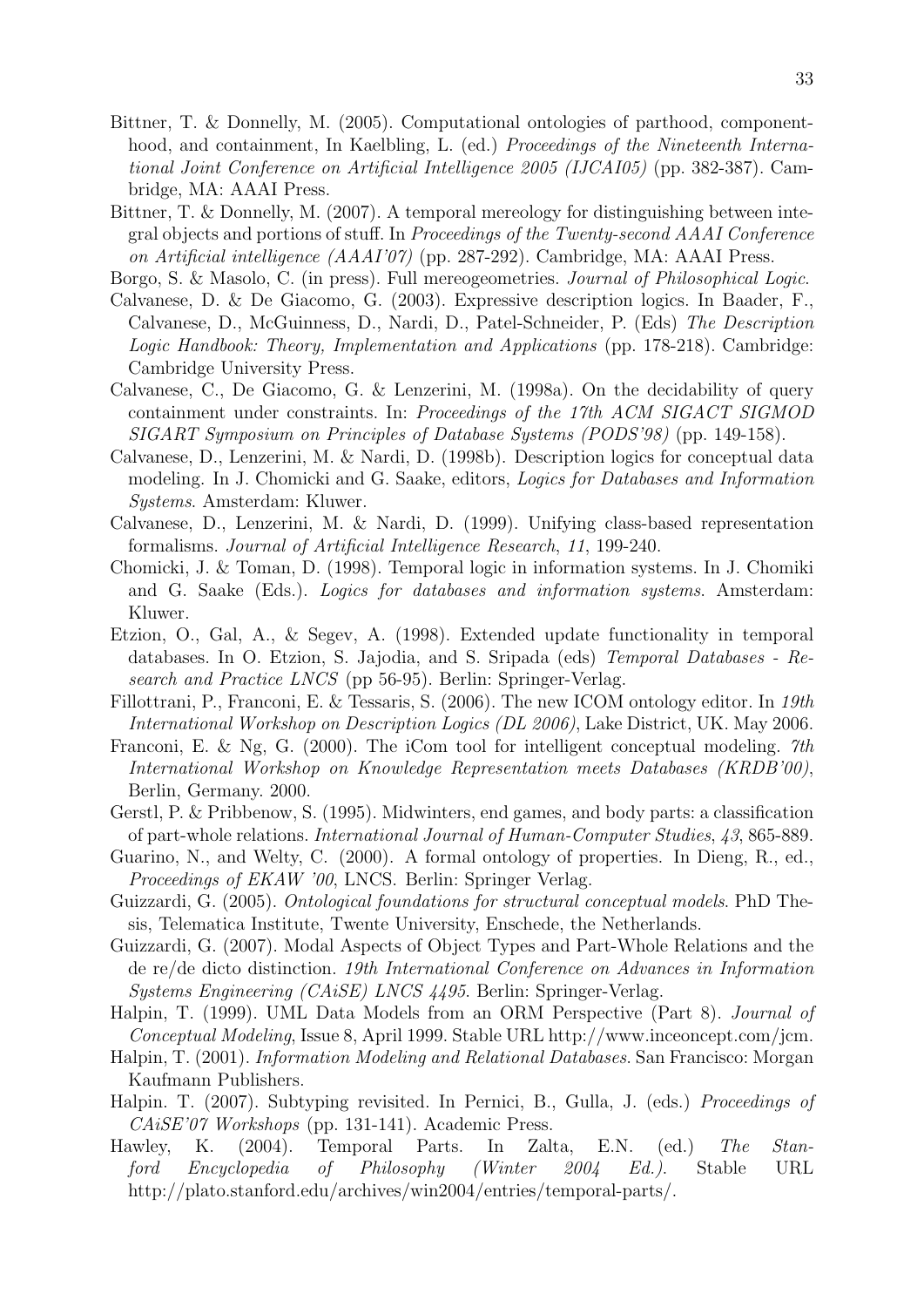- Hodgkinson, I.M., Wolter, F. & Zakharyaschev, M. (2000). Decidable fragments of firstorder temporal logics. Annals of pure and applied logic, 106, 85-134.
- Horrocks, I., Kutz, O. & Sattler, U. (2006). The Even More Irresistible  $\mathcal{SROIQ}$ . In: Proceedings of the 10th International Conference of Knowledge Representation and Reasoning (KR-2006), Lake District, UK, 2006.
- Johansson, I. (2004). On the transitivity of the parthood relation. In Hochberg, H. and Mulligan, K. (eds.) Relations and predicates (pp. 161-181). Frankfurt: Ontos Verlag.
- Keet, C.M. (2006a). Introduction to part-whole relations: mereology, conceptual modeling and mathematical aspects (Tech. Rep. No. KRDB06-3). KRDB Research Centre, Faculty of Computer Science, Free University of Bozen-Bolzano, Italy.
- Keet, C.M. (2006b). Part-whole relations in Object-Role Models. 2nd International Workshop on Object-Role Modelling (ORM 2006), Montpellier, France, Nov 2-3, 2006. In Meersman, R., Tari, Z., Herrero, P. et al. (Eds.) OTM Workshops 2006 LNCS Vol 4278 (pp. 1116-1127). Berlin: Springer-Verlag.
- Keet, C.M. (2007). Prospects for and issues with mapping the Object-Role Modeling language into  $\mathcal{DLR}_{\text{ifd}}$ . 20th International Workshop on Description Logics (DL'07) CEUR-WS Vol 250 (pp. 331-338) 8-10 June 2007, Bressanone, Italy.
- Keet, C.M. (2008). A formal comparison of conceptual data modeling languages. 13th International Workshop on Exploring Modeling Methods in Systems Analysis and Design (EMMSAD'08) CEUR-WS Vol 337 (pp. 25-39). Montpellier, France, 16-17 June 2008.
- Keet, C.M. & Artale, A. (2007). Representing and Reasoning over a Taxonomy of Part-Whole Relations. Applied Ontology – Special Issue on Ontological Foundations for Conceptual Models,  $3(1)$ , in print.
- Masolo, C., Borgo, S., Gangemi, A., Guarino, N. & Oltramari, A. (2003). Ontology Library. WonderWeb Deliverable D18 (ver. 1.0, 31-12-2003). http://wonderweb.semanticweb.org. 2003.
- Motschnig-Pitrik, R. & Kaasbøll, J. (1999). Part-Whole Relationship Categories and Their Application in Object-Oriented Analysis. IEEE Transactions on Knowledge and Data Engineering, 11 (5), 779-797.
- Object Management Group. Unified Modeling Language: Superstructure. v2.0. formal/05- 07-04. http://www.omg.org/cgi-bin/doc?formal/05-07-04.
- Odell, J.J. (1998). Advanced Object-Oriented Analysis & Design using UML. Cambridge: Cambridge University Press.
- Opdahl, A.L., Henderson-Sellers, B., Barbier, F. (2001). Ontological analysis of whole-part relationships in OO-models. Information and Software Technology, 43 (6), 387-399.
- Parent, C., Spaccapietra, S. & Zimányi, E. (2006). Conceptual modeling for traditional and spatio-temporal applications—the MADS approach. Berlin: Springer Verlag.
- Pontow, C. & Schubert, R. (2006). A mathematical analysis of theories of parthood. Data & Knowledge Engineering, 59, 107-138.
- Sattler, U. (1995). A concept language for an engineering application with part-whole relations. In Borgida, A., Lenzerini, M., Nardi, D., Nebel, B. (Eds.) Proceedings of the international workshop on description logics (DL'95) (pp. 119-123).
- Sattler, U. (2000). Description Logics for the Representation of Aggregated Objects. In Horn, W. (Ed.) Proceedings of the 14th European Conference on Artificial Intelligence (ECAI2000). Amsterdam: IOS Press.
- Schulz, S., Hahn, U. & Romacker, M. (2000). Modeling Anatomical Spatial Relations with Description Logics.In Overhage, J.M. (ed.) Proceedings of the AMIA Symposium 2000 (pp. 779-83).